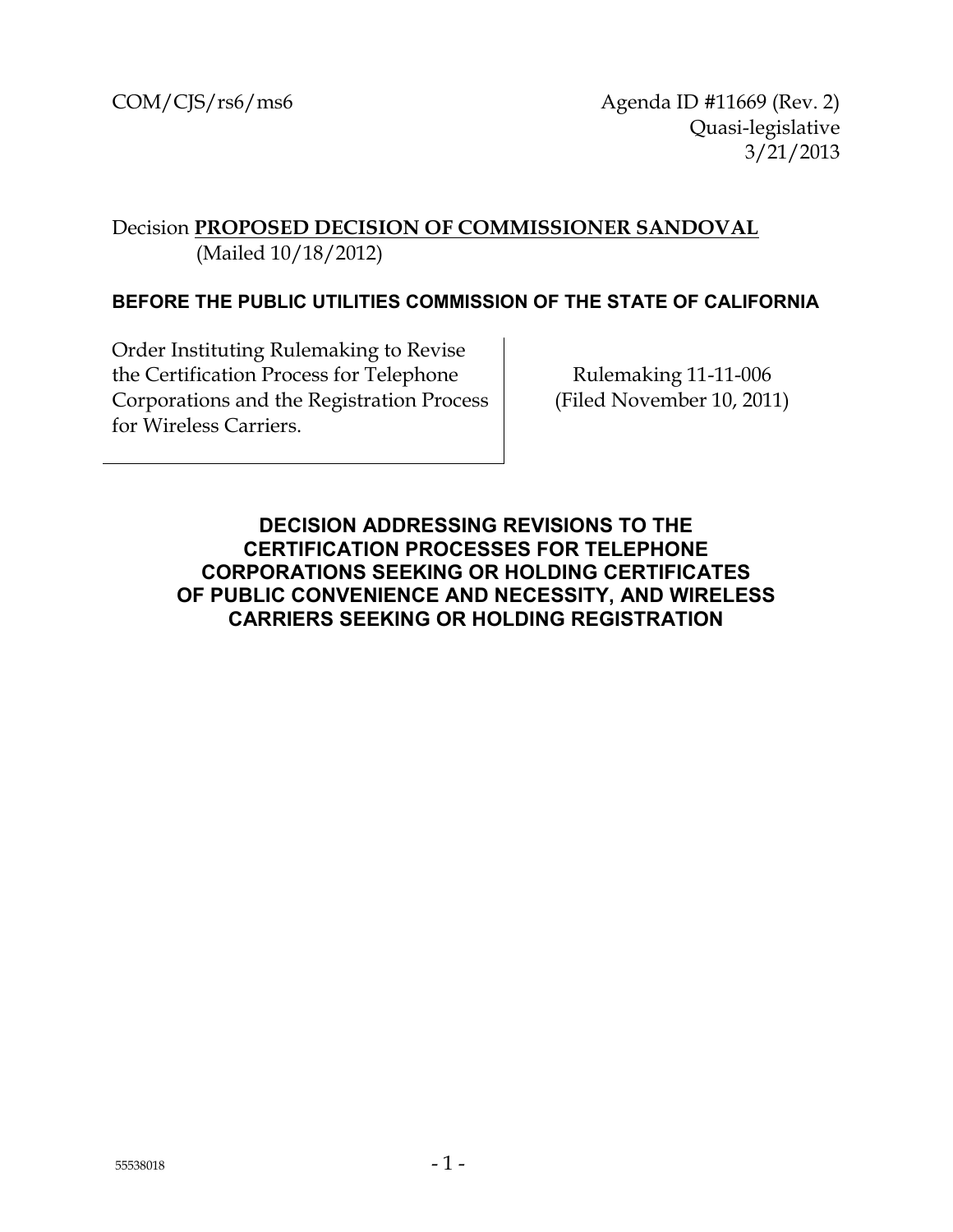## **TABLE OF CONTENTS**

#### **Title Page**

|    | DECISION ADDRESSING REVISIONS TO THE CERTIFICATION PROCESSES            |    |  |
|----|-------------------------------------------------------------------------|----|--|
|    | FOR TELEPHONE CORPORATIONS SEEKING OR HOLDING CERTIFICATES              |    |  |
|    | OF PUBLIC CONVENIENCE AND NECESSITY, AND WIRELESS CARRIERS              |    |  |
|    |                                                                         |    |  |
| 1. |                                                                         |    |  |
| 2. |                                                                         |    |  |
| 3. |                                                                         |    |  |
| 4. | Should the Commission Revise the Process for Telephone                  |    |  |
|    | Corporations Seeking or Holding Certificates of Public Convenience      |    |  |
|    | and Necessity and Wireless Carriers Seeking or Holding Registration? 10 |    |  |
| 5. | Should the Commission Require a Performance Bond for CPCN and           |    |  |
|    |                                                                         |    |  |
| 6. | Should the Commission Require a Standardized Applicant Fitness          |    |  |
|    | Checklist for CPCN Applicants and a More Extensive Information          |    |  |
|    |                                                                         | 31 |  |
| 7. | Should the Commission Increase the Application Fee for Applicants       |    |  |
|    | Seeking CPCN Certification, and WIR Registration?                       | 38 |  |
| 8. | Should the Commission Adjust the Terms of Payment of the CPUC           |    |  |
|    | Reimbursement Fee Required for CPCN Holders, and for Wireless           |    |  |
|    | Registrants?.                                                           | 40 |  |
| 9. | Should the Commission Make Other Changes in the Requirements for        |    |  |
|    | Processing CPCN Applications and Wireless Registrations? 42             |    |  |
|    |                                                                         |    |  |
|    |                                                                         |    |  |
|    |                                                                         |    |  |
|    |                                                                         |    |  |
|    |                                                                         |    |  |
|    | ORDER                                                                   |    |  |
|    | <b>ATTACHMENT A</b>                                                     |    |  |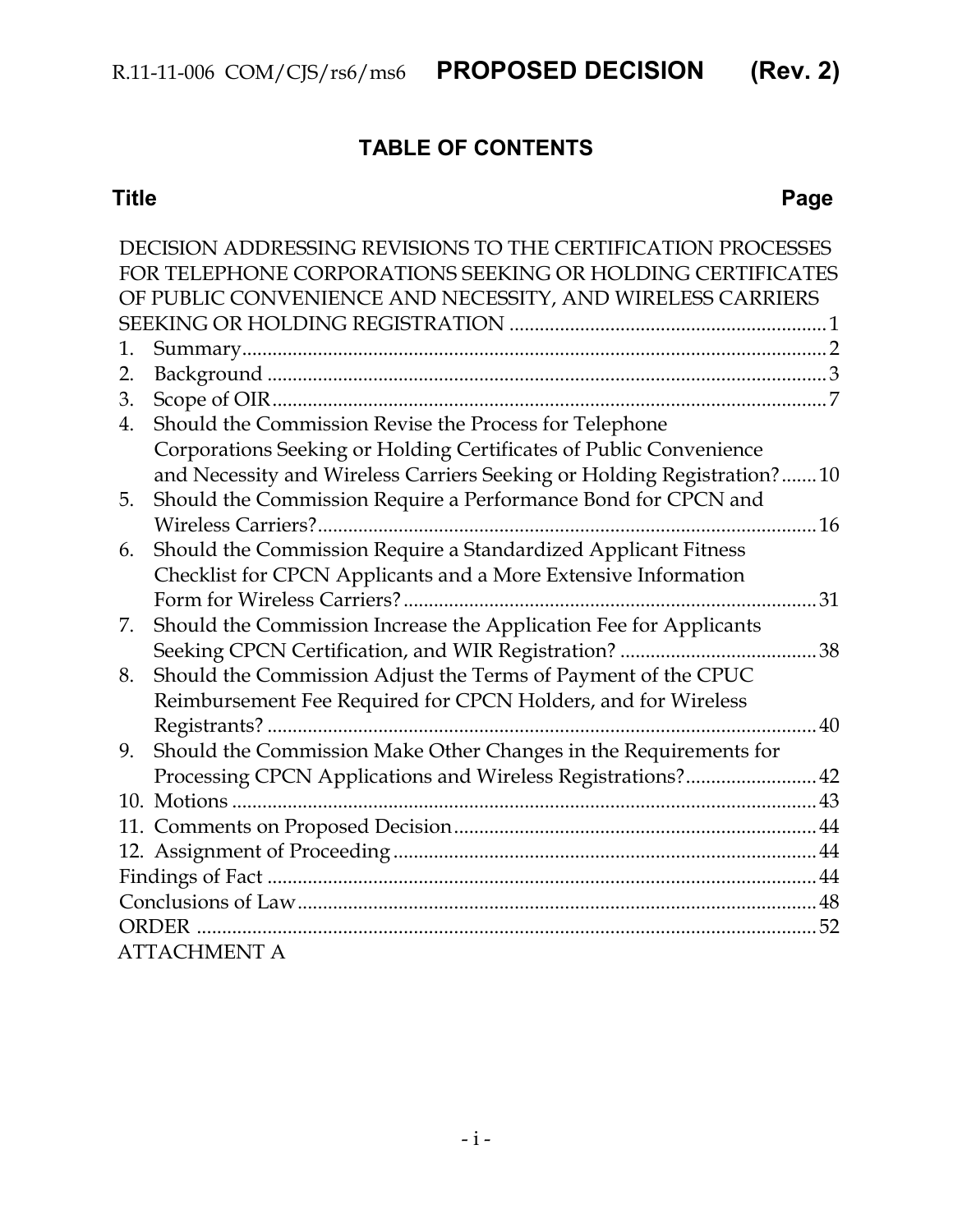#### **DECISION ADDRESSING REVISIONS TO THE CERTIFICATION PROCESSES FOR TELEPHONE CORPORATIONS SEEKING OR HOLDING CERTIFICATES OF PUBLIC CONVENIENCE AND NECESSITY, AND WIRELESS CARRIERS SEEKING OR HOLDING REGISTRATION**

#### <span id="page-2-0"></span>**1. Summary**

This decision (Decision) adopts revisions to the certification processes for telephone corporations seeking or holding Certificates of Public Convenience and Necessity (CPCN), and wireless carriers seeking or holding Wireless Identification Registration (WIR). The Decision:

- Requires all applicants seeking or holding a CPCN, and wireless carriers seeking or holding a WIR to post a bond to facilitate the collection of fines, fees, surcharges, taxes, penalties, and restitution. The minimum bond amount for existing CPCN holders and wireless registrants shall initially be set at \$25,000, until the Commission can determine a reasonable performance bond amount based upon intrastate revenue and/or consumer protection considerations to be determined during Phase II of this rulemaking. The bond amount for new applicants granted a CPCN or wireless carriers granted a WIR that have not yet reported annual intrastate revenues to the Commission is \$25,000;
- Exempts Uniform Regulatory Framework and General Rate Case Incumbent Local Exchange Carriers from the requirement to obtain a performance bond;
- Requires CPCN applicants and wireless registrants to provide resumes of all key officers, directors, and owners of 10% or more of outstanding shares, listing all previous employment held by these individuals, and to provide information on prior or current known investigations by governmental agencies, and any settlement agreements, voluntary payments, or any other type of monetary forfeitures;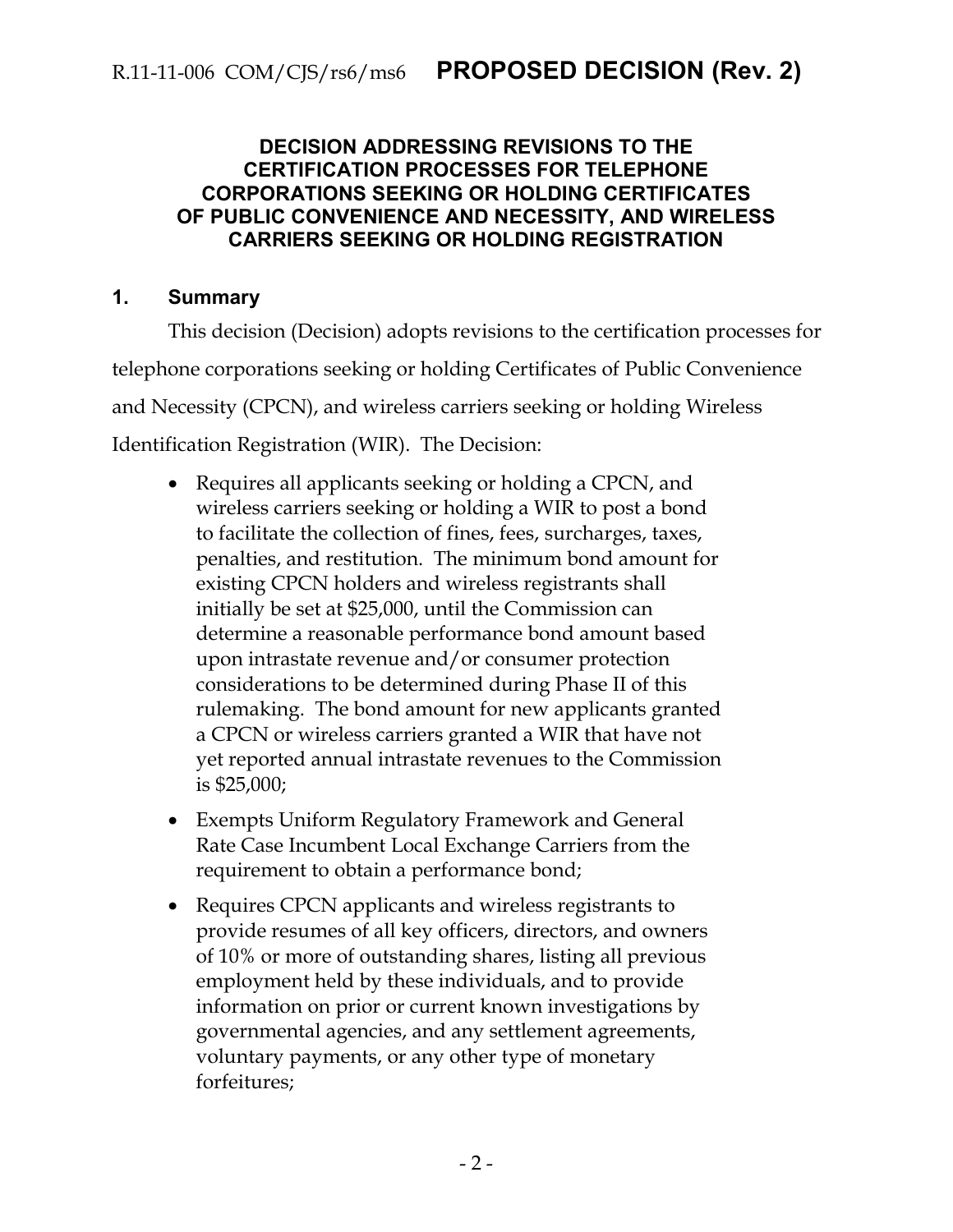- Requires applicants seeking to transfer licenses or registration to verify compliance with Commission reporting, fee, and surcharge transmittals;
- Increases the application fee for new and transferred CPCN authority from \$75 to \$500, pending appropriate legislative action;
- Requires wireless registrants to pay a \$250 fee for new and transferred wireless registration; and
- Establishes a minimum annual user fee of \$100 for CPCN holders and WIR carriers including those reporting no intrastate revenues. As a result, all telephone corporations holding a CPCN and all wireless registrants must pay an annual user fee based on the Commission-established rate in effect at that time (currently set at 0.18% of gross intrastate revenue) or \$100, whichever is greater.

The Decision does not adopt the proposal to require an annual license fee or a fee for withdrawal of authority.

The changes to the certification processes for telephone corporations seeking or holding CPCNs, and wireless carriers seeking registration, adopted by this Decision should reduce the likelihood that enforcement actions against these carriers will be necessary, and, when enforcement actions against a carrier are necessary, should improve the Commission's ability to collect fines, penalties, and bring about restitution.

#### <span id="page-3-0"></span>**2. Background**

This Order Instituting Rulemaking (OIR) was initiated to revise the processes for telephone corporations<sup>1</sup> seeking or holding Certificates of Public Convenience and Necessity (CPCN), and wireless carriers seeking or holding a

<sup>1</sup> Pub. Util. Code § 234.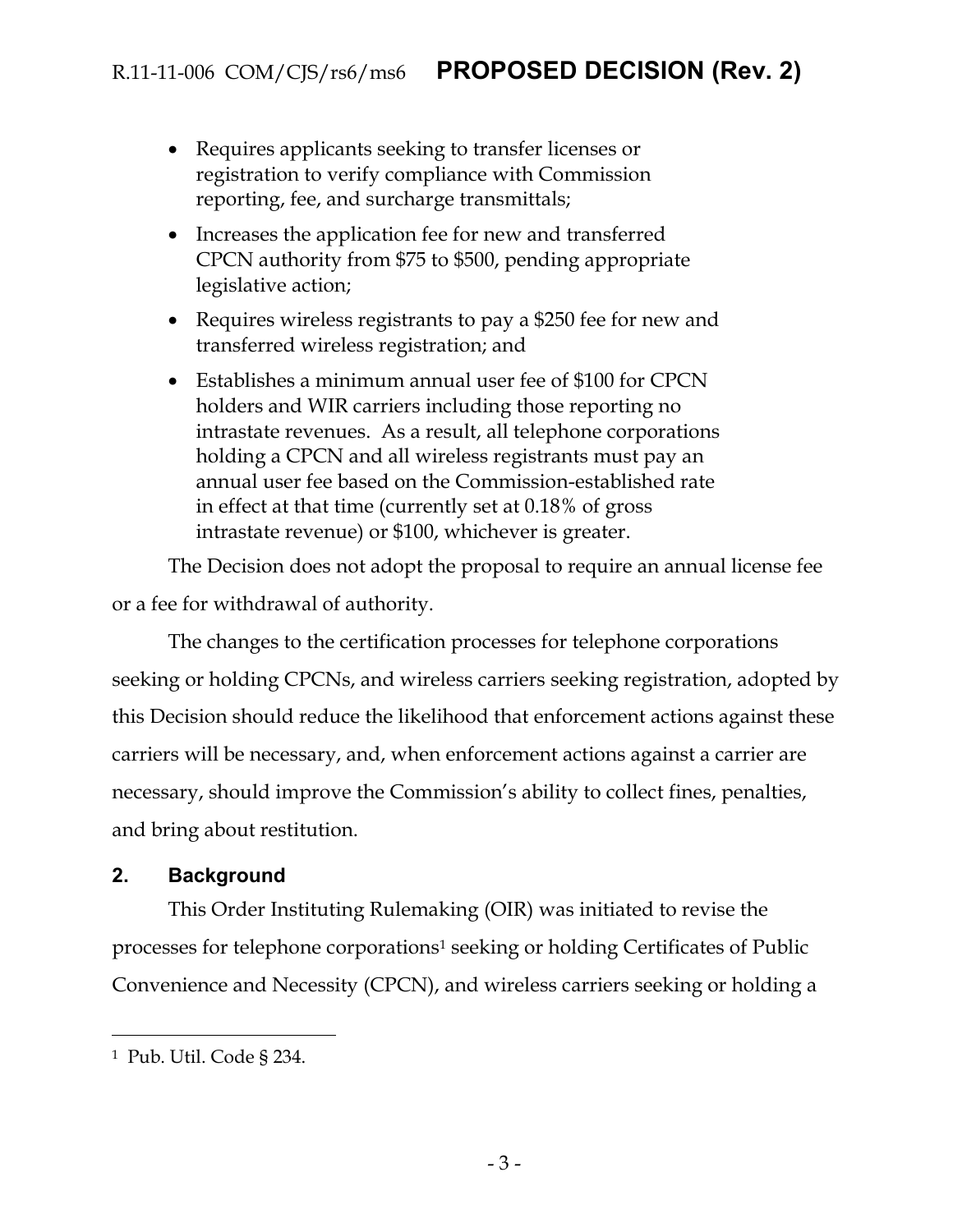Wireless Identification Registration (WIR). <sup>2</sup> CPCN authority is obtained through a formal application process pursuant to Pub. Util. Code § 1001, while non-dominant interexchange carriers (NDIECs) are allowed to utilize a streamlined registration process to obtain authority to operate in California.<sup>3</sup> Recently, in D.10-09-017, as modified by D.11-09-026,<sup>4</sup> the California Public Utilities Commission (Commission or CPUC) adopted the following revisions to the compliance requirements for new applicants seeking registration and existing NDIEC registrants:<sup>5</sup>

• Performance Bonds<sup>6</sup> – All NDIEC registration licensees are required to post a bond in order to obtain or retain authority to provide telecommunications services as an NDIEC, and to secure the payment of any monetary sanction (i.e. fines, penalties, restitution) imposed in any enforcement proceeding brought

<sup>2</sup> Telephone corporations seeking CPCN authority may include Incumbent Local Exchange Carriers (ILECs), Small General Rate Case Local Exchange Carriers (Small GRC LECs), other ILECs, Competitive Local Exchange Carriers (CLECs), and NDIEC (non-registrants or carriers that did not utilize the process established by Pub. Util. Code § 1013).

<sup>3</sup> Decision (D.) 97-06-107 initially established the registration process.

<sup>4</sup> D.11-09-026, clarified that the performance bond required by Public Utilities Code Section 1013(f) could be used to facilitate the collection of taxes or fees or both in addition to fines, penalties, or restitution.

<sup>5</sup> D.10-09-017 revised the registration requirements. The Commission made all telecommunications corporations respondents in Rulemaking (R.) 09-07-009, noting that the changes proposed might be extended in the future to other competitive telecommunications providers.

<sup>6</sup> Performance bond is defined in this rulemaking as a commercial surety or financial guarantee bond, which is issued by an insurance company or a bank, for the purpose of facilitating collection of any monetary sanction (i.e., tax, surcharge, fee, fine, penalty and restitution).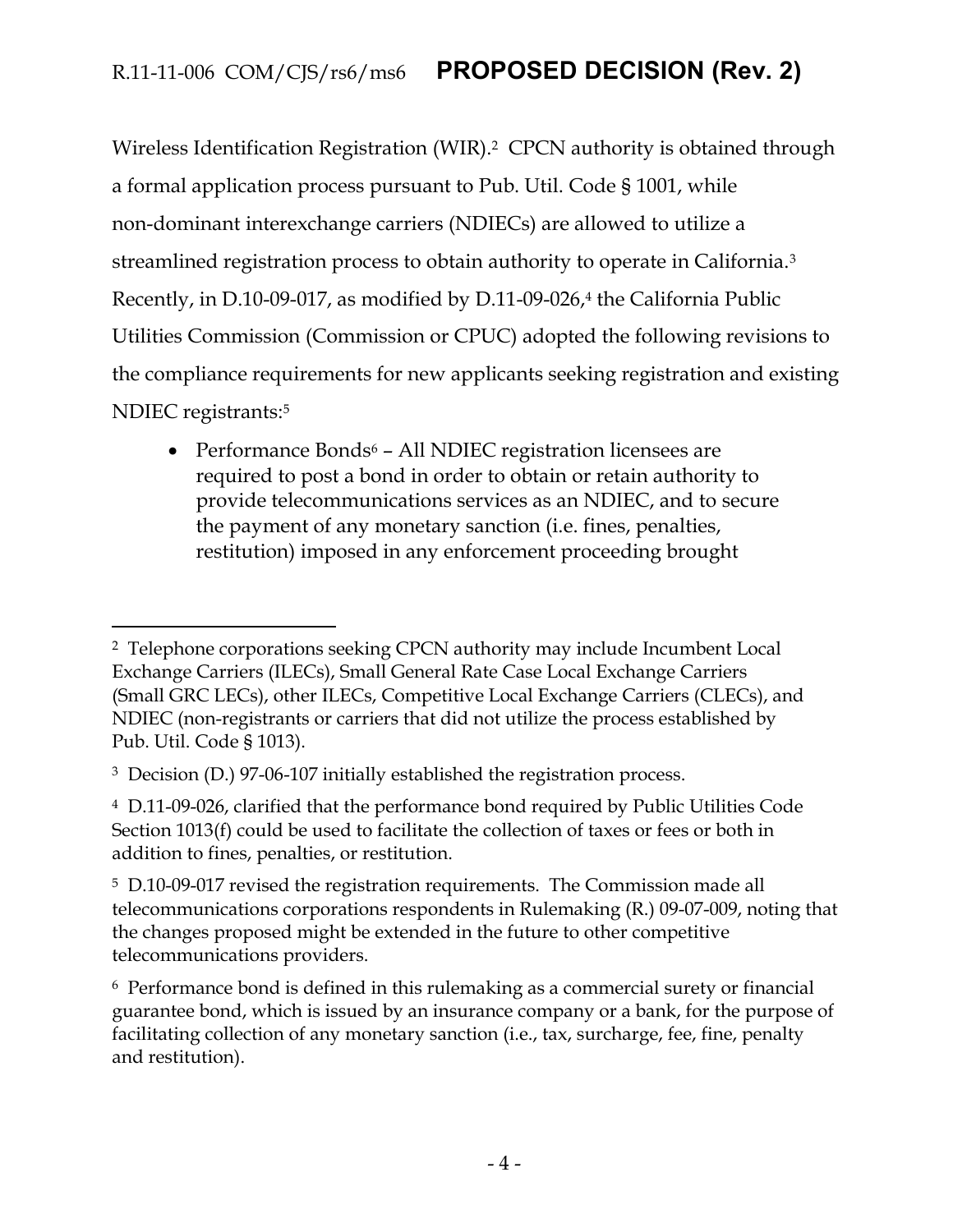under § 1013(f) of the Pub. Util. Code against any NDIEC.7 The bond amount must equal 10% of gross intrastate revenues reported to the Commission during the preceding calendar year or \$25,000, whichever is greater. For new registrants who have not previously reported intrastate earnings, the bond requirement is \$25,000;

- Background Review of Applicants All new NDIEC registration licensees must submit as part of the application process, resumes of all key officers and owners of 10% or more of outstanding shares that indicate sufficient managerial and technical experiences; disclose prior or current known investigations by any governmental agency, and any settlements with any regulatory agency over its business conduct or practices, disclose voluntary payments made by an applicant or its principals to resolve action by regulatory agencies, attorneys general, or courts, or any other type of monetary forfeitures;
- Application Fee All NDIEC registration licensees (including new and transferred registration licensees) must pay an application fee set at \$250; and
- Annual User Fee All NDIEC registration licensees must pay a minimum annual user fee of \$100 or 0.18% of gross intrastate revenue,<sup>8</sup> whichever is greater, for registration licensees, including those licensees reporting no intrastate revenues.

The Commission revised registration requirements to address concerns

raised by the State Controller's 2007 Audit Report (Audit Report)<sup>9</sup> concerning

<sup>7</sup> By D.11-09-026 the Commission modified D.10-09-017 to require that the performance bond also secure the payment of taxes or fees or both pursuant to Pub. Util. Code § 1013(e). The overall dollar amount of the required bond was not changed.

<sup>8</sup> The current fee is 0.18% but is adjusted periodically by the Commission pursuant to Pub. Util. Code § 431.

<sup>9</sup> John Chiang, California State Controller, "California Public Utilities Commission – Report of Review, Fines and Restitution Accounting and Collection," August 2007.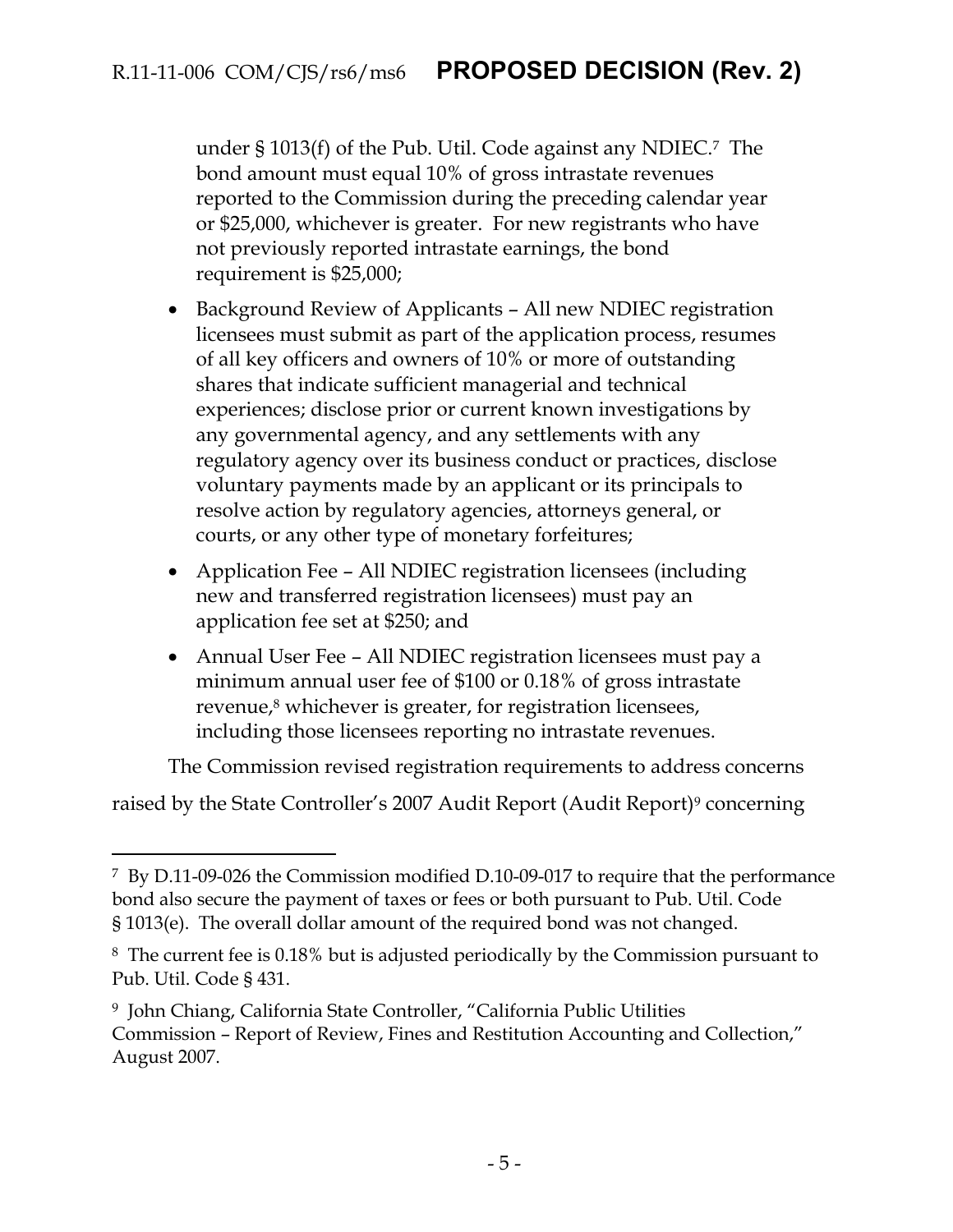carrier fitness and financial responsibility. Many of those concerns are applicable to telecommunications corporations holding or seeking authority to operate pursuant to a CPCN or seeking a WIR as a wireless reseller. The Audit Report recommended, among other things, that the Commission conduct more stringent background and financial viability reviews of individuals or companies applying for licenses from the Commission.

The OIR sought comments on proposals to require a performance bond as a requirement for CPCN holders and/or for WIR carriers, implementation of a standardized applicant fitness checklist for new CPCN applicants and WIR registrants, an increase in the application and user fees, and imposition of the same application fee on WIR registrants. The OIR also invited parties to propose any other appropriate changes to the requirements for processing CPCN applications or WIR information.

On January 13, 2012, comments were filed by the California Association of Competitive Telecommunications Companies (CALTEL), Division of Ratepayer Advocates (DRA), The Utility Reform Network (TURN), California Cable & Telecommunications Association (California Cable), MetroPCS California, LLC (MetroPCS), tw telecom of California (TWTC), SureWest Telephone, SureWest Long Distance, SureWest Televideo (SureWest), CTIA- The Wireless Association (CTIA), the AT&T Companies (AT&T), <sup>10</sup> the

<sup>10</sup> The AT&T Companies include Pacific Bell Company d/b/a AT&T California (U1001C); AT&T Communications of California (U5002C); TCG San Francisco (U5454C); TCG Los Angeles, Inc. (U5462C); TCG San Diego (U5389C); and AT&T Mobility LLC (New Cingular Wireless PCS, LLC (U3060C); AT&T Mobility Wireless Operations Holdings, Inc. f/k/a CaGal Cellular Communications (U3021C); Santa Barbara Cellular Systems LTD. (U3015C); and New Cingular Wireless PCS, LLC f/k/a/ Visalia Cellular Telephone Company (U3014C).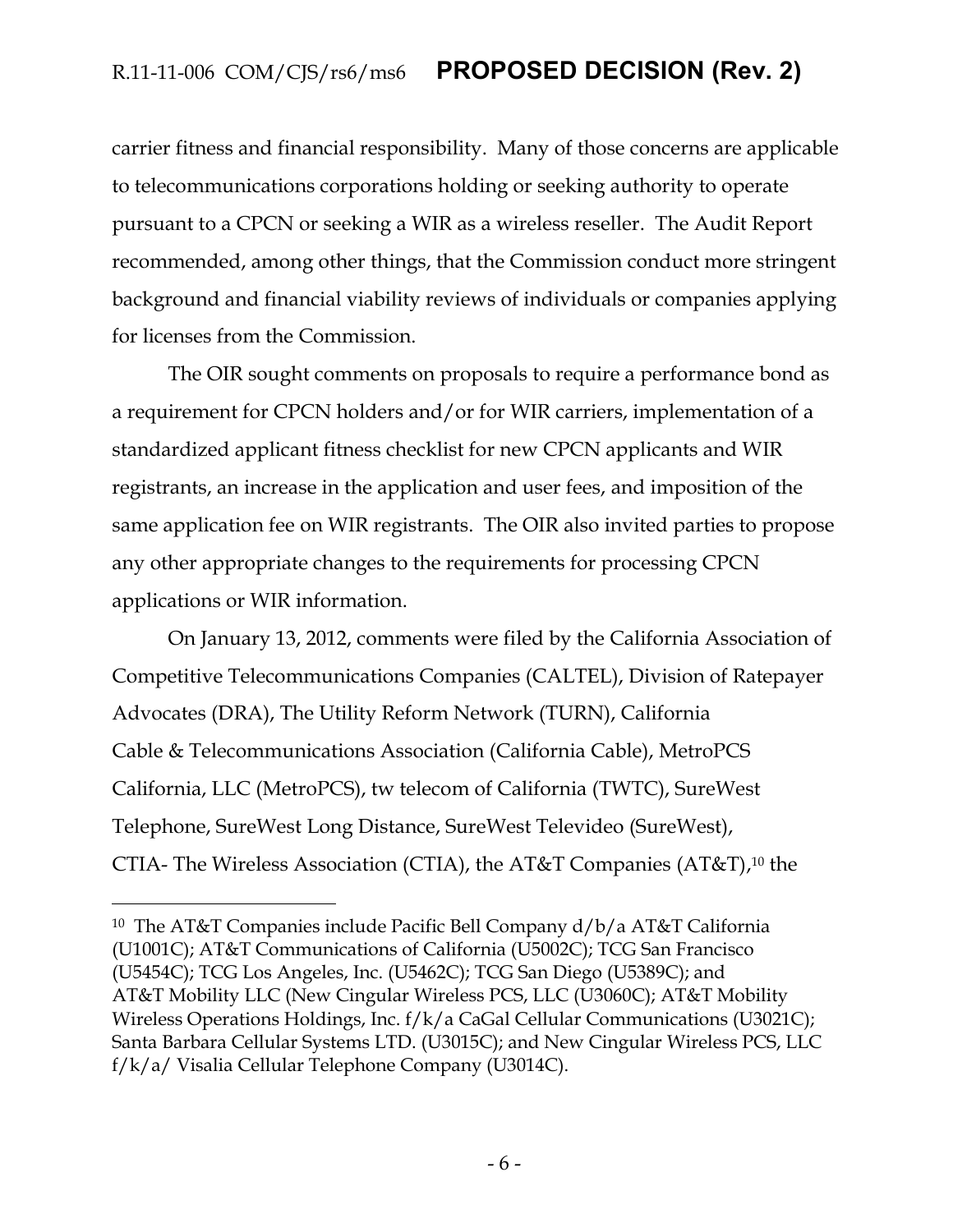Verizon Companies (Verizon),<sup>11</sup> and joint comments were filed by the Small LECs.12 On January 27, 2012, TWTC, Nova Cellular West, Inc. (Nova), Nexus Communications, AT&T, CALTEL, DRA, California Cable, MetroPCS, and TURN filed reply comments.

### <span id="page-7-0"></span>**3. Scope of OIR**

 $\overline{a}$ 

The preliminary scoping memo contained in R.11-11-006 issued by the Commission on November 18, 2011, describes four broad categories of issues that will be addressed in this proceeding. These categories are:

<sup>11</sup> For this filing, The Verizon Companies include Verizon California Inc. (U1002C); MCI Communications Services, Inc., d/b/a Verizon Business Services (U5378C); MCImetro Access Transmission Services d/b/a Verizon Access Transmission Services (U5253C); TTI National, Inc., d/b/a Verizon Business Services (U5403C); Teleconnect Long Distance Services & Systems Company, d/b/a Telecom\*USA (U5152C); Verizon Enterprise Solutions LLC (U5658C); Verizon Long Distance LLC (U5732C), Verizon Select Services Inc. (U5494C); Cellco Partnership (U3001C); California RSA No. 4 Limited Partnership (U3038C); Fresno MSA Limited Partnership (U3005C); GTE Mobilnet of California Limited Partnership (U3002C) GTE Mobilnet of Santa Barbara Limited Partnership (U3011C); Los Angeles SMSA Limited Partnership (U3003C); Modoc RSA Limited Partnership (U3032C); Sacramento Valley Limited Partnership (U3004C); Verizon Wireless (VAW) LLC (U3029C); and WWC License L.L.C. (U3025C).

<sup>12</sup> The Small LECs include Calaveras Telephone Company (U1004C); Cal-Ore Telephone Company (U1006C); Ducor Telephone Company (U1007C); Foresthill Telephone Company (U1009C); Happy Valley Telephone Company (U1010C); Hornitos Telephone Company (U1011C); Kerman Telephone Company (U1012C); Pinnacles Telephone Co. (U1013C); The Ponderosa Telephone Co. (U1014C); Sierra Telephone Company, Inc. (U1016C); The Siskiyou Telephone Company (U1017C); Volcano Telephone (U1019C); and Winterhaven Telephone Company (U1021C).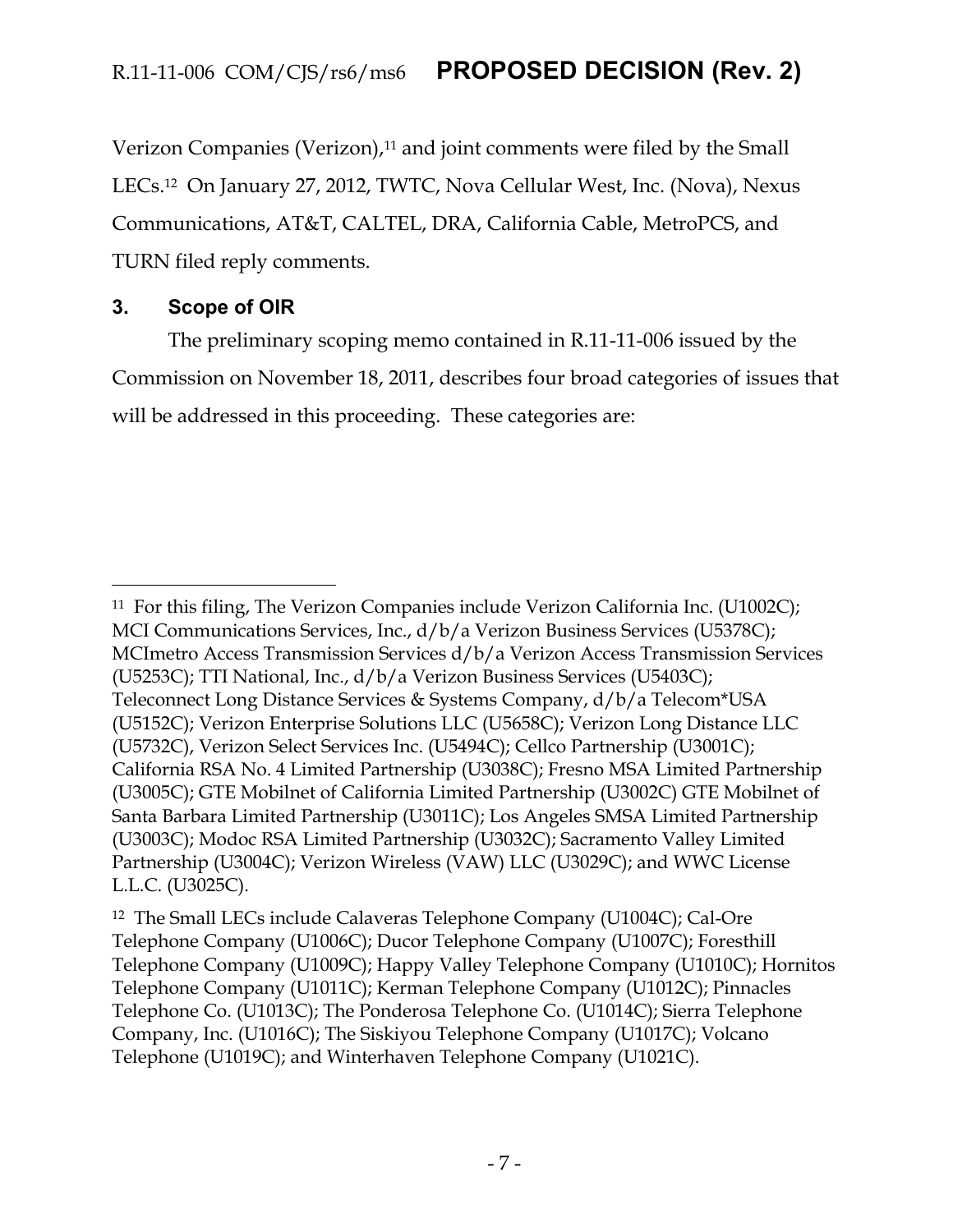- 1. Should a performance bond requirement be established for CPCN certificate holders and/or for WIR registration holders and, if so, what size of bond should be required and what should be the terms and conditions? Are there alternatives to a performance bond that provide the same level of protection?
- 2. Should a standardized applicant fitness checklist be devised for new CPCN applicants seeking certification and Wireless Carriers seeking registration? If so, what should the requirements be for each?
- 3. Should the application fee for CPCN authority be increased from the current fee of \$75? If so, by how much should the fee be increased? Should the same fee be charged to Wireless Carriers seeking WIR registration authority? Should a filing fee be required for the sale, assignment or transfer of an existing certificate/registration to another company? Should a separate filing fee be required for requests for expansions of authority or just for the initial filing? If so, what should the amounts be?
- 4. Should the terms of payment of the Public Utilities Commission (CPUC) Reimbursement Fee (User Fee) as required for CPCN certificate holders, pursuant to Pub. Util. Code § 431, and for Wireless Registrants, be modified so that certificated and registered providers pay a minimum annual assessment, or a percentage of gross intrastate revenues, whichever is greater?

We affirm these four broad categories of issues as the scope of work in this proceeding.

The Commission also invited parties to comment on whether other changes, such as implementation of an annual licensing fee or a fee to withdraw service, should be made in the requirements for processing CPCN applications or wireless registrations. DRA recommends increasing the information applicants need to provide, including adding the requirement to provide resumes of the applicant's principals and directors, in order for the Commission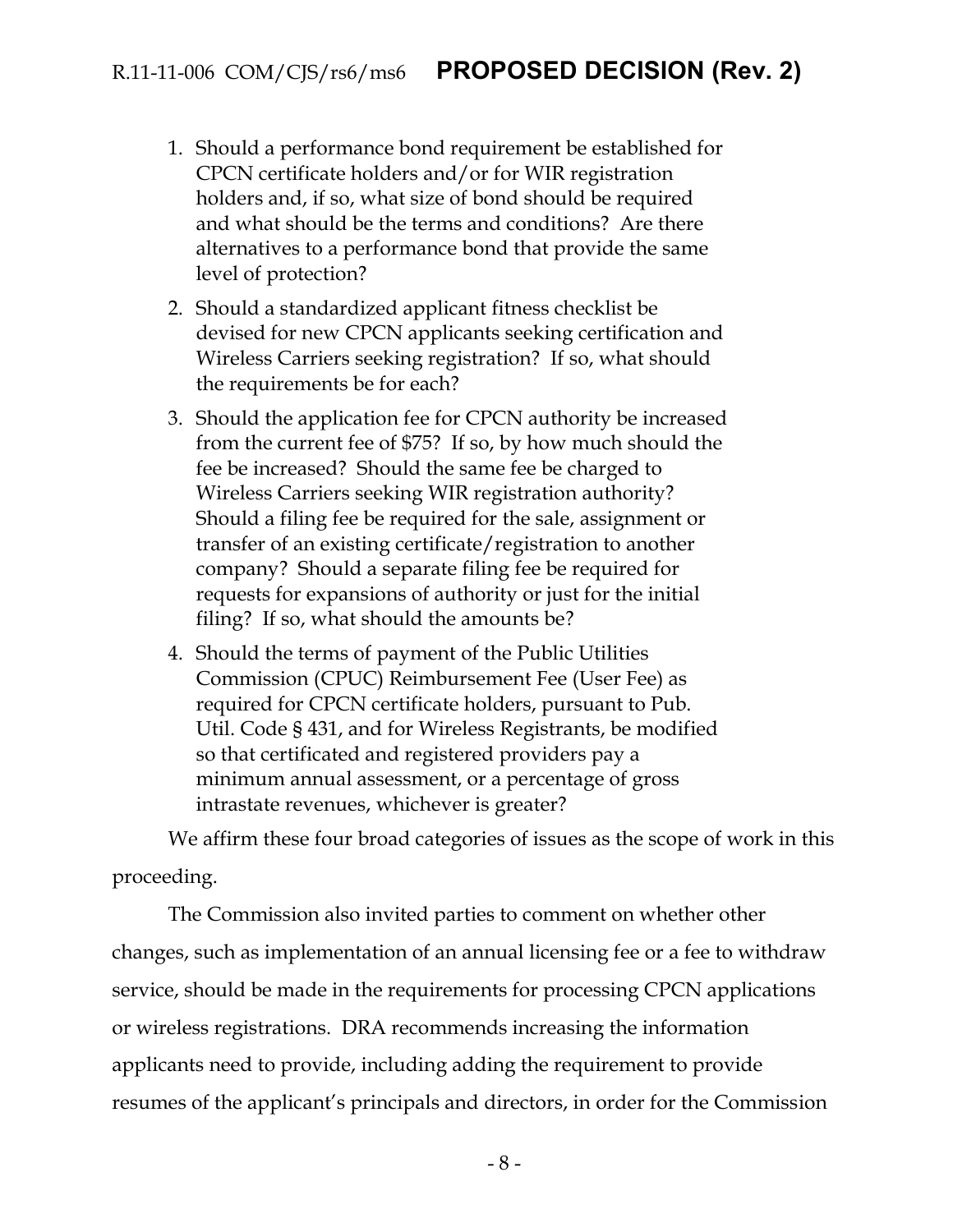to effectively conduct proper due diligence. We agree with DRA's recommendation to consider the information of applicants for CPCN certificates and wireless registration. This issue will be addressed in our discussion of a standardized checklist for CPCN applicants and wireless registration information.

TURN proposes that the scope of the OIR be expanded to include registration requirements for Voice over Internet Protocol (VoIP) carriers. TURN believes that there are policy justifications for expanding this rulemaking to include VoIP carriers. TURN argues that adding requirements for VoIP carriers to provide basic information to the Commission provides both consumer protection and administrative convenience to the Commission. TURN maintains that the importance of a robust and effective requirement to register and provide information to the Commission is growing as VoIP carriers are increasingly marketing themselves as a replacement for basic residential service and thereby gaining a diverse customer base, many of whom are more vulnerable than had been in the past.

We decline to expand this OIR to include registration requirements for carriers providing service using VoIP. During the pendency of this Rulemaking, the Legislature considered and ultimately passed legislation that changes the Commission's regulatory duties with respect to VoIP enabled services. The Governor approved Senate Bill (SB) 1161 Communications: Voice over Internet Protocol enabled Communications service (SB 1161) on September 28, 2012. Over 100 VoIP carriers currently hold a CPCN. While we agree that the Commission may need to create some registration process for carriers providing service using VoIP to provide basic information to allow the Commission to protect consumers and fulfill its obligations under SB 1161, the Commission

- 9 -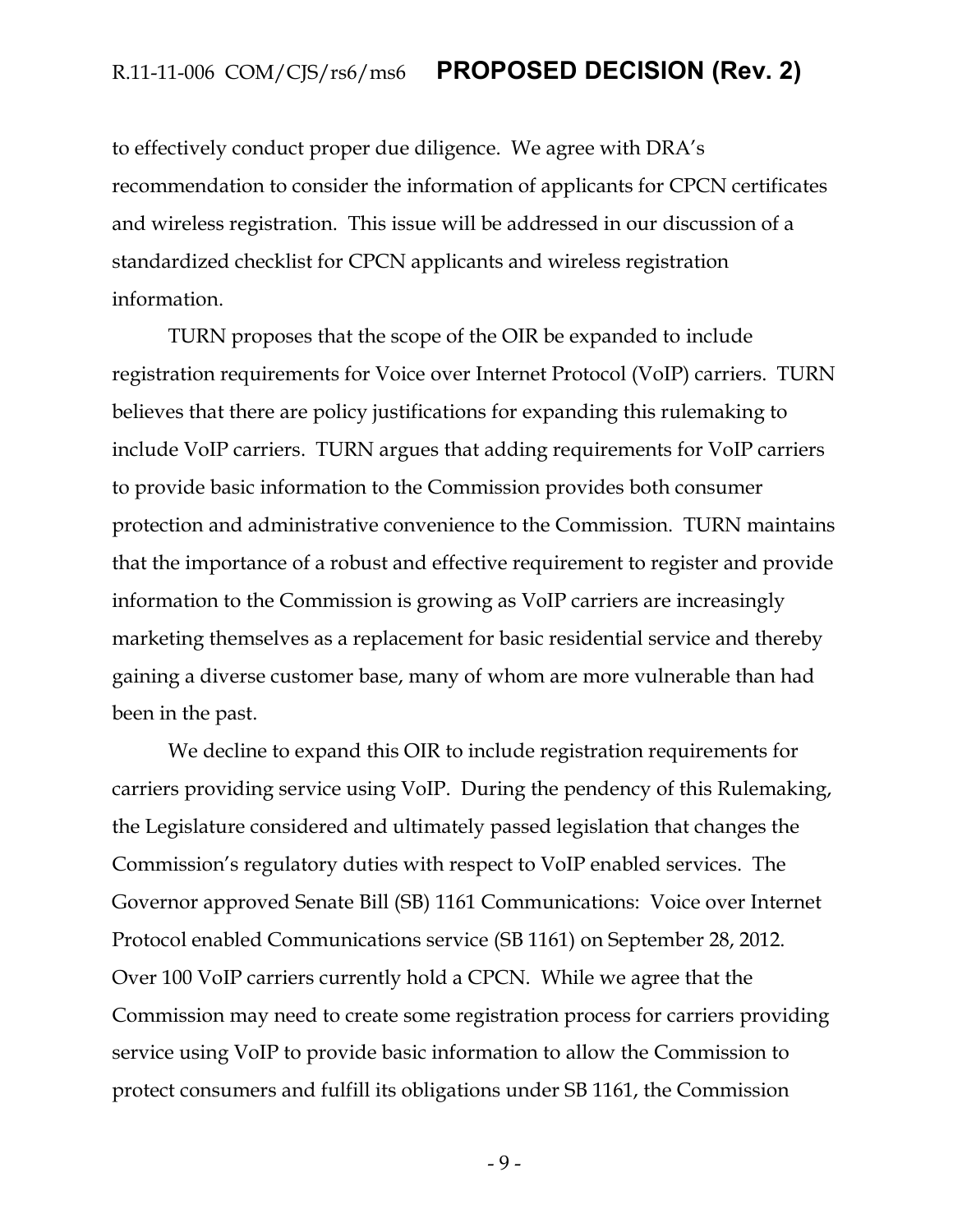needs to more fully determine the extent of its regulatory obligations. In order to thoughtfully examine the Commission's regulatory obligations and duties with respect to carriers providing service using VoIP in light of this recent legislation, we will convene a workshop during Phase II of this Rulemaking to consider whether a registration process, in whole or in part, should be extended to carriers providing service using VoIP not already having CPCNs in light of current market status, relevant consumer issues and the current regulatory status of such providers.

#### <span id="page-10-0"></span>**4. Should the Commission Revise the Process for Telephone Corporations Seeking or Holding Certificates of Public Convenience and Necessity and Wireless Carriers Seeking or Holding Registration?**

Prior to discussing the specific proposals set forth in the OIR, we first address challenges to the need to revise the operating authority requirements for telephone corporations to qualify for a CPCN under Pub. Util. Code § 1001, and telecommunications corporations who are also Commercial Mobile Radiotelephone Services (CMRS) providers to qualify for WIR pursuant to D.94-10-031 and D.95-10-032.

DRA and TURN support the OIR's proposals to revise the application process for telephone corporations seeking CPCN authority and wireless carriers seeking registration because both believe that a more thorough background review will protect customers from fraud, poor service and improper business practices. TURN states that a stricter review process will also make it easier for the Commission to monitor surcharge collection and remittance, investigate service quality complaints, and enforce current service quality metrics. DRA supports the OIR's desire to better protect the state's ratepayers by equalizing the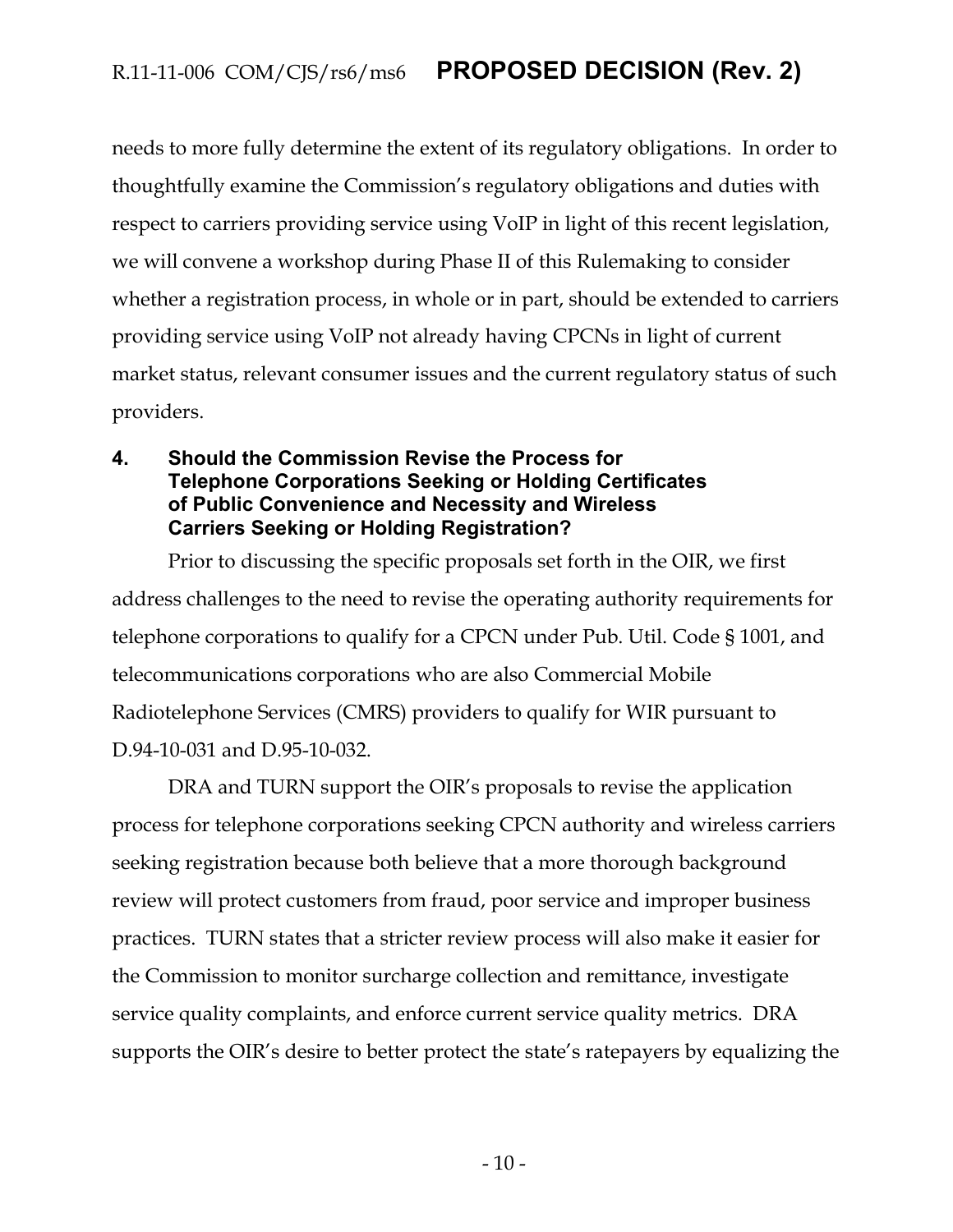standard for CPCN applicants and wireless registrants to a level on par with those for NDIECs.

CTIA and CALTEL contend the OIR is based on stale data and contend there is no need or basis to revise either the CPCN application or wireless registration processes. AT&T argues that the OIR is unnecessary because there is no evidence that defaults by existing CPCN holders and wireless registrants are so widespread that a bond requirement is warranted. The Small LECs, SureWest, MetroPCS, Verizon, and AT&T argue that the OIR fails to show how the concerns expressed by the Audit Report are applicable to wireless carriers, existing holders of telephone CPCNs with a good history of service, certificated competitive local exchange carriers, uniform regulatory framework carriers, or cost-of-service-rate-of-return regulated utilities. DRA disagrees.

DRA argues the Commission should disregard these comments because they are contrary to the goals of the OIR to raise standards for applicants, protect consumers from unscrupulous carrier and improve the Commission's ability to collect fines, fees, and restitution. TURN believes that the carriers' arguments supporting the status quo are self-serving and over-reaching.

CALTEL contends that the OIR failed to show evidence of risk or collection problems with CLECs. Several of the parties filing comments were concerned that any benefit of the changes proposed in the OIR would be overshadowed by the burden they would impose on applicants seeking a CPCN, existing CPCN holders as well as wireless carriers seeking or holding a WIR.

The Audit Report clearly documented the issues which the OIR seeks to address including; the need to more "adequately review the background of applicants for licenses to operate as telecommunications providers," to improve the Commission's ability to collect fines, and restitution from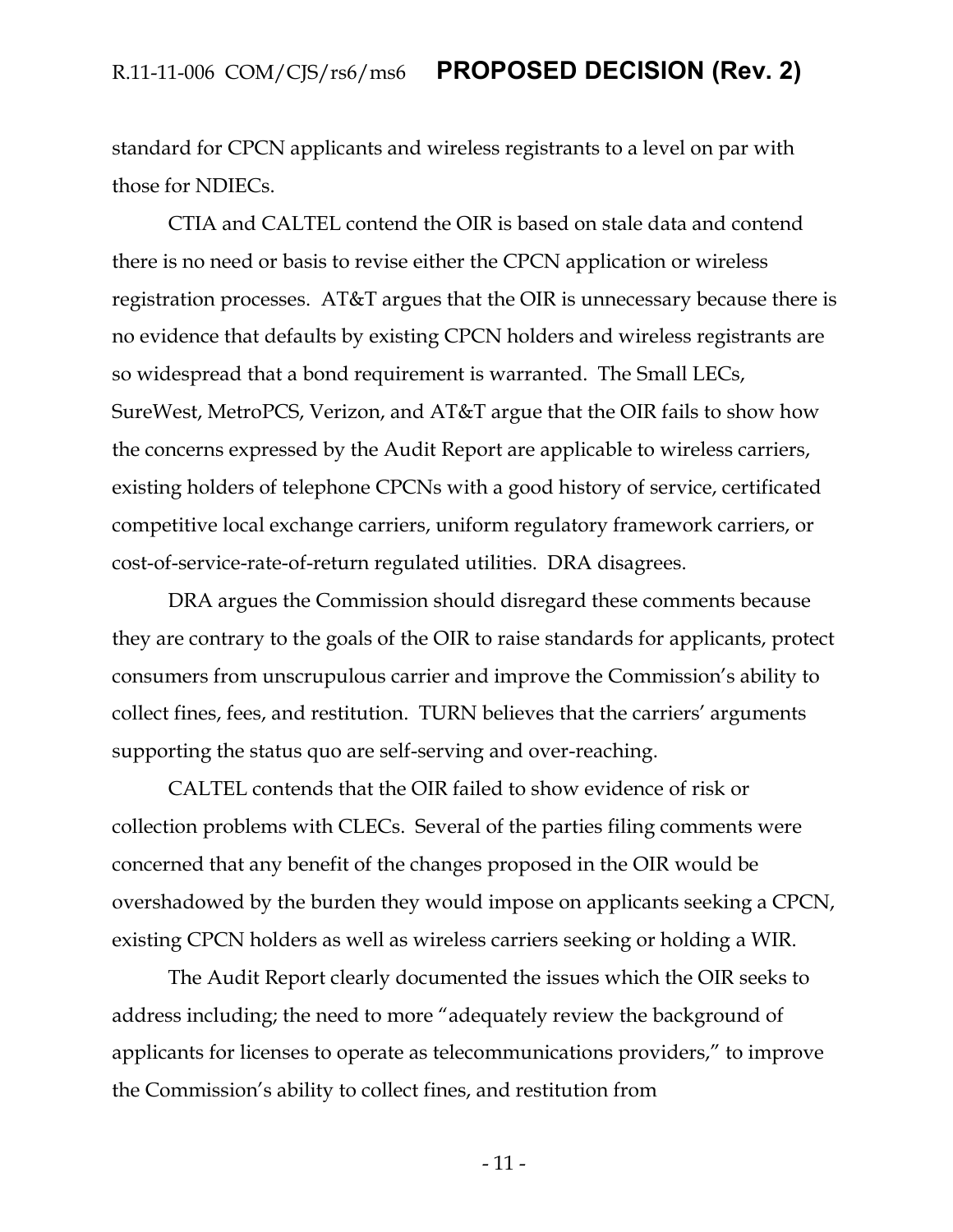"telecommunications companies."13 The Audit Report did not, as suggested by some comments, focus on a particular type of telecommunications provider or application process as the cause of the Commission's difficulty in collecting fines and restitution.14 As relevant here, the Audit Report addressed the application and licensing processes as a whole for telecommunications corporations seeking authority to operate in California. The fact that the Audit Report highlighted specific problems with the registration process does not mean the concerns expressed are not applicable to the CPCN application and wireless registration processes.

In addition to addressing the concerns raised by the Audit Report, this rulemaking seeks to equalize the standards for CPCN applicants and wireless registrants in order to better protect ratepayers. The newly revised registration process, a process designed to be less rigorous than a formal application, now has a higher application fee, requires additional information, and requires each NDIEC carrier to obtain an ongoing performance bond.

By contrast, the CPCN application process does not require applicants to comprehensively disclose prior or pending problems, the application fee is nominal, and CPCN holders are not required to obtain a performance bond. As a result, NDIECs, who are eligible for registration, now choose the formal CPCN application process over the registration route because of the perception that the

<sup>13</sup> Audit Report at 4 and Audit Recommendation 1 at 12. The Audit Report cited a CPCN holder, Accutel, as an example supporting its conclusion of the need to improve the Commission's licensing process for telecommunications providers.

<sup>14</sup> The Audit Report focused on the Commission's collection of fines and restitution across the varied utilities it regulates, telephone corporations being only one of these utilities.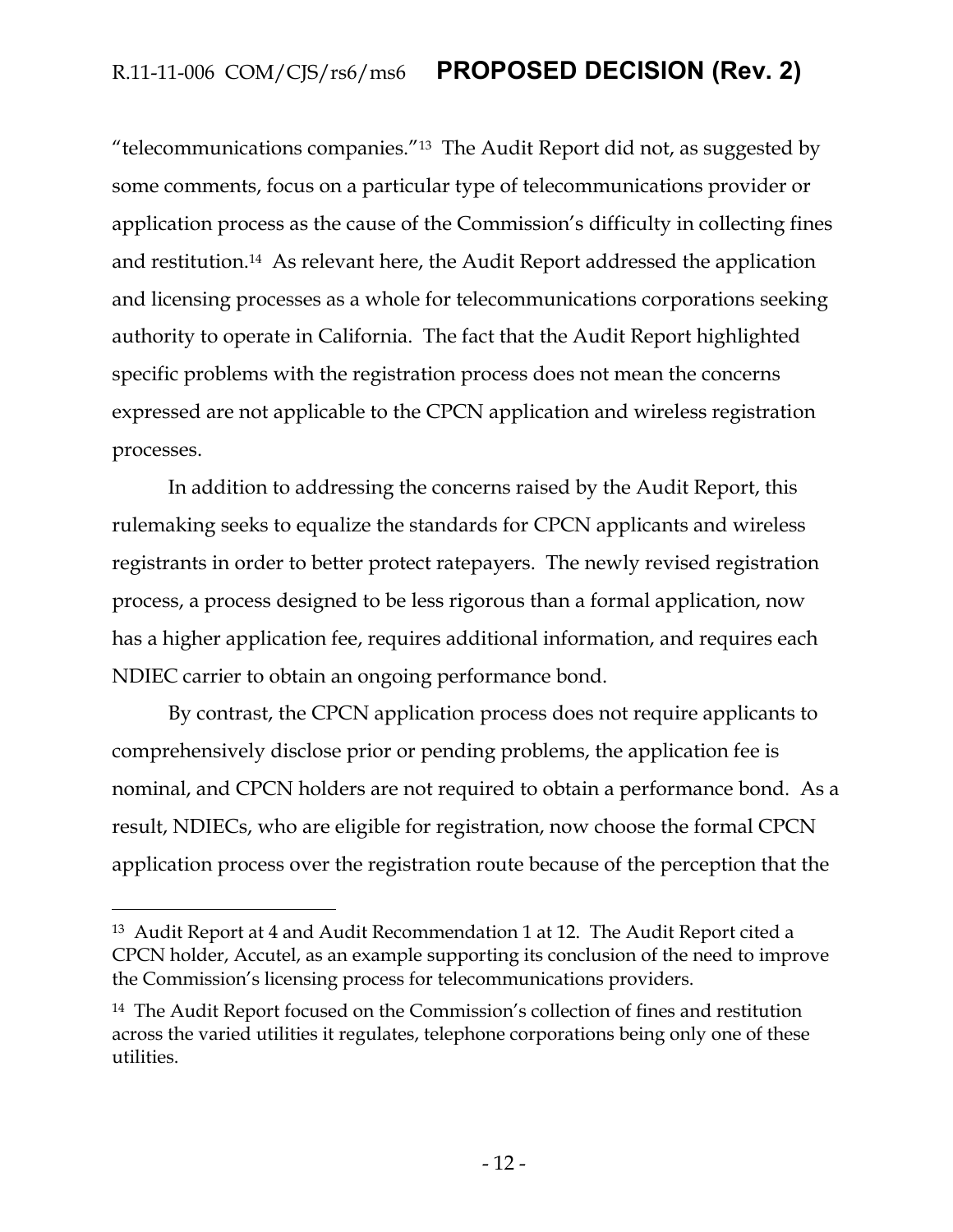CPCN application process has less onerous requirements than the registration process adopted in D.10-09-017. Existing registration holders are also seeking to migrate to CPCNs for the same reason.

The Audit Report states that the Commission has little leverage to collect fines or restitution from companies that engage in fraudulent or inappropriate practices and cease to operate or file for bankruptcy after the Commission initiates investigations or shortly after the Commission imposes fines.15 The Audit Report found that the intervening time required to conduct an investigation, and to impose fines on, or require restitution from a carrier, provides violators ample opportunity to evade sanctions and to hide or shield ill-gotten assets from recovery.

The OIR proposes revisions to the application process for telephone corporations seeking a CPCN and wireless carriers seeking a WIR to reduce the potential for fraud or other inappropriate practices. Obtaining additional relevant data from both applicants and registrants during the application and registration processes and establishing other requirements proposed in the OIR should reduce the likelihood that subsequent enforcement actions against a carrier will be necessary. Such revisions should, when enforcement actions against a carrier are necessary, improve the Commission's ability to collect fines, assess penalties, taxes and bring about restitution.

In light of the problems identified in the Audit Report and experienced by the Commission, it is unreasonable to refrain from action at this time. The Commission does not need to make a showing of recent failures to collect fines,

<sup>15</sup> Audit Report at 7.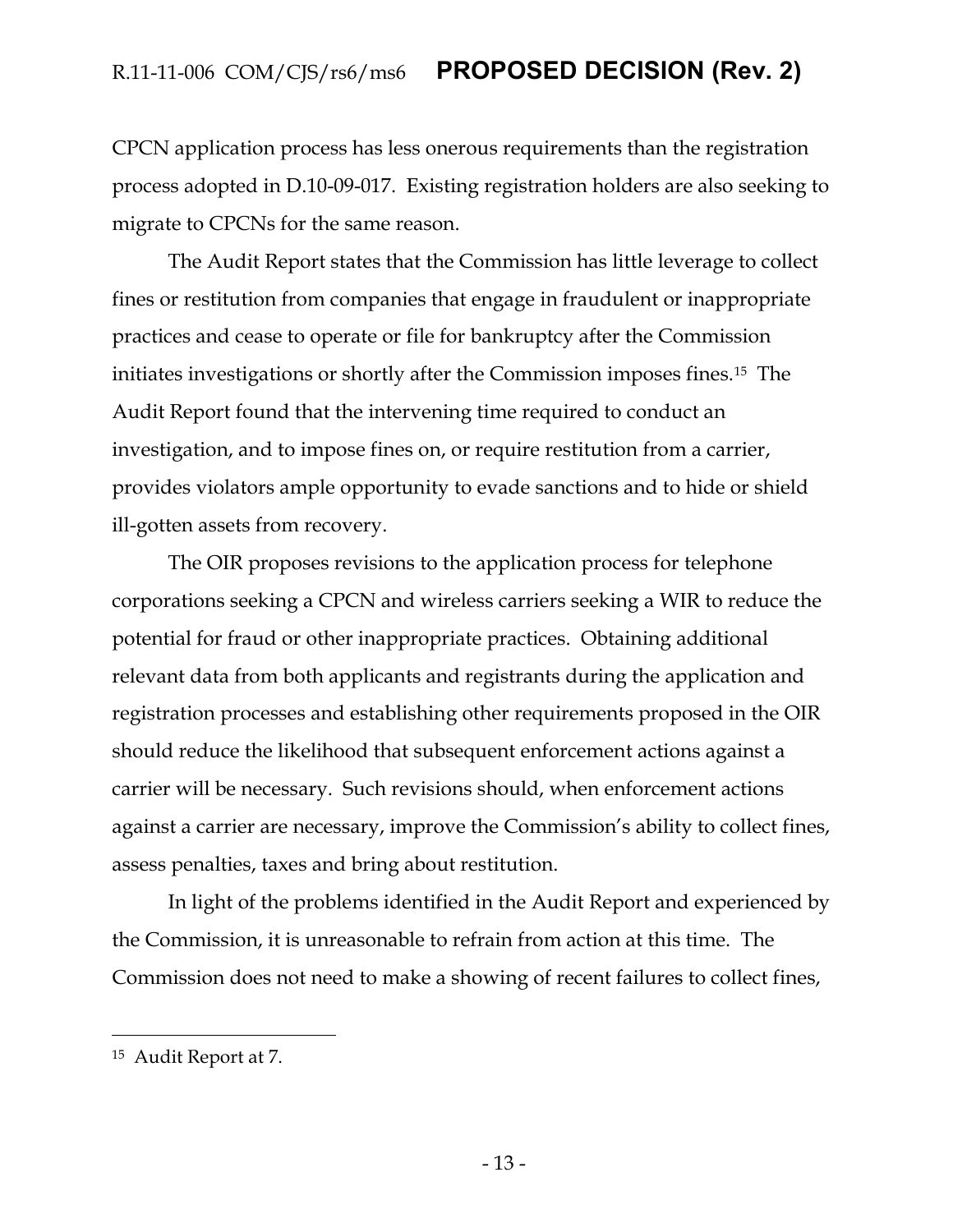fees, surcharges, taxes, penalties or effect restitution, in order to justify revising the CPCN application and WIR processes.

We agree with the Audit Report that, once an investigation is launched, it is "inherently difficult" in many cases – particularly those involving less established carriers – to ensure the collection of fines or payment of restitution.<sup>16</sup> The Commission should not encounter difficulty or incur needless expense recovering fines, surcharges, taxes, penalties, and fees and should have a reasonable expectation that customers will be reimbursed or compensated in cases of bankruptcy or fraud. Therefore, it is reasonable and prudent to take steps now, both to reduce the need for future enforcement actions, and to increase the likelihood of successfully collecting fines or bringing about restitution once an enforcement action is initiated.

CTIA, AT&T, and MetroPCS assert that the Commission must carefully consider the varying jurisdictional limitations over different types of telecommunications carriers. Specifically, CTIA warns the Commission that the Omnibus Budget Reconciliation Act of 1993 (1993 Budget Act), which amended § 332(c)(3)(A) and exempts wireless carriers from the certification and market entry requirements, prevents the Commission from imposing new requirements on wireless carriers if they function as a barrier to entry. MetroPCS contends the bonding proposal squarely places conditions on, and regulates a carrier's entry. DRA disagrees and contends that the Commission has jurisdiction over the "terms and conditions" of wireless carriers and a duty to protect consumers of wireless carriers. DRA asserts that wireless carriers are

<sup>16</sup> Audit Report at 7.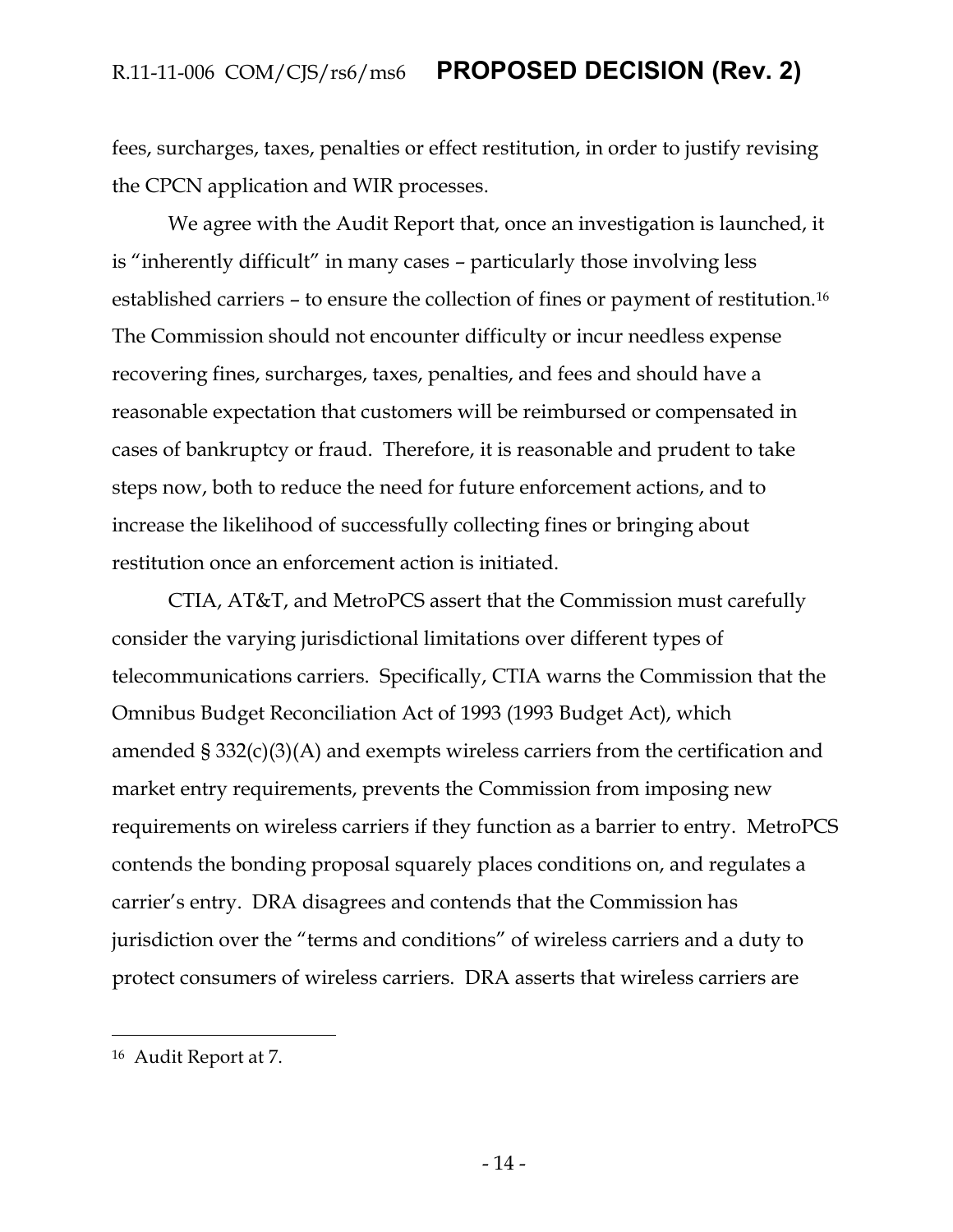subject to rules and regulations governing consumer protection issues, including cramming.

Comments that the Commission may not impose additional information requirements or impose a bond requirement misstate the law. As stated in the OIR, the Commission opened an investigation into the cellular industry shortly after the passage of the 1993 Budget Act "to develop a comprehensive regulatory framework consistent with the Federal Budget Act and our own statutory responsibilities."17 The California Court of Appeals subsequently confirmed the Commission's jurisdiction over wireless terms and conditions.18 As a result of the Commission's authority to regulate terms and conditions of wireless carriers and our interest in protection of California consumers, the Commission has the need for and the ability to require additional information and a demonstration of financial responsibility.

The Commission has not made any substantial revisions to either the application process for obtaining a CPCN or the registration process for wireless carriers in over a decade. It is within the Commission's authority to make and apply changes that it determines to be appropriate to those carriers under its jurisdiction.

<sup>17</sup> Order Instituting Investigation 93-12-007, Investigation on the Commission's Own Motion into Mobile Telephone Service and Wireless Communications, 1993 Cal. PUC LEXIS 836.

<sup>18</sup> Pacific Bell Wireless (Cingular) v. CPUC, (2005) 140 Cal.App.4th 718, 738; cf. MetroPCS v. FCC (DC Cir. 2011) 2011 U.S. App Lexis 9922 (affirming state jurisdiction to resolve CMRS-wireline interconnection disputes).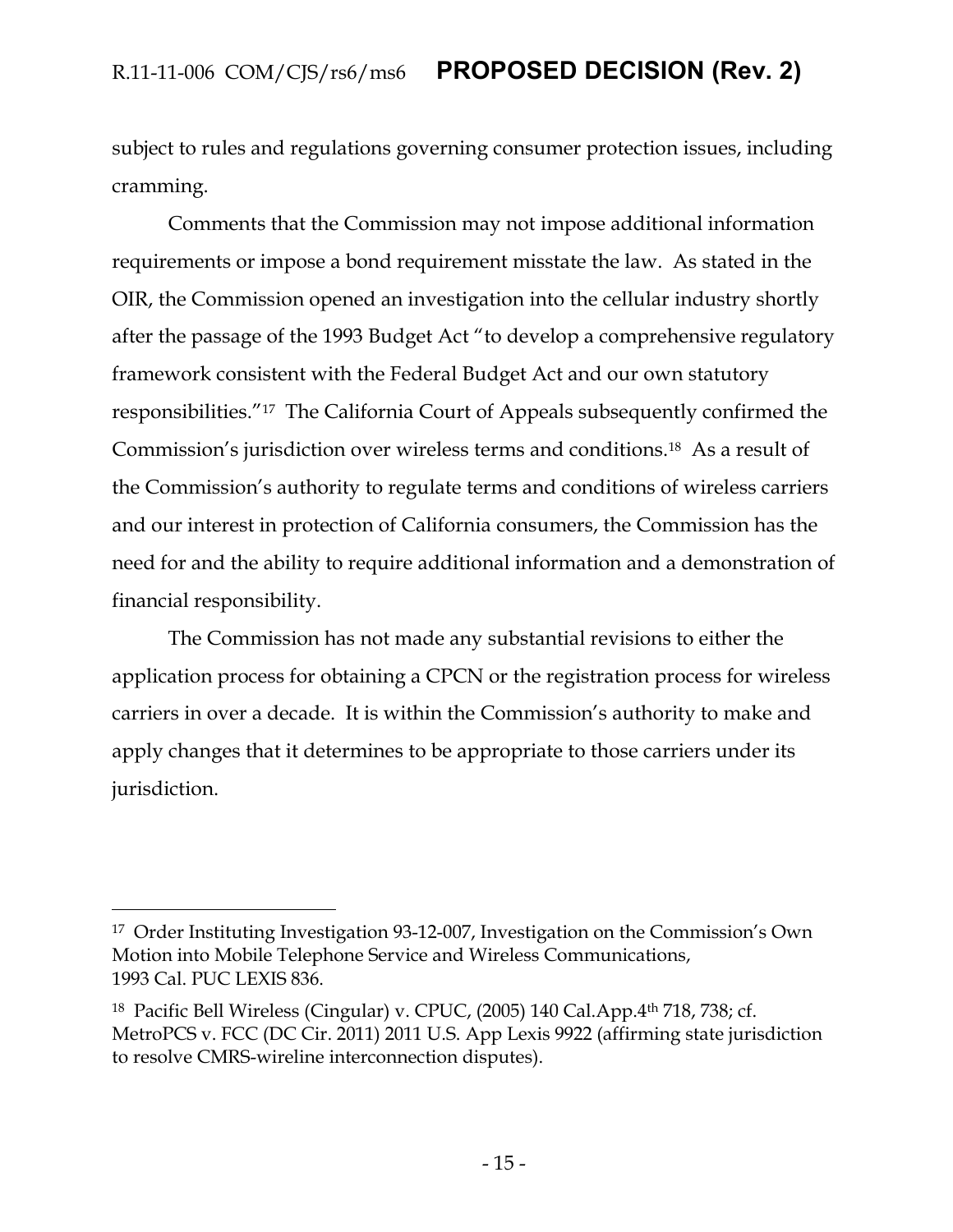#### <span id="page-16-0"></span>**5. Should the Commission Require a Performance Bond for CPCN and Wireless Carriers?**

Performance Bonds are surety bonds issued by an insurance company or a bank to guarantee satisfactory completion of a project by a contractor. The Commission previously defined the term "performance bond" as a mechanism to recover taxes or fees, or both, as well as advance deposits.<sup>19</sup> As discussed earlier, the Commission recently required NDIEC registrants to obtain a performance bond as a mechanism to facilitate collection of fines, penalties and restitution.20 For the purposes of this rulemaking, a performance bond is defined as a "commercial surety bond" whose purpose is to guarantee performance by the principal of the obligation or undertaking described in the bond.

Performance bonds can significantly improve the Commission's ability to collect fines, penalties and taxes, surcharges, fees, and restitution for customers for advances or deposits. Several other states impose a bond requirement on telephone service providers.<sup>21</sup> The Commission now requires NDIEC registration holders to obtain a performance bond.<sup>22</sup> The OIR sought comments on the size of bond, terms and conditions of the bond, amount of the bond, whether the bond should be continuous, and whether the Commission should allow for alternatives to the posting of a bond.

<sup>19</sup> *See* Pub. Util. Code § 1013(e).

<sup>20</sup> Pub. Util. Code § 1013(f).

<sup>21</sup> These states include Connecticut, Delaware, Georgia, North Dakota, Oklahoma, and Tennessee.

<sup>22</sup> D.10-09-017 requires NDIEC registrants to obtain a performance bond equal to or greater than 10 percent of intrastate revenues reported on the Commission's User Fee Statement during the preceding calendar year or \$25,000, whichever is greater.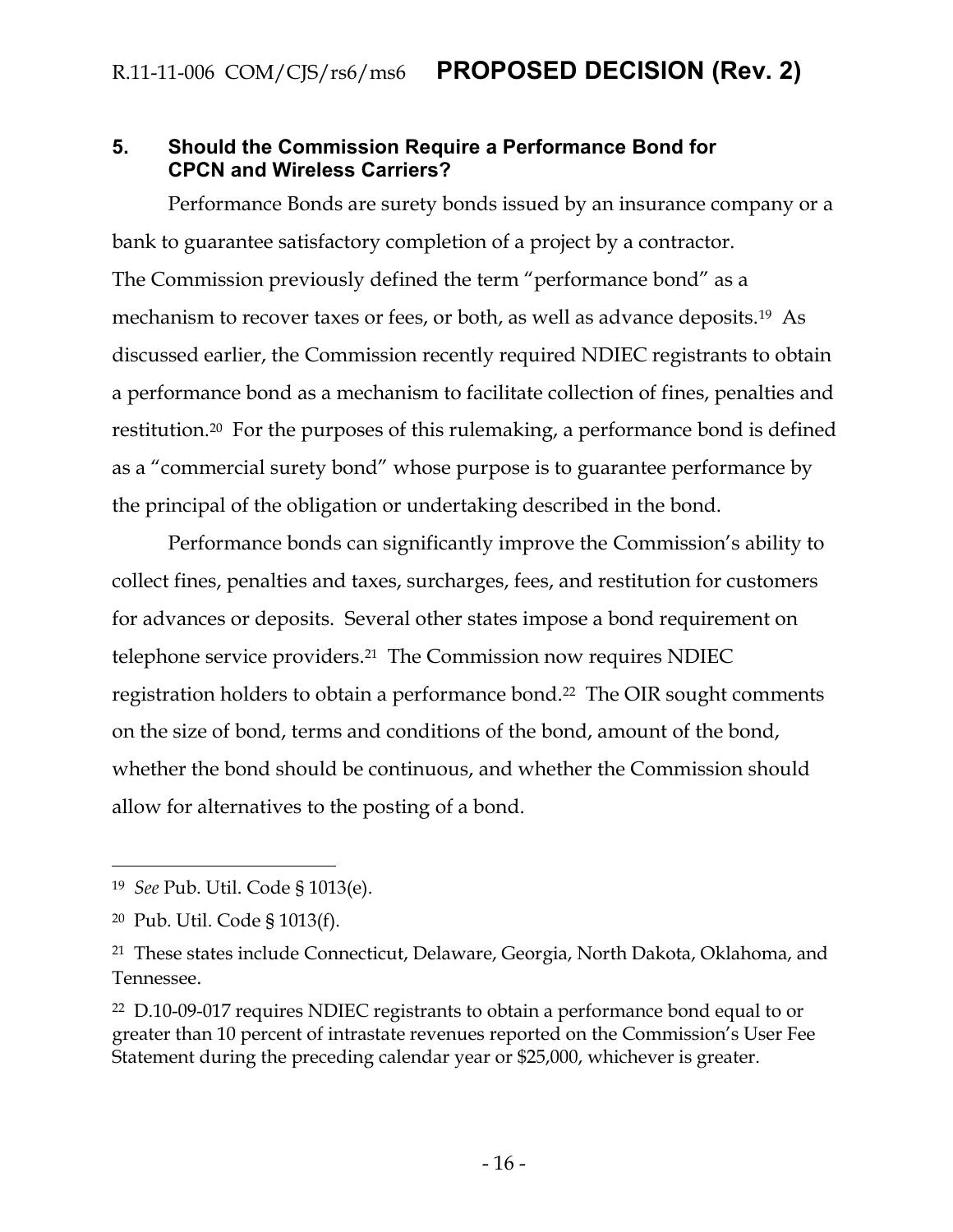SureWest, the Small LECs, TWTC, CALTEL, AT&T, and Verizon oppose a performance bond requirement for CPCN holders and wireless registrants. AT&T instead proposes that the Commission conduct the appropriate due diligence at the application stage and exempt existing carriers from any bond requirement. TWTC argues that successful carriers, with good track records, should not be burdened with requirements designed to protect the public from "scofflaws" or inexperienced carriers. CALTEL contends that, given the current economic situation, many of its small members will be unable to obtain a continuous performance bond, and such a requirement could force these members to exit the market.

MetroPCS, Nova, Nexus and CTIA do not support establishing a performance bond requirement for wireless registrants. MetroPCS contends that its customers are not at risk of incurring charges for unauthorized services or products because it only offers customers prepaid wireless services without long-term contracts. Both MetroPCS and CTIA argue that the Commission lacks the jurisdiction to require wireless carriers to obtain a performance bond because such a requirement is overly restrictive and functions as a direct regulation of entry into California.

DRA and TURN support the requirement for a performance bond for both CPCN applicants and wireless registrants. Both contend that the same considerations discussed by the Commission in D.10-09-017 and D.11-09-026, including guarding against financial instability of the carrier, access to financial remedies for harm or payments of fees also apply here. DRA agrees with the OIR's conclusion that it defies logic to have the entry route intended to be less rigorous and less burdensome to the applicant (i.e., registration) to have more comprehensive financial fitness requirements than the formal CPCN application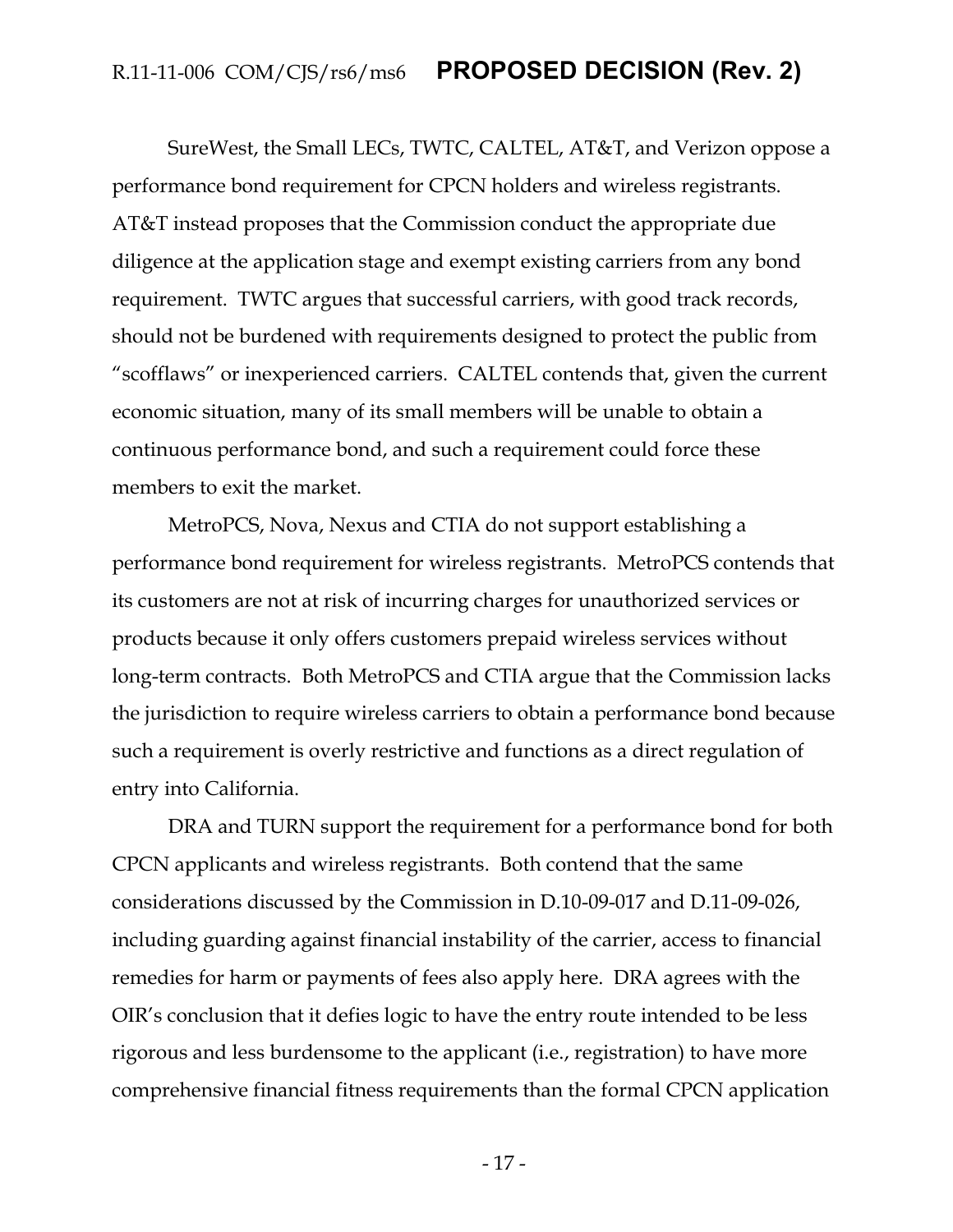process. DRA further argues that the Commission will not be able to deter unscrupulous carriers from operating in this state if applicants who normally would have applied for NDIEC registrations are encouraged to apply for CPCNs because the requirements are less stringent.

CPCN authority is obtained through a formal application process pursuant to Pub. Util. Code § 1001.23 Prior to the recent revisions made by D.10-09-017, the fundamental information required of CPCN applicants was similar to that required from NDIEC registrants. However, the CPCN application's formal process consists of a more detailed review better able to identify potential problems in the application and offers more flexibility in addressing applicants with special circumstances who don't fit within the scope of the registration template. Background checks are conducted, but the lack of initial information makes a complete and successful background check challenging.

As a result, we find that even though the CPCN application process is a more formal process, it does not enhance the Commission's ability to collect fines or effect restitution. Additionally, the prospect of having a CPCN revoked has not, in the Commission's experience, proven to be a sufficient deterrent to an unscrupulous carrier engaged in fraudulent practices that may cease operations or file bankruptcy before the Commission is able to collect fines or bring about restitution.

Complaints of unauthorized charges, also known as "cramming" are on the rise in California. The Consumer Affairs Branch (Consumer Affairs) reported

<sup>23</sup> CPCN application certification requirements are contained in D.95-07-045, Appendix A at 4. (R.95-04-043 and Investigation 95-04-044 OIR on the Commission's Own Motion into Competition for Local Exchange Service).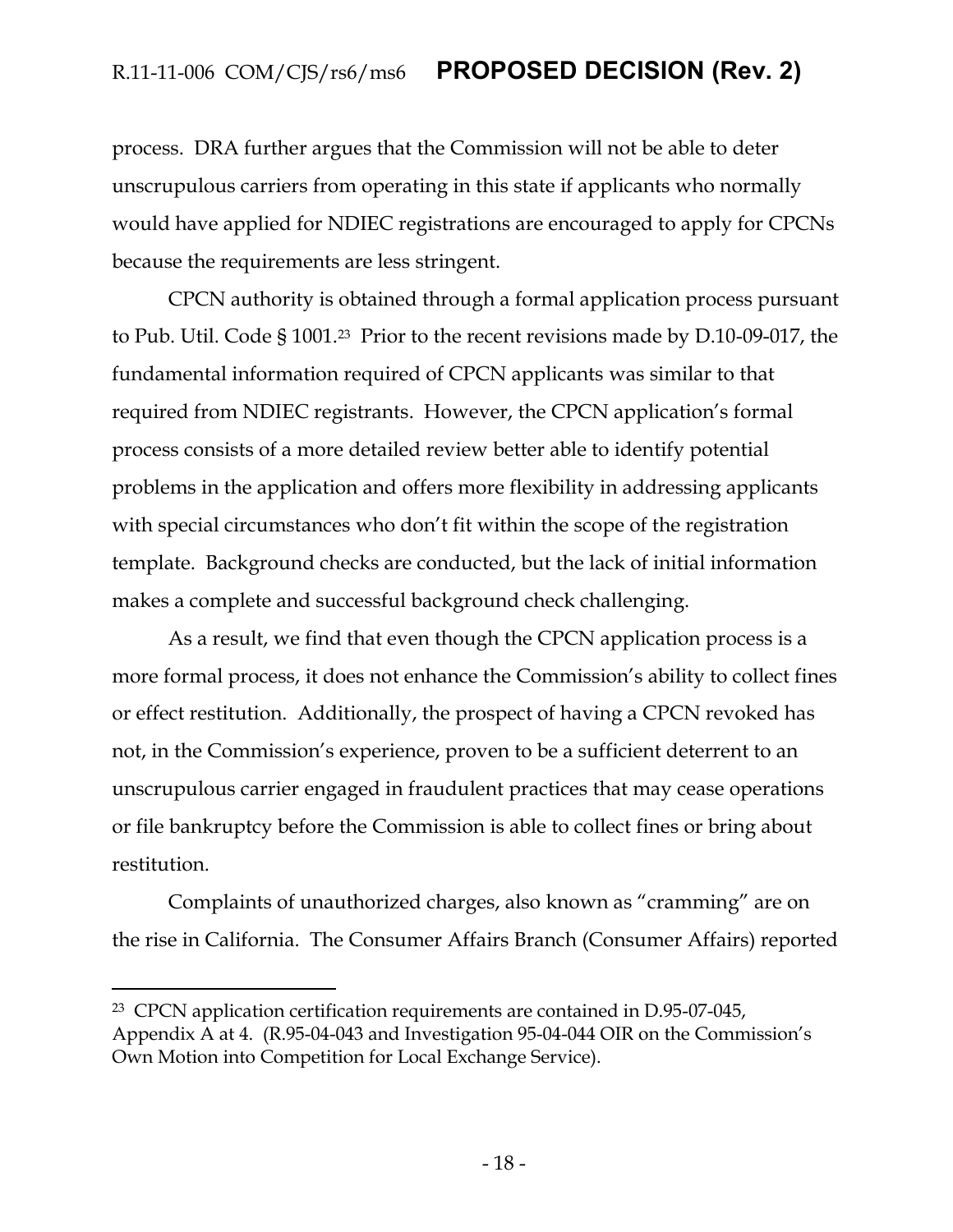1075 complaints of cramming were lodged in 2005. In 2010, Consumer Affairs reported 2,784 complaints of cramming from wireline, wireless and VoIP customers. Cramming is not limited solely to wireline customers. The increase in cramming complaints led the Commission to open an investigation which resulted in new cramming rules applicable to all telecommunications carriers, including resellers and wireless service providers.<sup>24</sup>

Contrary to some of the comments filed, the examples cited in the Audit Report identified problem providers that are CPCN holders.25 The Commission has been revoking CPCN authority and wireless registrations for carriers that have not paid taxes, fees, fines, penalties or restitution. In December 2010, the Commission revoked 43 operating authorities held by telephone corporations for failing to comply with the California Public Utilities Reimbursement Account Fee filing and reporting requirements of Pub. Util. Code § 401 through 435.26 On April 19, 2012, the Commission revoked operating authorities held by one hundred and six (106) telephone carriers.<sup>27</sup>

Although wireless carriers accurately commented that the Federal Communications Commission (FCC) regulates facilities-based wireless carriers, we disagree with the conclusion that the Commission lacks the ability to require

<sup>24</sup> *See* D.10-10-034.

<sup>25</sup> The Commission noted in footnote 7 to D.10-09-017 that the instances cited by the Audit Report did not involve a carrier that obtained authority through the CPCN application process. However, upon subsequent review, this determination appears to be incorrect.

<sup>26</sup> Resolution (Res.) T-17300.

<sup>27</sup> The Commission initially notified 169 carriers of its intent to revoke operating authority in Draft Resolution T-17359. Only 63 carriers became compliant before the Commission issued its final resolution. *See* Res. T-17359.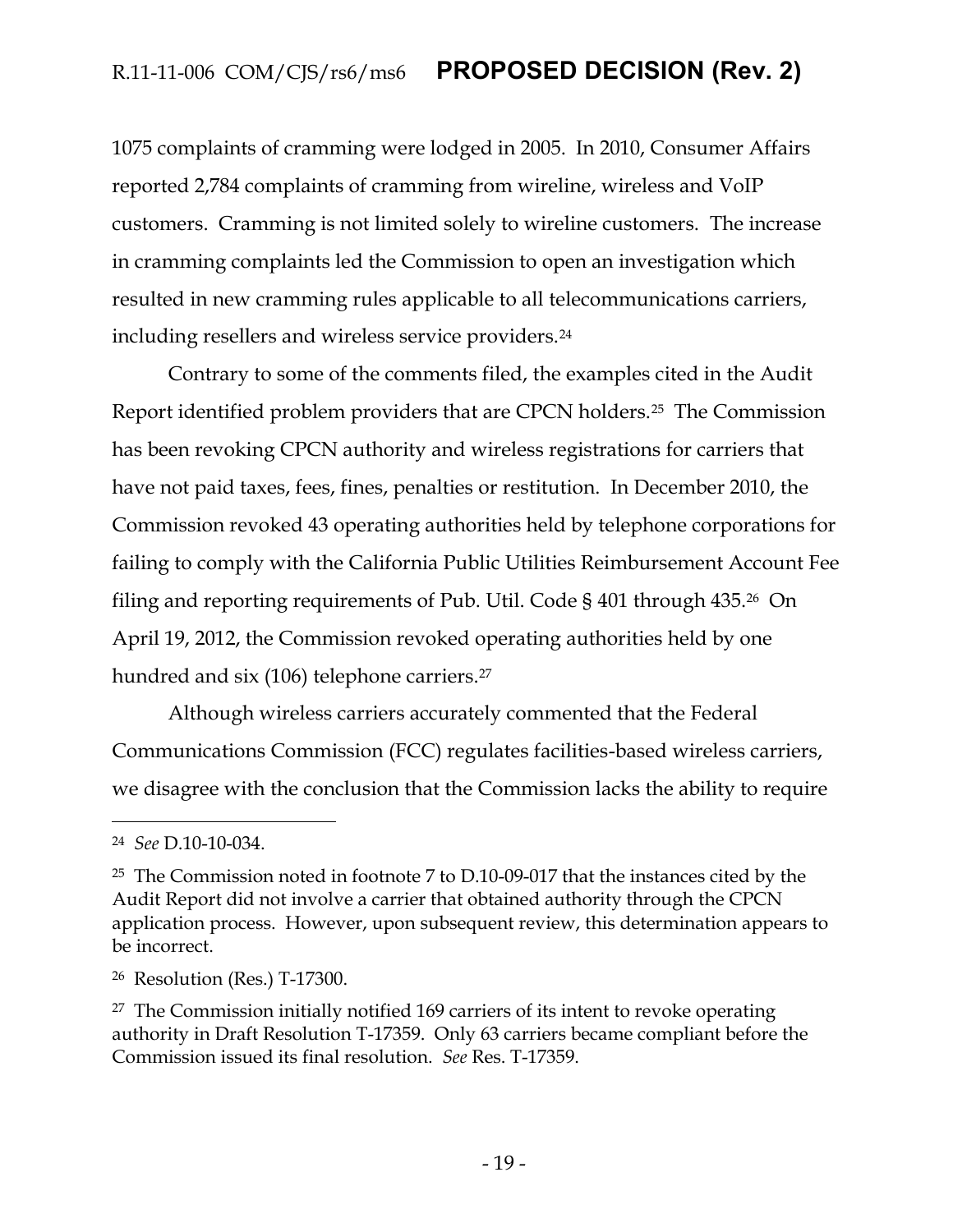wireless carriers to obtain a performance bond. Wireless carriers are "telephone corporations" and therefore public utilities under Pub. Util. Code §§ 216, 233, 234.<sup>28</sup> Although the 1993 Budget Act modified the states' jurisdiction over wireless carriers, <sup>29</sup> Congress left to the states the ability to regulate the terms and conditions of wireless service to allow the states the ability to handle billing disputes and matters of consumer protection. <sup>30</sup>

 $\overline{a}$ 

It is the intent of the Committee that the State still will be able to regulate the terms and conditions of these services [CMRS]. By "terms and conditions" the Committee intends to include such matters as customer billing information and packaging and billing disputes and other such consumer protection matters; facility siting issues (e.g., zoning); transfers of control; bundling of services and equipment; and the requirement that carriers make capacity available on a wholesale basis and such other matters as fall within the State's lawful authority. This list is intended to be illustrative only and not meant to preclude other matters generally understood to fall under "terms and conditions."

(House Report No. 103-111 at 251.) The FCC also confirmed the CPUC's jurisdiction over "other terms and conditions" when it stated that it anticipated that the CPUC would continue to conduct appropriate complaint proceedings and to monitor the

*Footnote continued on next page*

<sup>28</sup> Pub. Util. Code § 216 defines "public utility" to include "telephone corporation;" § 234 defines "telephone corporation" to include any corporation controlling, operating, or managing a "telephone line" for compensation; and § 233 defines "telephone line" to include any "fixtures" or "personal property" operated or managed "in connection with or to facilitate communication by telephone, whether such communication is had with or without the use of transmission wires."

<sup>&</sup>lt;sup>29</sup> 47 USC § 332(c)(3)(A) of the Communications Act provides that "...no state or local government shall have any authority to regulate the entry of or the rates charged by any Commercial Mobile Service or any Private Mobile Service, except this paragraph shall not prohibit a state from regulating the other terms and conditions of Commercial Mobile Service."

<sup>30</sup> Codified at 47 USC § 332(c)(3)(A). The legislative history of this provision of the Communications Act indicates what Congress meant by the language "other terms and conditions":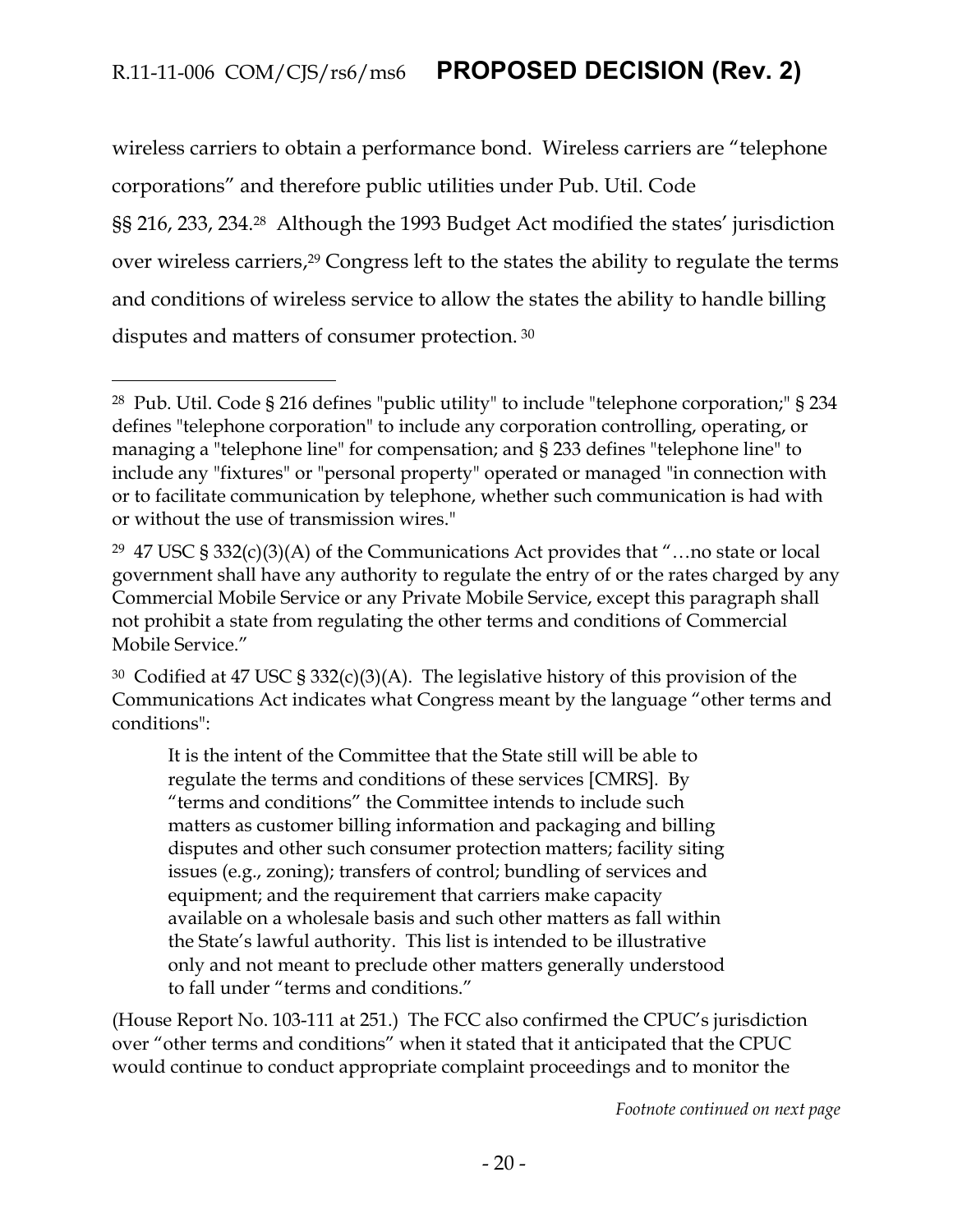As DRA correctly asserted in reply comments, the FCC explicitly stated it does not intend to preempt state regulation, which does not prohibit or impede entry while serving legitimate state interests. A performance bond, such as that considered here, serves a legitimate state interest to protect consumers. As DRA noted, the FCC specifically cited the imposition of a bond or escrow account as an example of legitimate regulation that the states could impose for the purpose of effectuating a state's interest in protecting consumers and stated that such a requirement would be a legitimate form of entry the states had the ability to impose.<sup>31</sup>

Subsequent to the passage of the 1993 Budget Act, the Commission developed a comprehensive regulatory framework consistent with the 1993 Budget Act and our own responsibilities.32 Wireless telecommunications carriers in California are subject to registration requirements established by D.94-10-031, as modified by D.94-12-042 and D.95-10-032. The Commission established the registration process to assist the Commission when it needs to locate responsible officers and employees of these utilities, monitor consumer protection issues, and monitor cellular rates.

The Commission has exercised its ability to regulate the terms and conditions of wireless service to protect consumers.33 Because the ability to

structure, conduct, and performance of CMRS providers. (*See* May 19, 1995 FCC Order Denying the CPUC's petition to continue to regulate CMRS rates.)

<sup>31</sup> *See* ¶ 28, Preemption of State Entry Regulation in the Public Land Mobile Service, FCC 86-112, Report and Order, (1986) 1986 FCC LEXIS 3749.

<sup>32</sup> 1993 Cal. PUC LEXIS 836.

 $\overline{a}$ 

<sup>33</sup> *See* D.01-07-030; D.96-12-071, *Investigation on the Commission's Own Motion into Mobile Telephone Service and Wireless Communications* (1996) 70 CPUC2d 61, 72-73 [stating that

*Footnote continued on next page*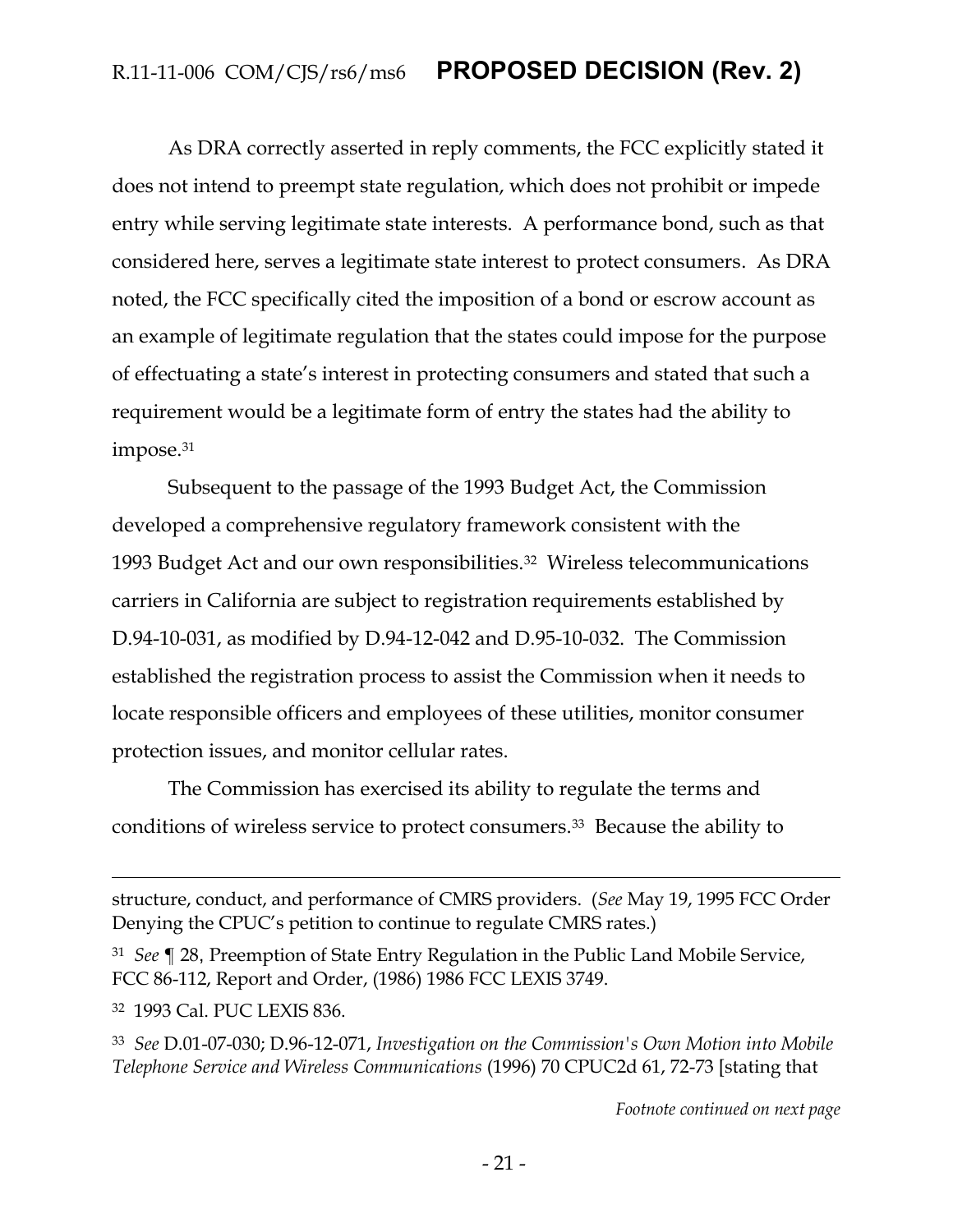regulate terms and conditions of wireless carriers has been left to the States and because the Commission has a legitimate interest in protecting California consumers, it is reasonable for the Commission to require wireless carriers to obtain a performance bond.

Requiring the procurement of a performance bond, as a condition for exercising CPCN authority or WIR, is consistent with the authority granted the Commission pursuant to Pub. Util. Code §§ 701 and 709. Based on the Commission's experience, we conclude that the risk of default is at least as great in the case of CPCN holders and wireless registrants as those holding NDIEC registration. We therefore establish a performance bond requirement on all CPCN holders and wireless registrants, unless specifically exempted by this decision, to protect California consumers and to facilitate the collection of fines, fees, taxes, surcharges, penalties and restitution.

The OIR also sought comment on whether certain carriers should be exempt from a performance bond requirement. Several parties filed comments arguing that certain types of carriers or certain types of services should be exempt from the performance bond requirement. Neither TURN nor DRA support a bond requirement that adjusts for the utility type or the technology used to offer service because they maintain that the impact to customers from

"we still remain concerned that the terms and conditions of service offered by each CMRS provider continue to provide adequate protection to consumers"].

 $\overline{a}$ 

CMRS refers to Commercial Mobile Radio Service, and includes Cellular Services, Personal Communications Services (PCS), Wide-Area Specialized Mobile Radio Services, Radio Telephone Utilities services, and many other wireless services. (D.96-12-071, supra, 70 CPUC2d 61, 65.) The terms "CMRS" and "wireless" are commonly used interchangeably with "cellular."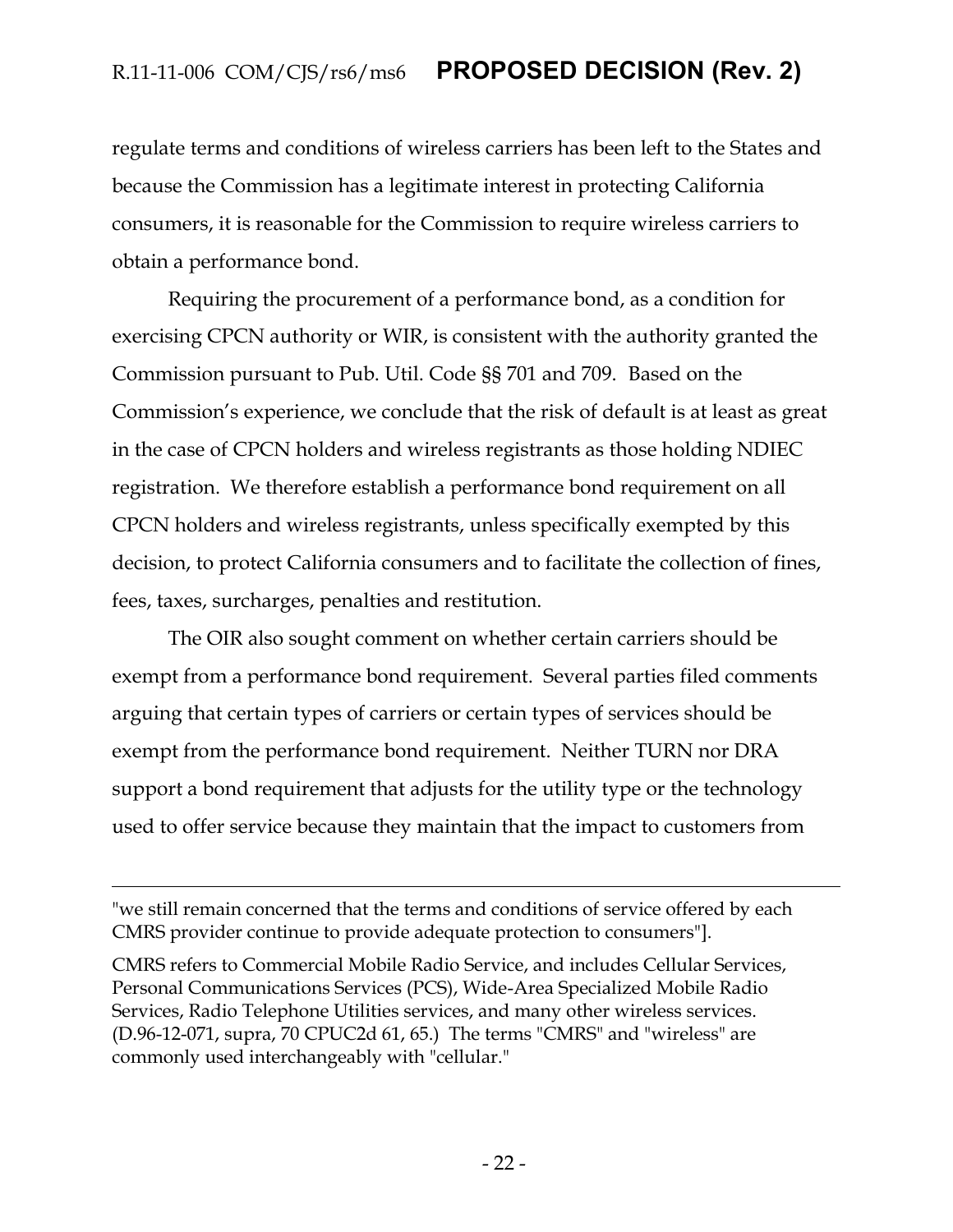poor business practices is the same regardless of the service provided or the technology used.

SureWest and the Small LECs argue that the Commission should exempt small LECs and their affiliates from any bond requirement because the limited benefit of such bonds is outweighed by their substantial cost. The Small LECs contend that they are highly regulated cost-of-service and rate-of-return utilities serving as Carriers of Last Resort (COLR) in their territories. As a result, these Small LECs have substantial physical facilities, local personnel in place to meet the needs of their subscribers, and regular and ongoing interactions with the Commission. Such regular contact and infrastructure, the Small LECs argue, should assure the Commission of their ability to collect fines, taxes, and penalties. Finally, the Small LECs worry that the cost of obtaining a performance bond will be passed through to ratepayers as a part of the general rate case and California High Cost Fund-A processes.

Subsequent to mailing the proposed decision in this rulemaking for public comment, several parties filed comments responding to the OIR's request for comment on the appropriate bond amount, alternatives to any bond requirement, and whether additional carriers should be exempt from such a requirement. Although the OIR specifically sought this information at the outset and parties had time to raise these issues earlier, they chose to provide very little information if any. The Commission sought party comment specifically so that it could thoughtfully craft appropriate regulatory requirements. DRA correctly notes that comments to the proposed decision should be limited to errors of fact or law. Although parties are late in seeking to provide information, the Commission believes the amount of the performance bond should be based on relevant evidence and information. As a result, the Commission will open a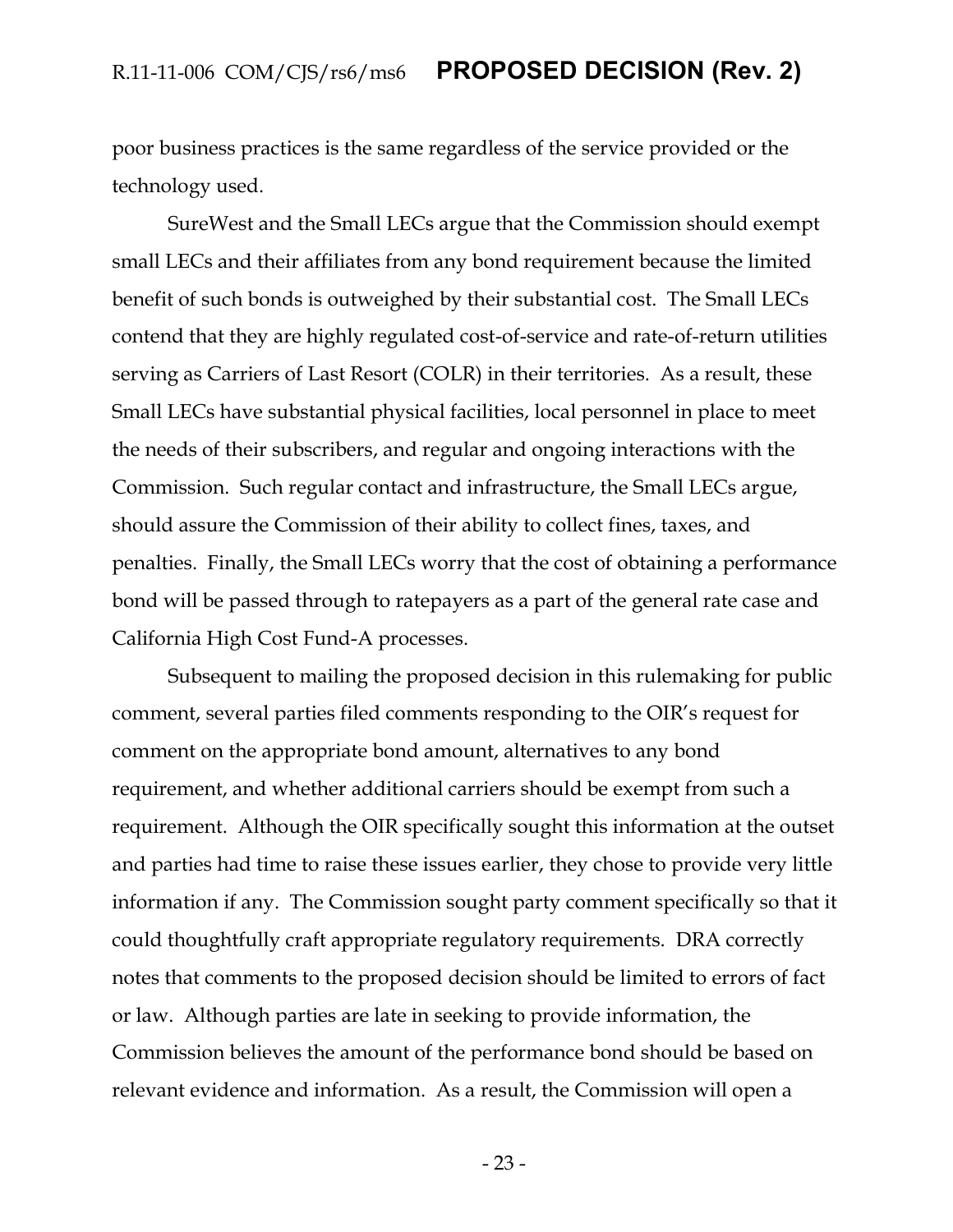Phase II to this rulemaking to hold a workshop to more fully craft the performance bond requirement for CPCN holders and wireless registrants. A performance bond will be required of CPCN holders and wireless carriers unless specifically exempted by this decision or subsequent to Phase II of this rulemaking.

The Commission adopted specific criteria to ensure that a COLR had a stake in the outcome, that a COLR would be unlikely to abandon its customers, and that the carrier was committed to promoting universal service. These criteria protect a COLR's customers.34 In addition, as a COLR, the URF and GRC ILECs, and Cox Communications a designated COLR, must at a minimum, notify the Commission before ceasing operation.<sup>35</sup> A COLR, who is not the only COLR in a Geographic Service Area, must file an advice letter with the Commission to notify the Commission that it will no longer meet COLR obligations.36 A COLR who is the only COLR in a Geographic Service Area must file an application to withdraw as a COLR with the Commission and seek full Commission approval before ceasing operation. The COLR must then continue to provide service until the Commission grants the application or a new COLR has been designated.<sup>37</sup> Thus, a performance bond is not needed to ensure the

<sup>34</sup> D.96-10-066 at 191.

<sup>35</sup> *See* D.96-10-066, Appendix A, Rule 6.D6 which provides that a COLR must file an advice letter with the Commission to notify the Commission that it will no longer meet COLR obligations. COLR who are the only COLR in a Geographic Service Area must file an application with the Commission to withdraw as a COLR and continue to provide service until the application is granted or a new COLR has been designated.

<sup>36</sup> *See* D.96-10-066, Appendix A, Rule 6.D6.

<sup>37</sup> *Ibid.*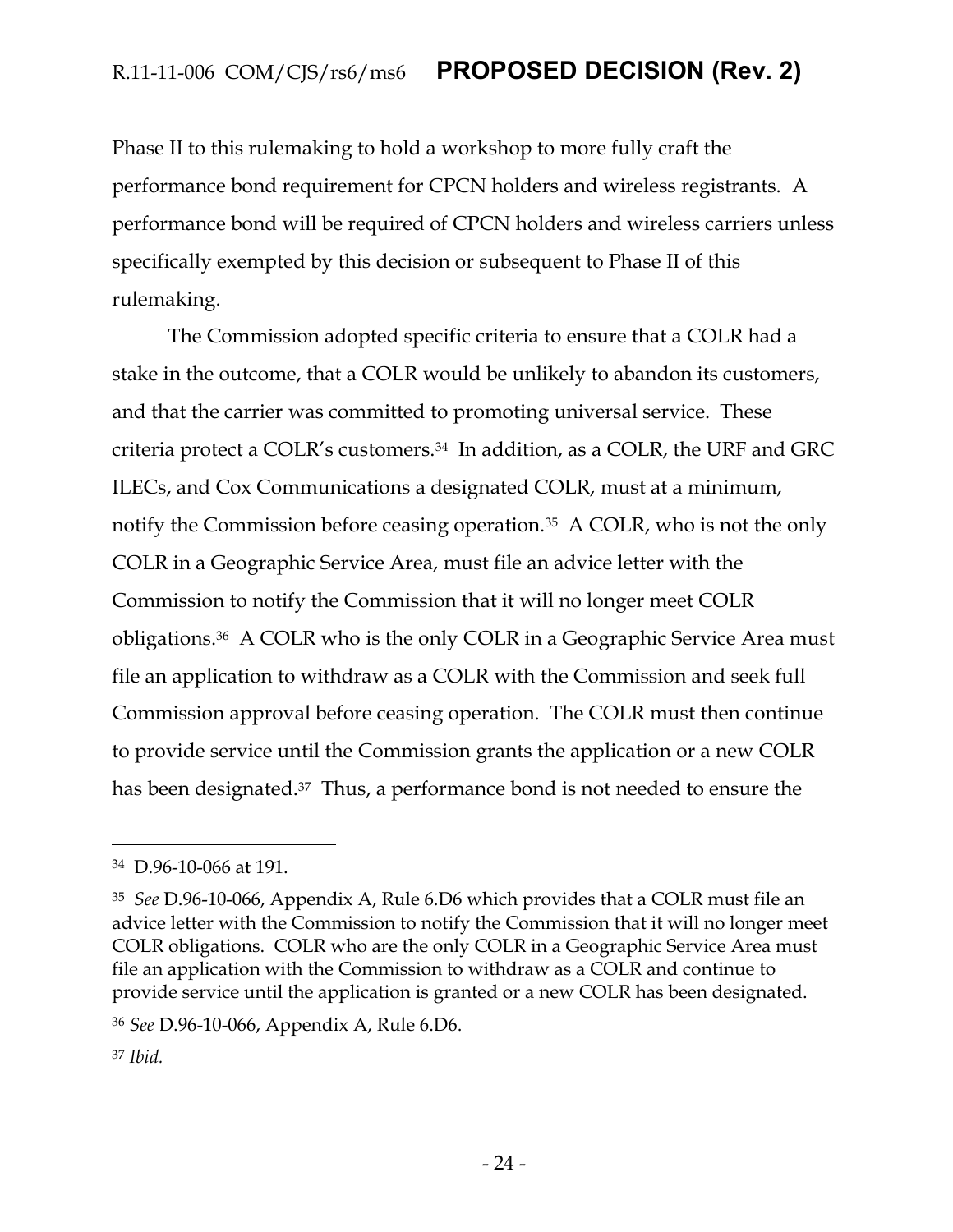Commission's ability to protect consumers or facilitate collection prior to a URF or GRC ILEC COLR ceasing operations. We find therefore, that it is reasonable to exempt URF and GRC ILECs as COLRs and Cox Communications as a COLR, from the requirement to carry a performance bond.

We decline, however, to adopt an exemption for established carriers with a history of regulatory compliance as suggested by TWTC and SureWest. That a carrier has a successful history of regulatory compliance is encouraging, but does not, in and of itself, provide protection to consumers. Additionally, DRA correctly concludes that such a proposal would lead to a confusing system where some carriers retain a bond requirement while others do not. Such a system would be burdensome for the Commission to track and California consumers would lose the protection the performance bond affords if the requirement were to sunset after a set period of time.

Comments addressing the specific bond requirements were limited. DRA agrees with the OIR suggestion that the performance bond requirements, including the minimum bond amount, should be the same as those adopted in D.10-09-017 as modified by D.11-09-026. DRA agrees with the OIR's reasoning that carriers will not be able to utilize loopholes in the system if the bond amount is the same for CPCN holders, wireless registrants, and NDIEC registrants. To the extent that any bond requirement is imposed, SureWest recommends that the bond requirement be limited to a maximum amount of \$500,000.

Although the NDIEC registrants are required to post performance bonds to facilitate the collection of fines, surcharges, penalties, taxes, fees, and restitution, this requirement was only recently adopted. In establishing the performance bond requirement for NDIEC registrants, the Commission reasoned that the bond should bear some relationship to the level of fines and penalties the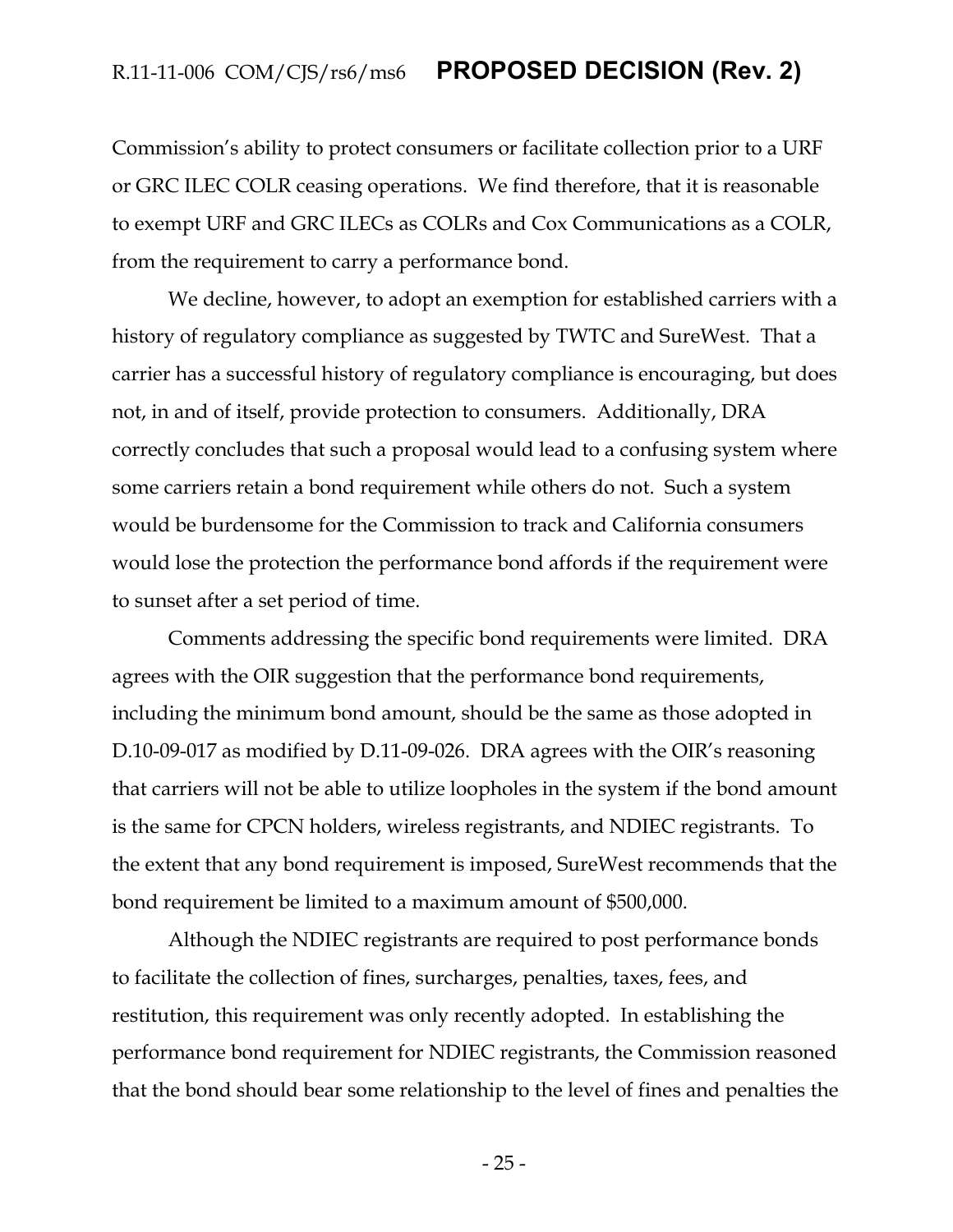Commission may impose. Fines and penalties imposed by the Commission depend on a number of factors, including: 1) severity of the offense, 2) conduct of the utility in detecting, preventing and rectifying a violation, 3) financial resources of the carrier and the need to deter future violations, 4) the totality of the circumstances in furtherance of the public interest, and 5) precedent.<sup>38</sup>

Some of these factors correspond, in part, to the amount of revenues collected. For example, the severity of the offense includes the economic harm (i.e., the amount of expense which was imposed upon the victims), and any unlawful benefits gained by the carrier. Because the bond we require CPCN holders and wireless registrants to obtain is to facilitate the collection of fines, penalties, taxes, fees and restitution to customers, it is reasonable that the size of the bond required should bear some relationship to the fines, penalties, surcharges, restitution, taxes, and fees that may potentially be imposed. For example, the purpose of restitution is to return funds to victims that were unlawfully collected by a carrier, and the amount of restitution the Commission may require is likely to be related to the amount of revenues collected by a carrier. As noted, however, by the Commission in D.10-09-017, the Commission does not have an established procedure for determining the bond amount.

Initially, we will require all CPCN holders or wireless registrants, unless specifically exempted by this decision, to post a bond at the minimum bond requirement level of \$25,000. Although it is reasonable that the amount of the bond should be related to a carriers reported annual intrastate revenues, comments filed during the public comment period for the proposed decision ask

<sup>38</sup> *See* D.98-12-075.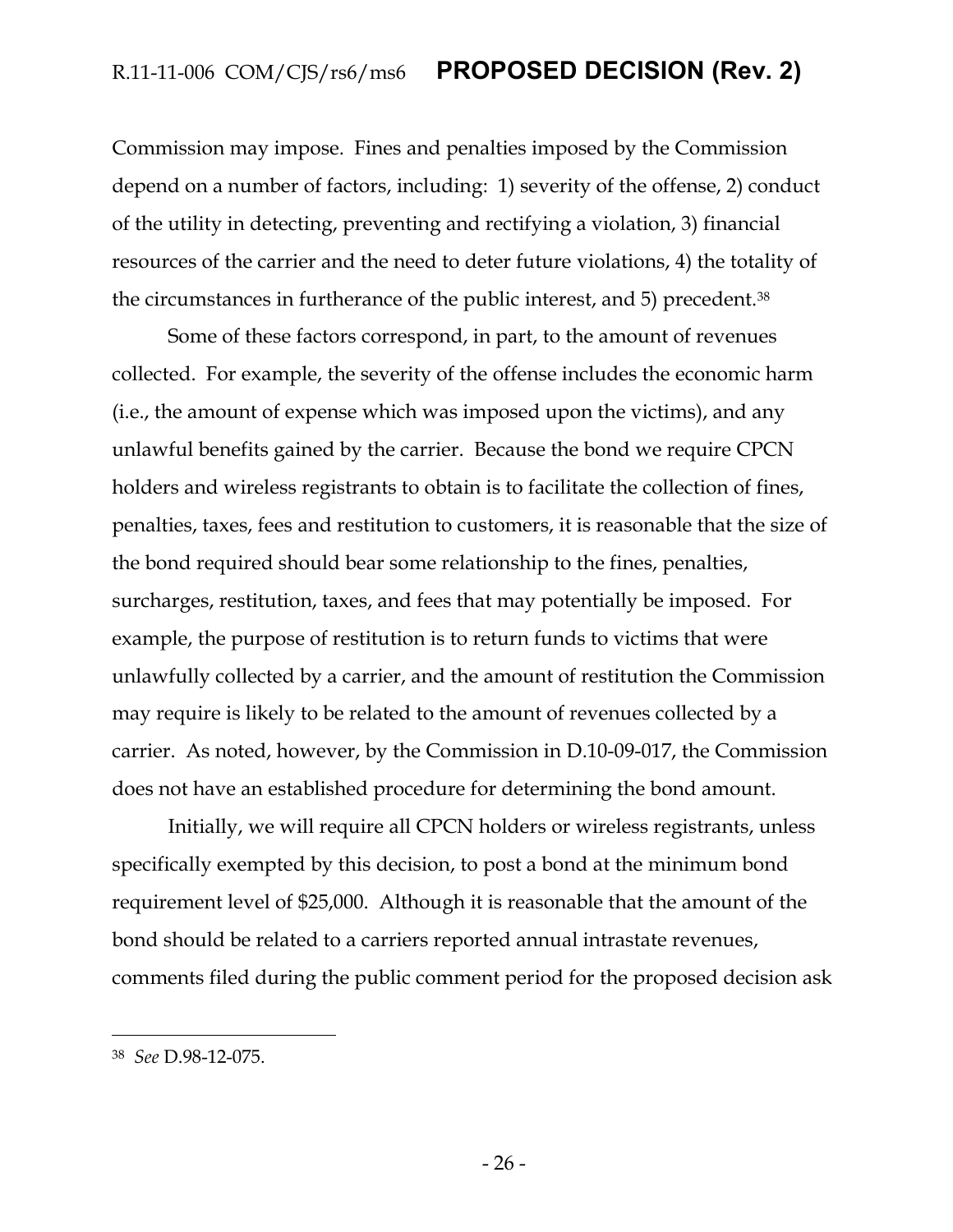the Commission to further explore how the amount of the performance bond required of carriers should be determined. After consideration of these requests, the Commission will hold a workshop during Phase II of this rulemaking to consider performance bond issues raised by parties in comments. By requiring carriers to obtain the minimum bond amount in the interim, we believe that our basic objectives to ensure that funds will be available to cover at least some portion of any fines, penalties, surcharges, restitution, taxes or fees that may be imposed while not unduly burdening carriers will be maintained during further consideration of this issue. We further conclude that it would be appropriate to establish the same minimum bond amount of \$25,000 for all existing CPCN holders and wireless registrants as is required of NDIEC registrants.

Unless specifically exempted by this decision, all wireless registrants and CPCN holders are required to obtain a performance bond of at least \$25,000, pursuant to this decision. Within 90 days after the effective date of this Decision, each existing CPCN holder and existing wireless registrant must submit an Information-Only advice letter to the Director of the Communications Division containing a copy of the executed performance bond.

Applicants seeking CPCN authority and wireless carriers seeking a WIR that have not previously reported revenues to the Commission or submitted surcharges will be required to obtain a performance bond in the amount of \$25,000 for the first year. Phase II of this rulemaking will determine the amount of the performance bond required by carriers in lieu of or in addition to the minimum amount ordered here.

Wireless registrants must attest to the amount of the bond that will be obtained and that the required performance bond will be executed within five business days after the effective date of the issuance of a registration.

- 27 -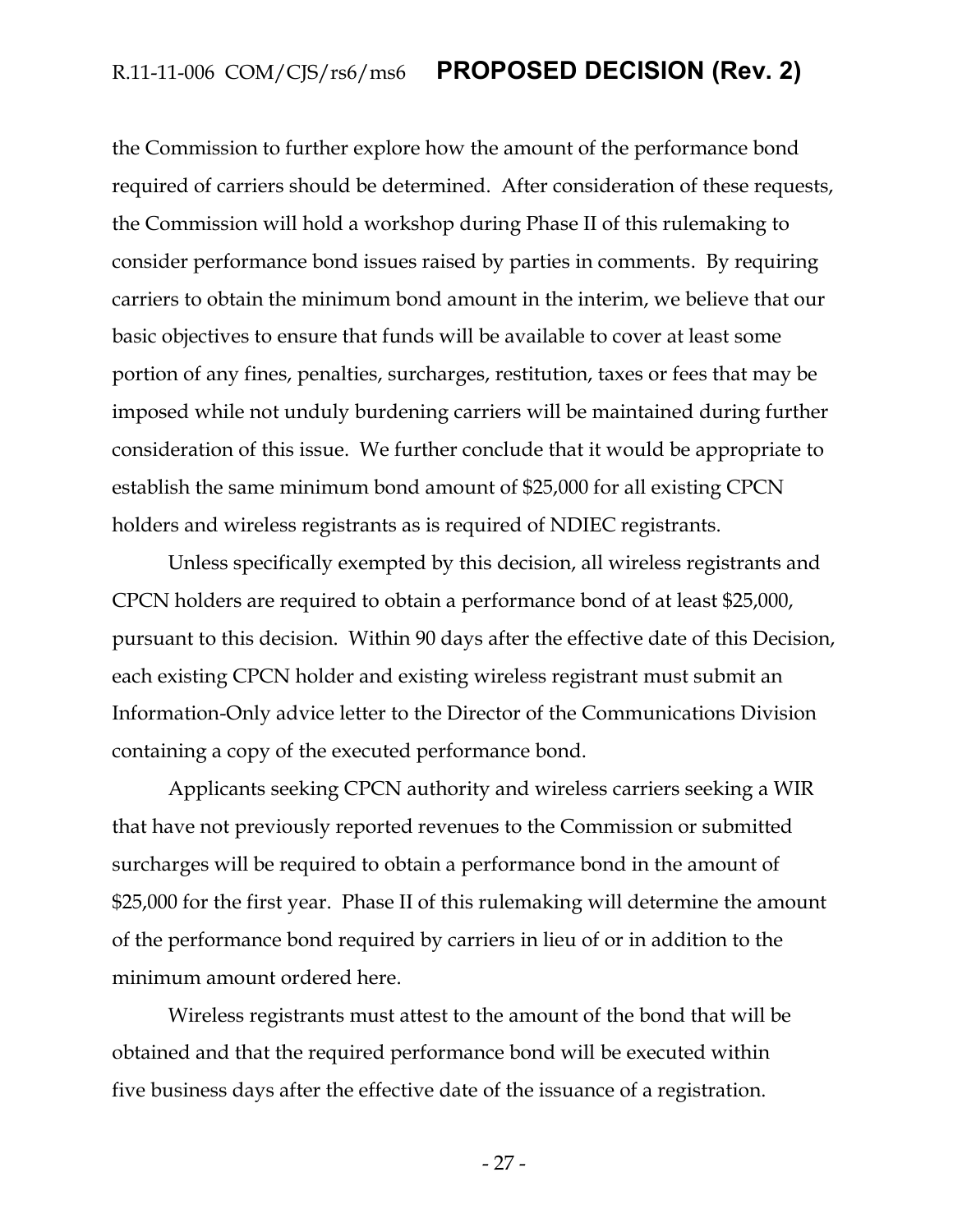Accordingly, we will require the wireless registrant to verify that it will obtain a continuous bond, issued by a corporate surety company authorized to transact surety business in California, in the amount of \$25,000 that will be in effect during all periods of operation, and lists the California Public Utilities Commission as the obligee.

As part of the application process, carriers seeking a CPCN must attest to the amount of the bond that will be obtained, subject to a grant of authority by the Commission, and that the required bond will be executed within five business days after the CPCN holder notifies the Commission of the CPCN holder's acceptance of CPCN authority. Upon written acceptance of CPCN authority, the new CPCN licensee must submit an Information-Only advice letter to the Director of the Communications Division, pursuant to General Order 96-B, Telecommunication Industry Rule No. 2,<sup>39</sup> containing a copy of the license holder's executed bond.

CPCN holders and wireless registrants required by this decision to obtain a performance bond must not allow the performance bond to lapse during any period of operation. CPCN holders must also continue to possess the requisite legal, technical, and financial qualifications during all periods of operation. Not later than March 31 of each year, all CPCN holders and wireless registrants who are required by this decision to hold a performance bond must submit an Information-Only advice letter to the Director of the Communications Division containing a copy of its executed performance bond.40 In all cases, the required

<sup>39</sup> *See* D.07-09-019.

<sup>40</sup> In some cases, a registrant may be required to provide the Director of the Communications Division a copy of its executed performance bond more than once in a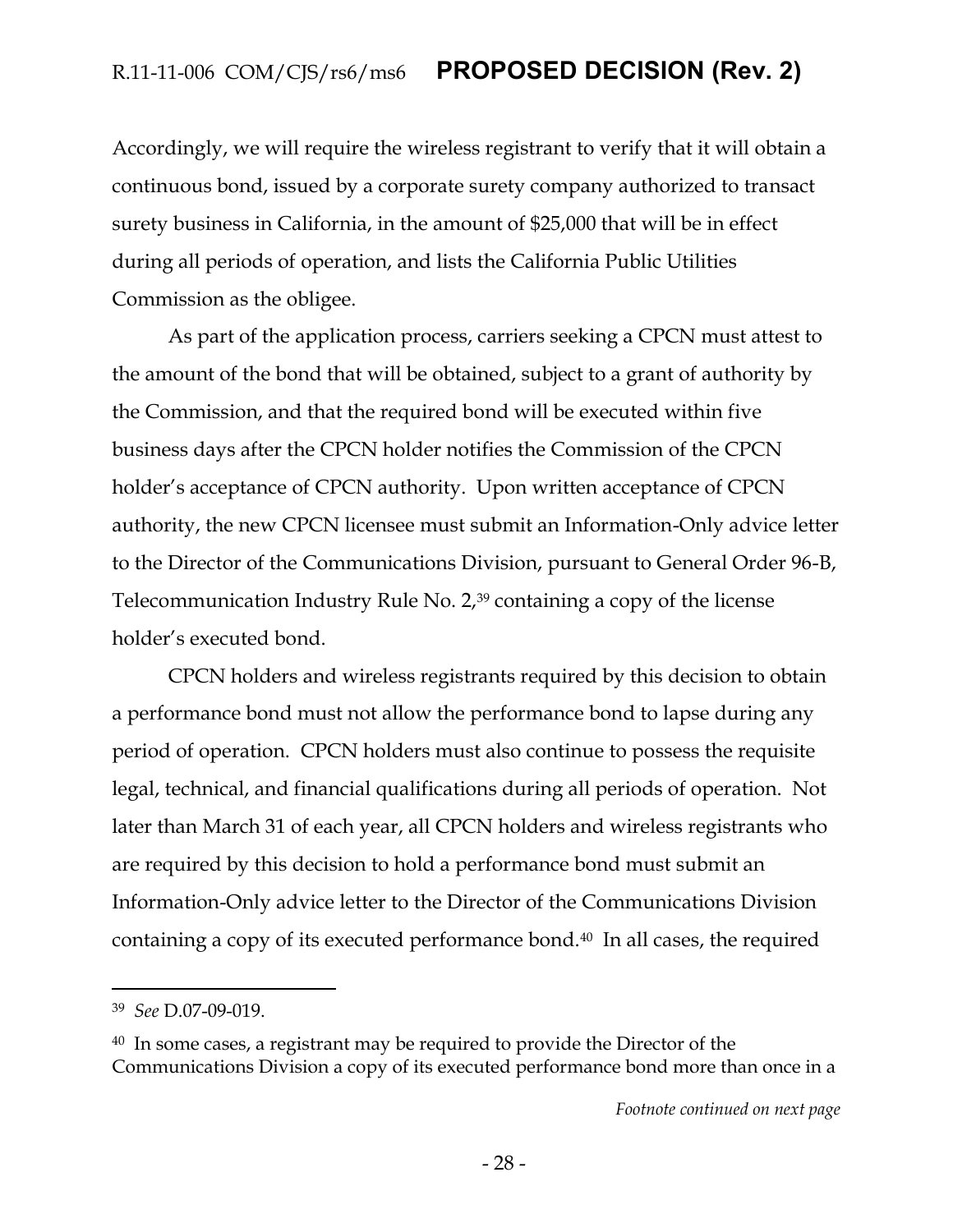bond must be a continuous bond (i.e., there is no termination date on the bond) issued by a corporate surety company authorized to transact surety business in California, and the Commission must be listed as the obligee on the bond.

A CPCN holder or wireless registrant will be deemed delinquent if it is more than ninety days late in submitting to the Director of the Communications Division, an Information Only advice letter containing a copy of its executed bond. However, the Communications Division may grant requests for additional time for a carrier to submit a copy of the executed bond if the license holder makes a written request to the Communications Division before license holder is deemed delinquent. All requests for additional time must provide an explanation in its request that demonstrates good cause for the additional time needed.

The Communications Division will prepare for Commission consideration a resolution revoking the authority of any CPCN holder or wireless registrant that is more than 120 days late in providing the Director of the Communications Division a copy of its executed performance bond and that has not been granted an extension of time by the Communications Division.

DRA suggests that the Commission conduct a periodic review of the bond amount to ensure that these amounts are sufficient to enable the Commission to collect fines, penalties, surcharges, restitution, taxes and fees and delegate to the Commission's Communication Division the authority to raise the bond amounts should they prove to be insufficient. We agree with DRA that it would be

year. For example, a new registration licensee granted authority on June 1 is required to provide the Director of the Communications Division a copy of its executed bond by June 6, and by March 31 of the following year.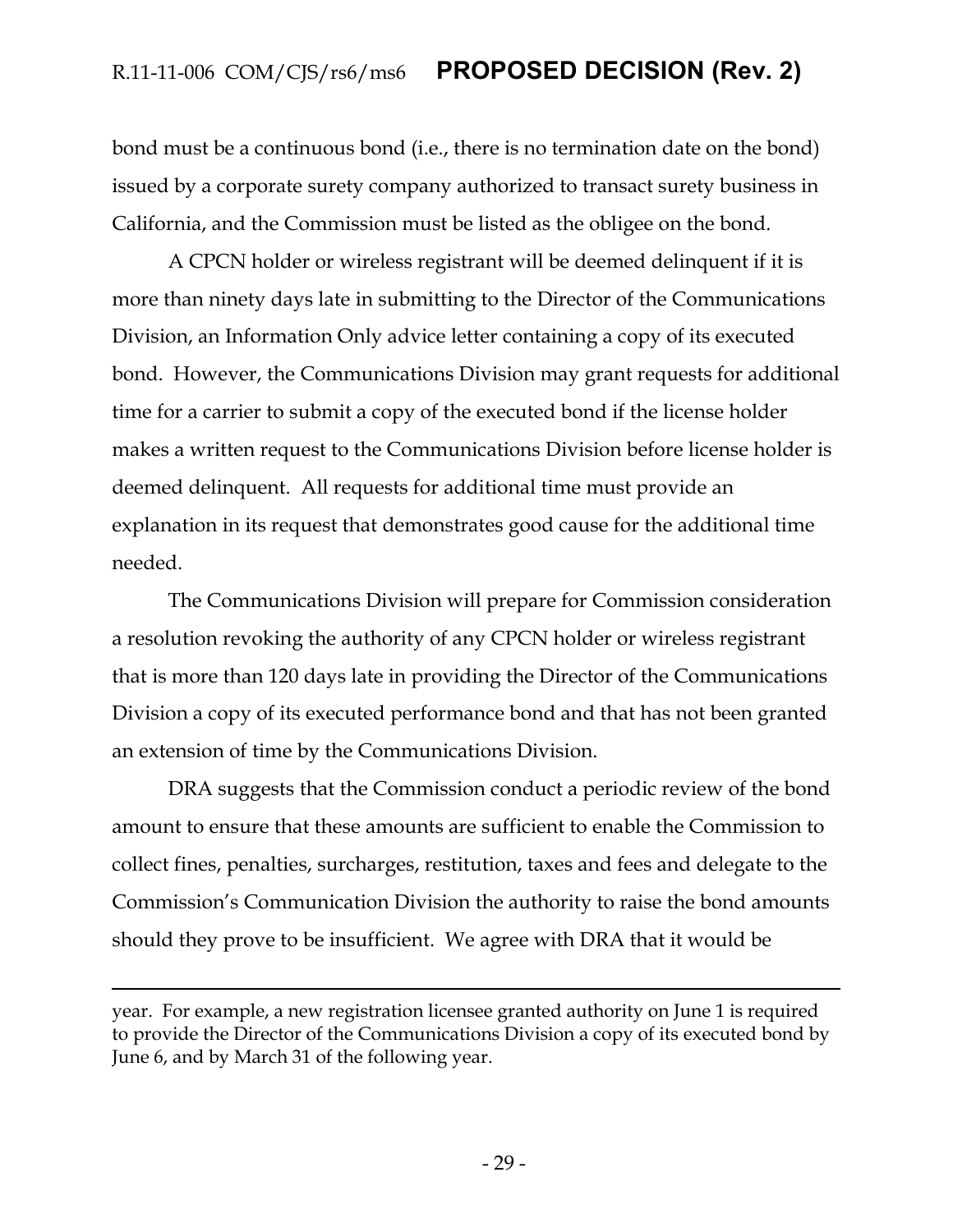prudent for the Commission to periodically review the bond amount to determine if it is sufficient to enable the Commission to protect consumers. The Communications Division should review the bond amount at least every three years, but may do so more frequently. We decline DRA's suggestion to delegate the authority to raise the bond amount to the Communication's Division alone. If the Communications Division determines that the performance bond amount set by this Decision is not sufficient to cover fines, fees, taxes, penalties and restitution, the Communications Division shall prepare a resolution for Commission consideration to change the amount of the performance bond requirement.

The OIR also sought comments on whether there were alternatives to a performance bond that would provide the same level of protection as a performance bond.However, comments filed in this rulemaking omitted discussion of alternatives to the performance bond. CTIA criticized the Commission for taking a one-size-fits-all approach but did not suggest alternatives. Similarly, AT&T suggests that the Commission rely on a stringent background check to protect consumers rather than impose a performance bond. TURN and DRA support consideration of alternatives to a performance bond but only if the alternatives provide equal or better protection than a performance bond. DRA observes that § 1013(e) allows the Commission to order companies to hold customer advances or deposits in an escrow or trust rather than obtain a performance bond. However, DRA cautions that the Commission should carefully evaluate any alternatives to a performance bond to ensure they provide the Commission and California consumers the same protection.

In seeking comments on an alternative to a performance bond, the OIR gave the example of letters of credit as one possible alternative, but received no

- 30 -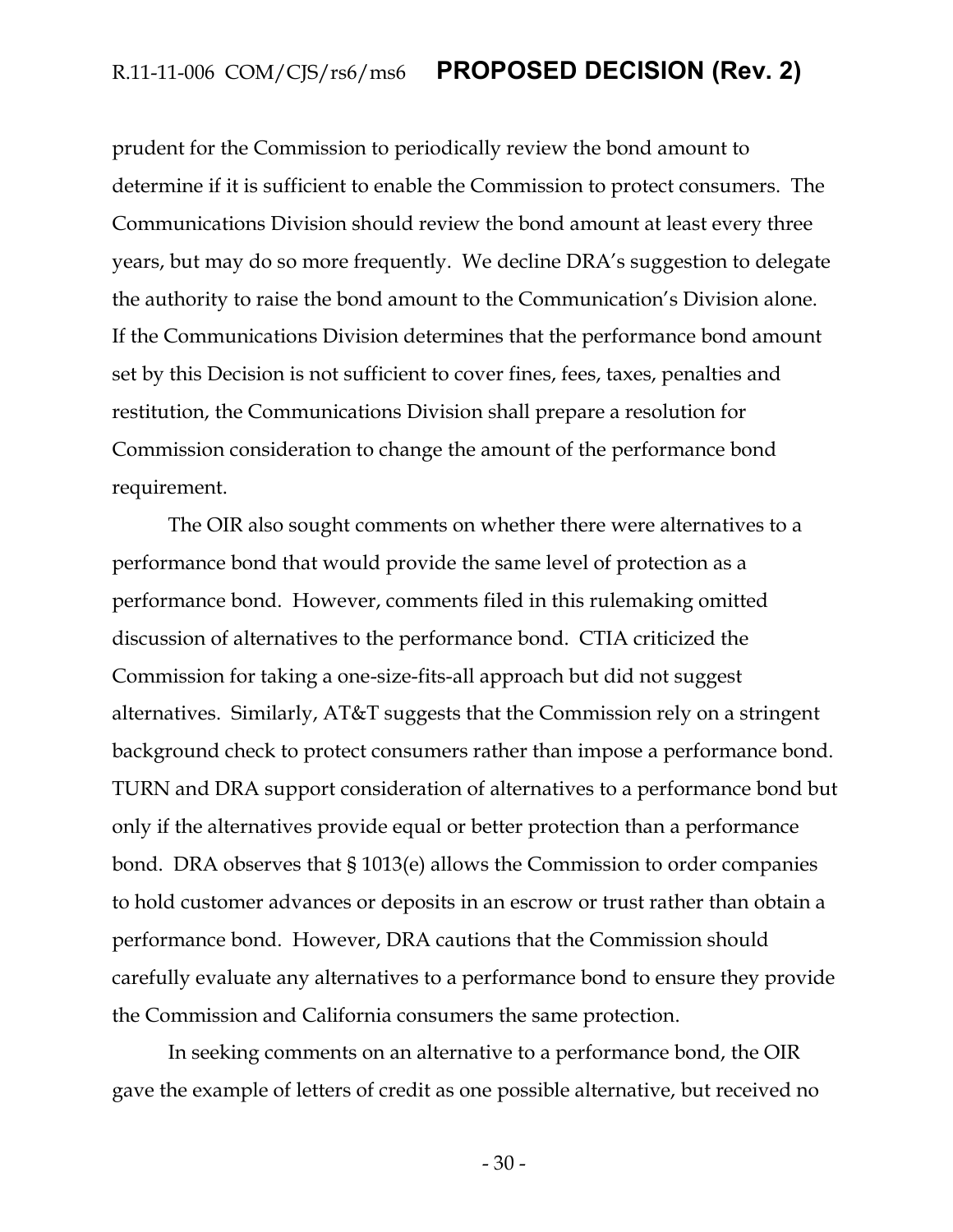comments suggesting alternatives or discussing the merits or lack thereof of letters of credit from parties to this proceeding. There is no evidence in the record that letters of credit will facilitate the Commission's ability to collect fines, fees, penalties, taxes and restitution. No other alternatives to a performance bond were proposed.

The Commission will open a Phase II of this rulemaking to allow parties to provide input into how and under what circumstances the maximum amount of the performance bond required by this decision should be set, whether any class of carriers should be exempt and the basis for such an exemption, and whether there are alternatives to a performance bond that meet the Commission's consumer protection goals. The assigned Administrative Law Judge (ALJ) will schedule a workshop within 90 days after the effective date of this decision to thoroughly evaluate this issue.

#### <span id="page-31-0"></span>**6. Should the Commission Require a Standardized Applicant Fitness Checklist for CPCN Applicants and a More Extensive Information Form for Wireless Carriers?**

CLEC and NDIEC certification requirements were initially established in D.95-07-054.41 D.95-07-054 authorized the grant of a CPCN to any applicant that possesses the requisite managerial qualifications, financial resources, and technical competence to provide local exchange telephone service. D.95-07-054 focused primarily on the financial standards for applicants rather than on ethical or legal fitness of the applicants.<sup>42</sup>

<sup>41</sup> D.95-07-054 was part of the Commission's local competition docket.

<sup>&</sup>lt;sup>42</sup> The Commission set out the requirements for a CPCN in D.95-07-054 at Part 4, Appendix A.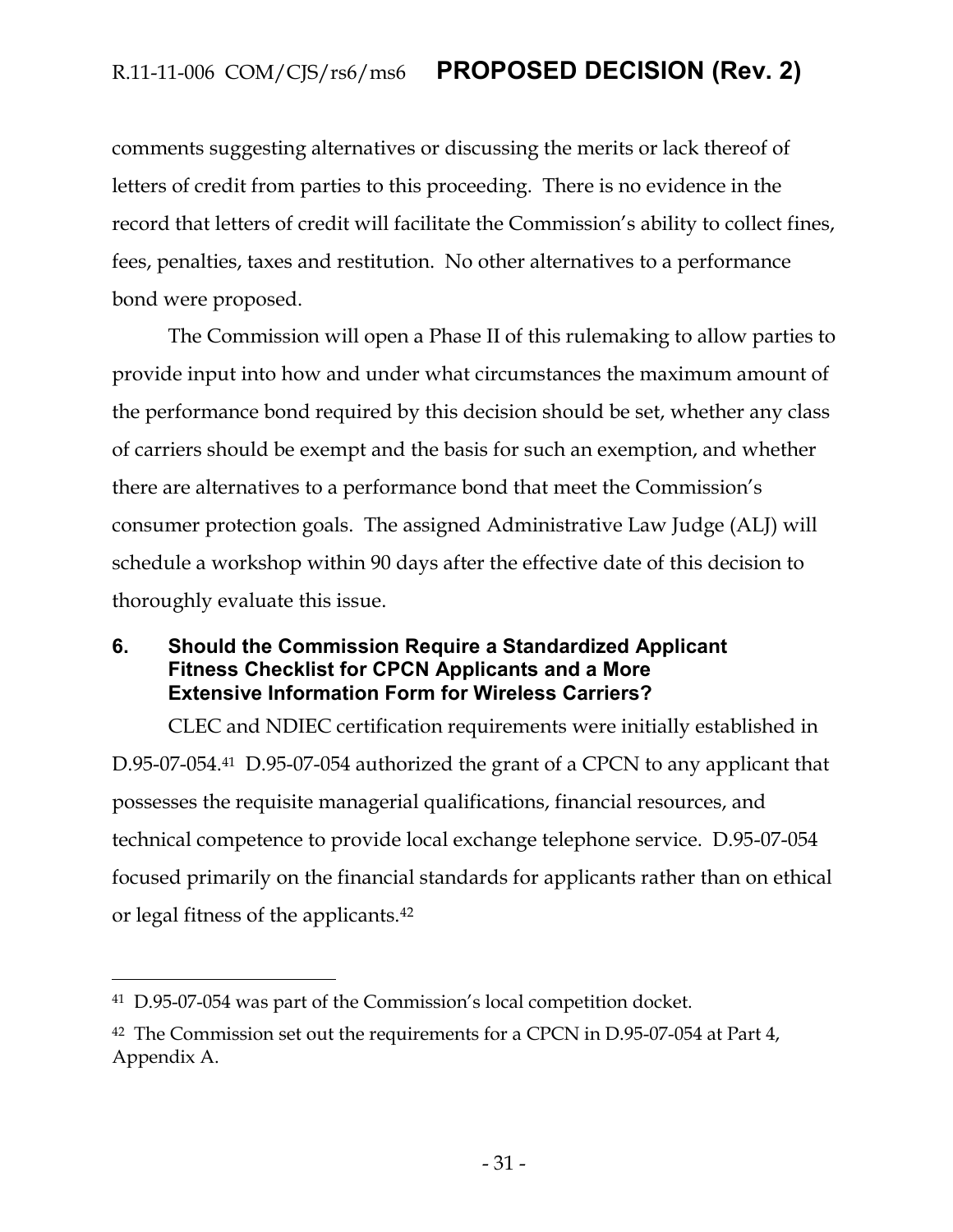Wireless registration requirements were established in D.94-10-031, as modified by D.94-12-042, and in D.95-10-032, for all CMRS wireless providers. All wireless providers in California, including resellers of wireless service, merely have to file a Wireless Information Registration with the Commission containing contact information in lieu of a formal application.

The Audit Report concluded that the Commission's collection ability is hampered because the Commission inadequately reviews the background and financial viability of applicants for licenses to operate as telecommunications providers.<sup>43</sup> Several parties argue that the Audit Report's concerns are limited only to the streamlined registration process for NDIECs. As a result, these same parties maintain that the Commission therefore lacks any basis to modify the CPCN application process or wireless registration process. We disagree. As noted earlier, the Audit Report sought to identify problems encountered by the Commission in collecting fees and penalties across the varied utilities it regulates.44 The Audit Report identified the application process for telecommunications providers as problematic and highlighted the streamlined registration process as an example. The Audit Report did not suggest the Commission limit its efforts to improve collection only to the NDIEC registration process. Ultimately, the Audit Report concluded that Commission's ability to collect is hindered, in part, because of the minimal information provided to the Commission from applicants seeking authority to operate. As relevant here, the Audit Report suggested that the Commission conduct more stringent

<sup>43</sup> Audit Report at 8.

<sup>44</sup> Audit Report at 1, 4-5.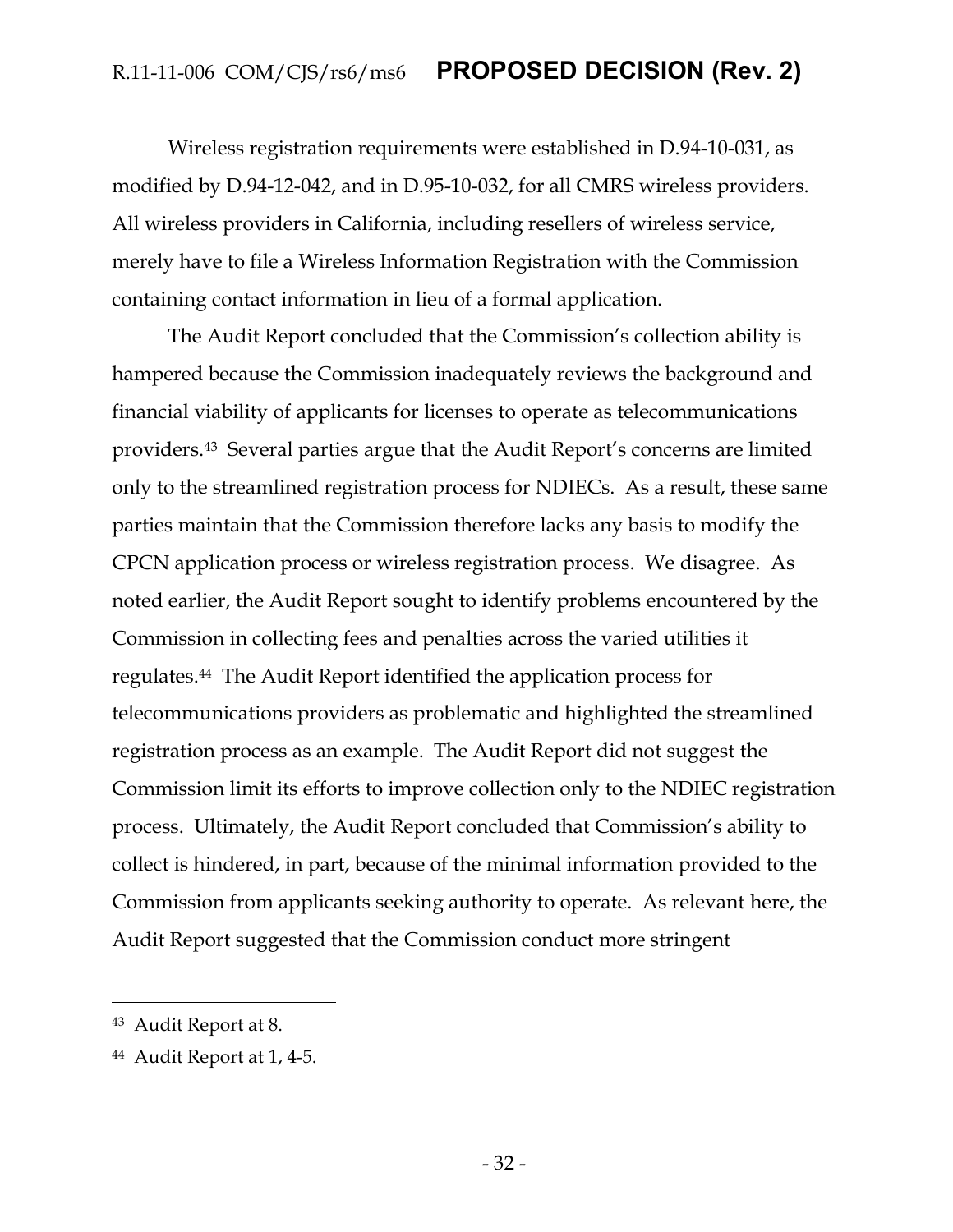background and financial viability reviews of individuals or companies applying for licenses to operate as telecommunications providers.<sup>45</sup>

NDIEC carriers seeking registration are now required to submit as part of the NDIEC registration process, resumes of all key officers and owners of 10% or more of outstanding shares that indicate sufficient managerial and technical experiences. In addition, new NDIEC registrants must disclose prior or current known investigations by any governmental agency, any settlements with any regulatory agency over its business conduct or practices, and voluntary payments made by an registrant or its principals to resolve action by regulatory agency, attorneys general, or courts, or any other type of monetary forfeitures, disclose any type of settlement of claims brought against applicants or applicant's principals by any regulatory body, agency, district attorney, states' attorney general, Department of Justice or other enforcement agency, whether such settlement is monetary or conduct based. This information is in addition to currently required information concerning adjudications by those bodies, and judgments or settlements entered into in civil courts related to claims of fraud, non-disclosure or unfair, deceptive, and/or illegal business or consumer practices.

The OIR sought comment on whether the enhanced informational and background review requirements adopted in D.10-09-017, as modified by D.11-09-026, should be extended to applications for CPCN authority and wireless registration. The OIR specifically requested comment on whether it is reasonable to extend the standardized informational checklists recently adopted in

<sup>45</sup> Audit Report, Recommendations at 12.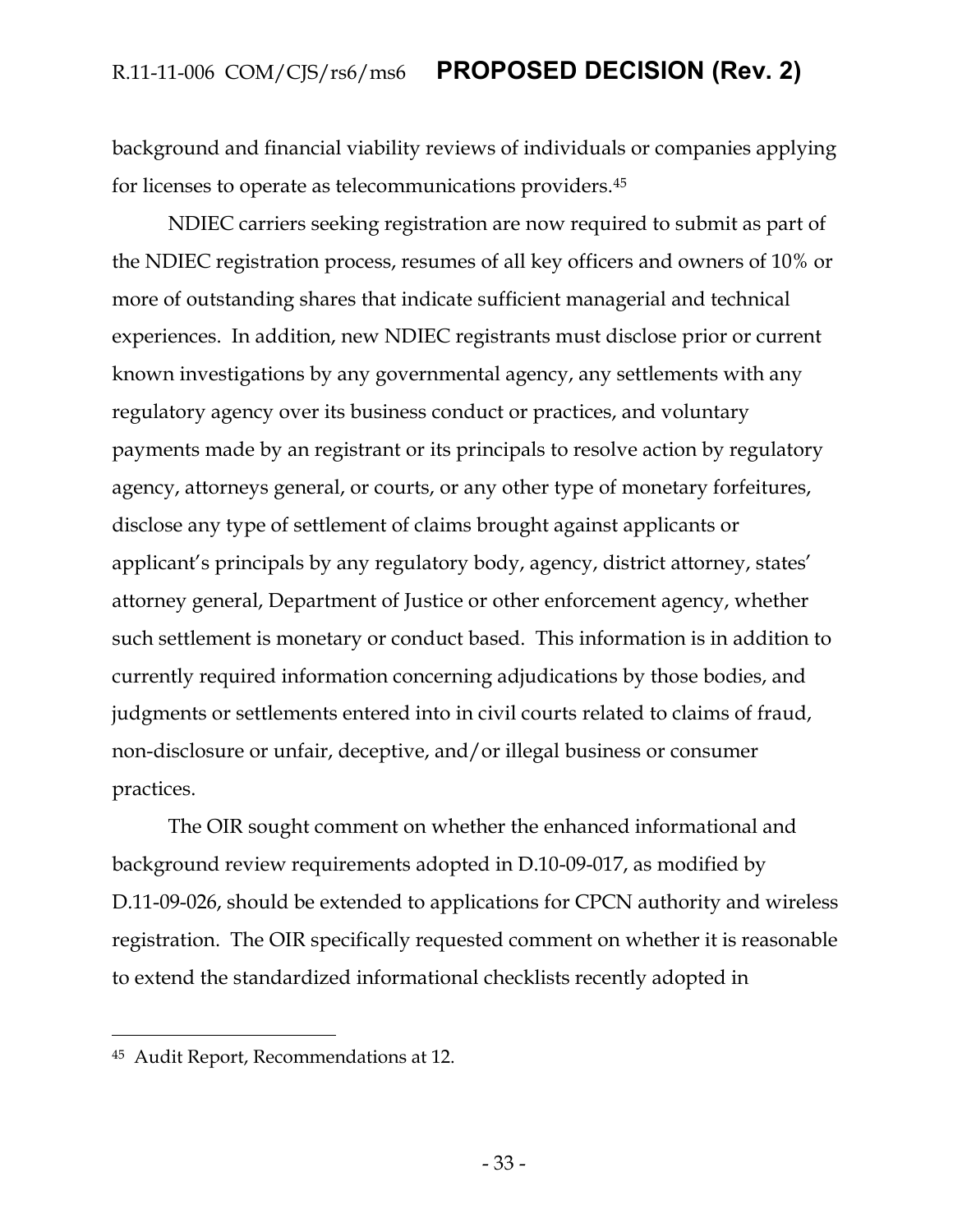D.10-09-017 to applicants seeking a CPCN and to wireless carriers seeking a WIR. Attachment A to the OIR proposed a standardized informational checklist for CPCN applications and proposed a standardized Wireless Registration application for parties to review and comment upon.

The Small LECs did not object to the standardized informational requirements and believe that the standards for obtaining operating authority should be clear and consistent and applicants should have fair notice of these requirements. Although CALTEL believes that the carrier fitness and financial responsibility risks of NDIECs and CLECs are very different, they ultimately concluded that the revisions adopted in the NDIEC proceeding were reasonable, and if extended to the CPCN process, would likely assist the Commission in gathering better information.

Although AT&T took no position on extending enhanced informational requirements to CPCN applicants, it disagrees with the Commission's proposal to require applicants disclose settlements or voluntary payments made to resolve pending legal action. AT&T argues that such information would be of little value to the Commission. AT&T disagrees with the Commission's proposal to require additional information from wireless registrants because the FCC already collects information as part of its licensing process.

CTIA argues that requiring wireless registration applicants to provide additional information such as the resumes of officers and directors or require them to disclose settlement agreements or voluntary payment made to a regulatory body lack nexus to the Commission's expressed consumer protection concern. CTIA contends DRA's proposal to require disclosure of any settlement agreements or voluntary payments made to resolve pending legal action should

- 34 -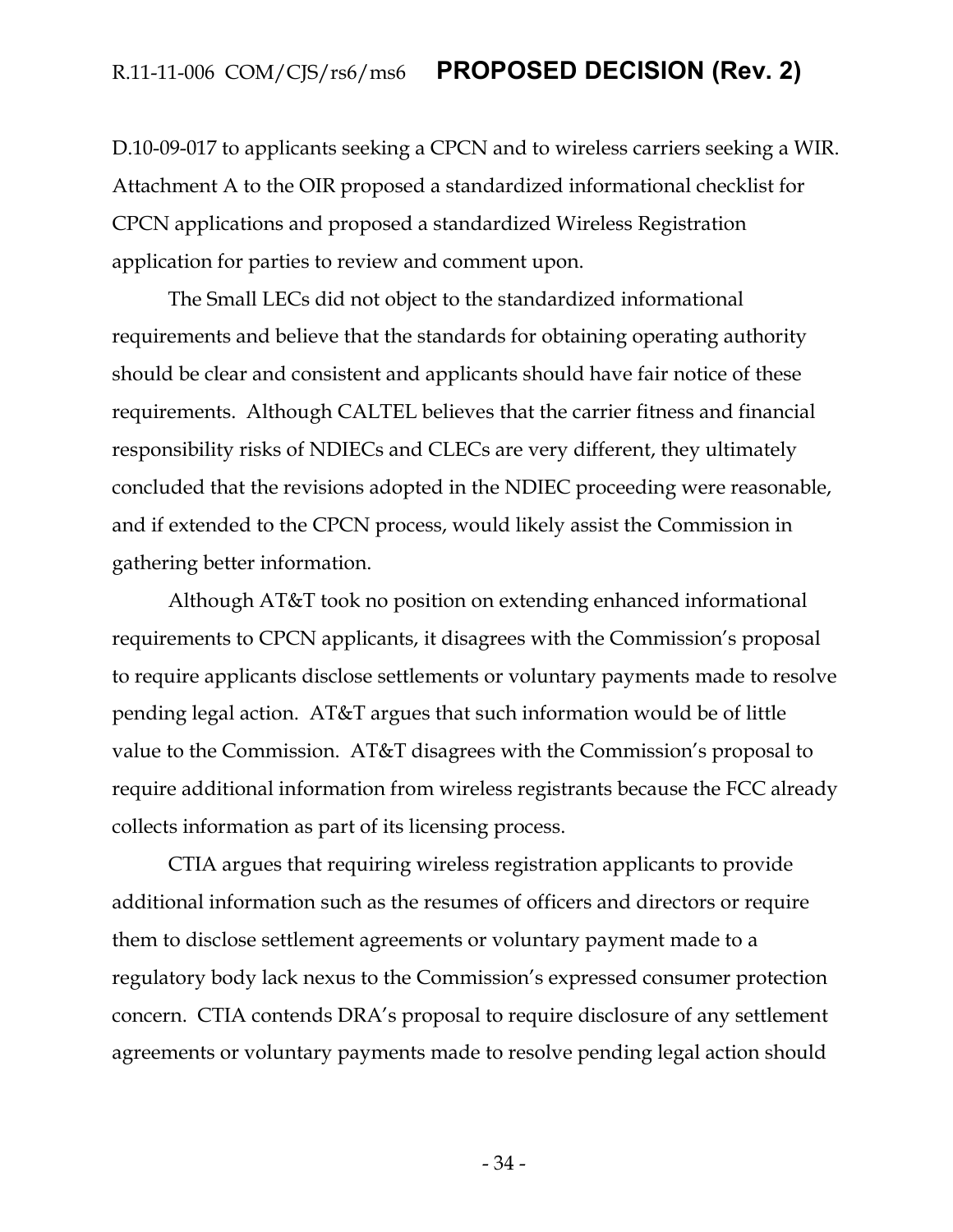be dismissed by the Commission because such a requirement is a form of impermissible entry regulation of wireless carriers.

DRA and TURN strongly support enhancing the information applicants seeking CPCN authority and wireless registrants are currently required to provide the Commission. More specifically, TURN and DRA maintain that additional information from wireless carriers in particular would provide the Commission with sufficient information about each company and its operations to better protect customers even if the Commission cannot specifically bar entry by these carriers. DRA suggests adding the requirement that all CPCN applicants and wireless carriers seeking a WIR be required to provide employment resumes of their officers, directors and any other principals, similar to the requirement of NDIECs. We agree. Requiring resumes from officers and directors of applicants will provide important information about the applicant's principals, will improve the accuracy of the Commission's review, and may allow the Commission to review applications more efficiently with fewer rulings requesting information. We adopt DRA's proposal.

The Commission's ability to protect California consumers is greatly enhanced by accurate information about the carriers who are providing service within the State. The Audit Report's recommendations specifically noted that the Commission's ability collect was hindered by inadequate background reviews of telecommunications providers seeking authority to provide service in the state. We conclude that it is reasonable to require telephone corporations seeking a CPCN and wireless carriers seeking registration to provide additional information to allow the Commission to do more thorough fiscal and civil responsibility checks. We further find that none of the proposed revisions to the Wireless Registration Application function as a bar to entry.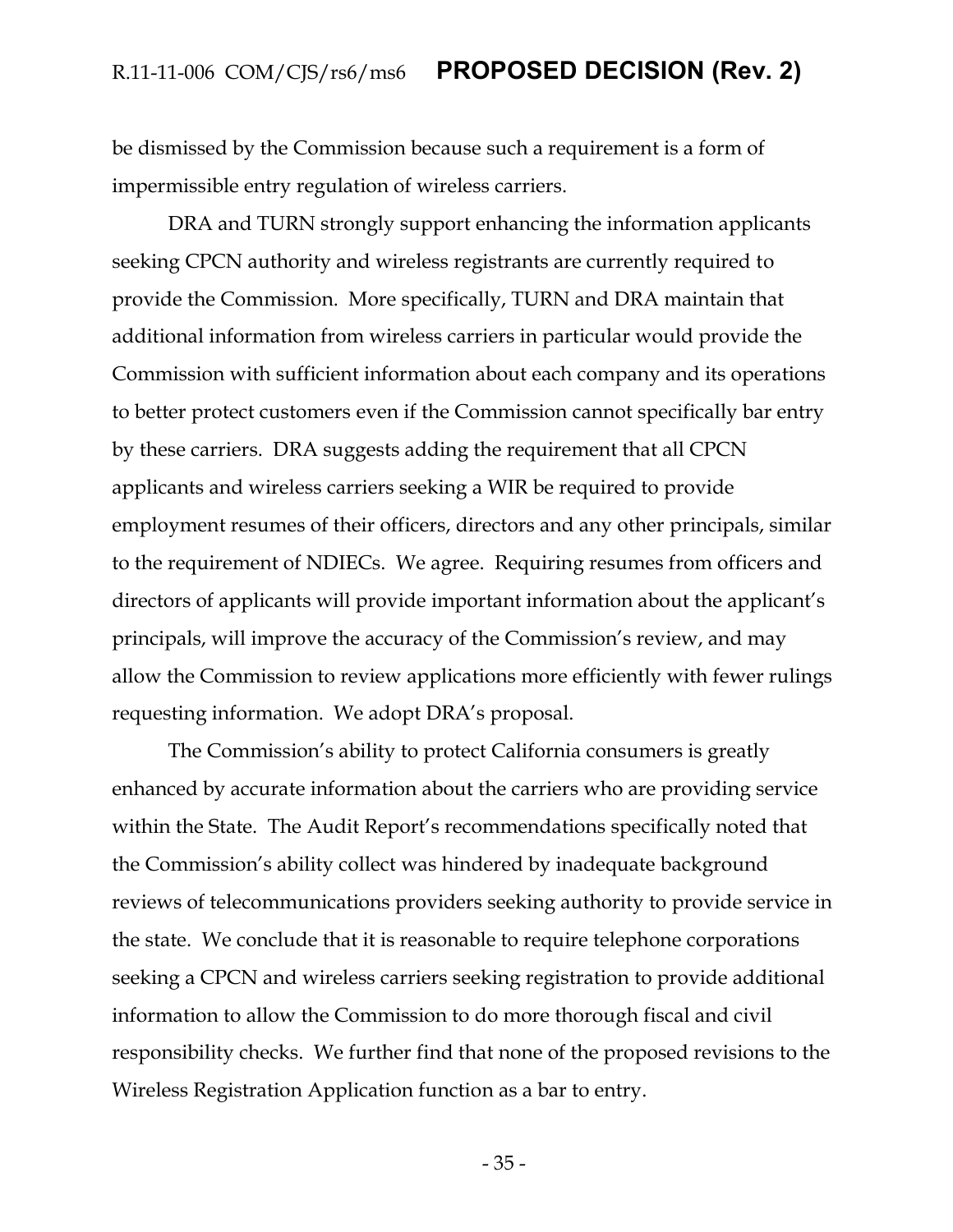Therefore, the standardized informational requirements and checklist for applicants seeking CPCN certification and to wireless carriers seeking registration attached to this decision as Attachment A shall be updated to reflect the new requirements adopted by this decision. <sup>46</sup> The standardized informational requirements and checklist for CPCN applications in Attachment A are to provide guidance to telephone corporations drafting applications. We further revise the verifications required by applicants seeking a CPCN and wireless carriers seeking a WIR, to make them consistent with the verification requirements recently adopted for NDIEC registrants.<sup>47</sup> Specifically, carriers must provide a declaration with their application for CPCN authority,

 $\overline{a}$ 

No one associated with or employed by Applicant as an affiliate, officer, director, partner, or owner of more than 10% of Applicant was: previously associated with a telecommunications carrier that filed for bankruptcy; was sanctioned by the Federal Communications Commission or any state regulatory agency for failure to comply with any regulatory statute, rule, or order;

or was previously associated with any telecommunication carrier that has been found either civilly or criminally liable by a court of appropriate jurisdiction for a violation of § 17000, et seq*.* of the California Business and Professions Code,

or for any actions which involved misrepresentations to consumers, nor is currently under investigation for similar violations.

Applicants who are unable to provide such verification are required to provide an explanation as part of the application for evaluation by the Commission.

<sup>46</sup> D.94-10-031, D.94-12-042, and D.95-10-032 adopted the 10 questions wireless carriers must respond to when seeking a WIR. This decision adds requirements to the previously adopted questions.

<sup>&</sup>lt;sup>47</sup> Currently, carriers seeking a CPCN or seeking to transfer a CPCN, must provide the following verification: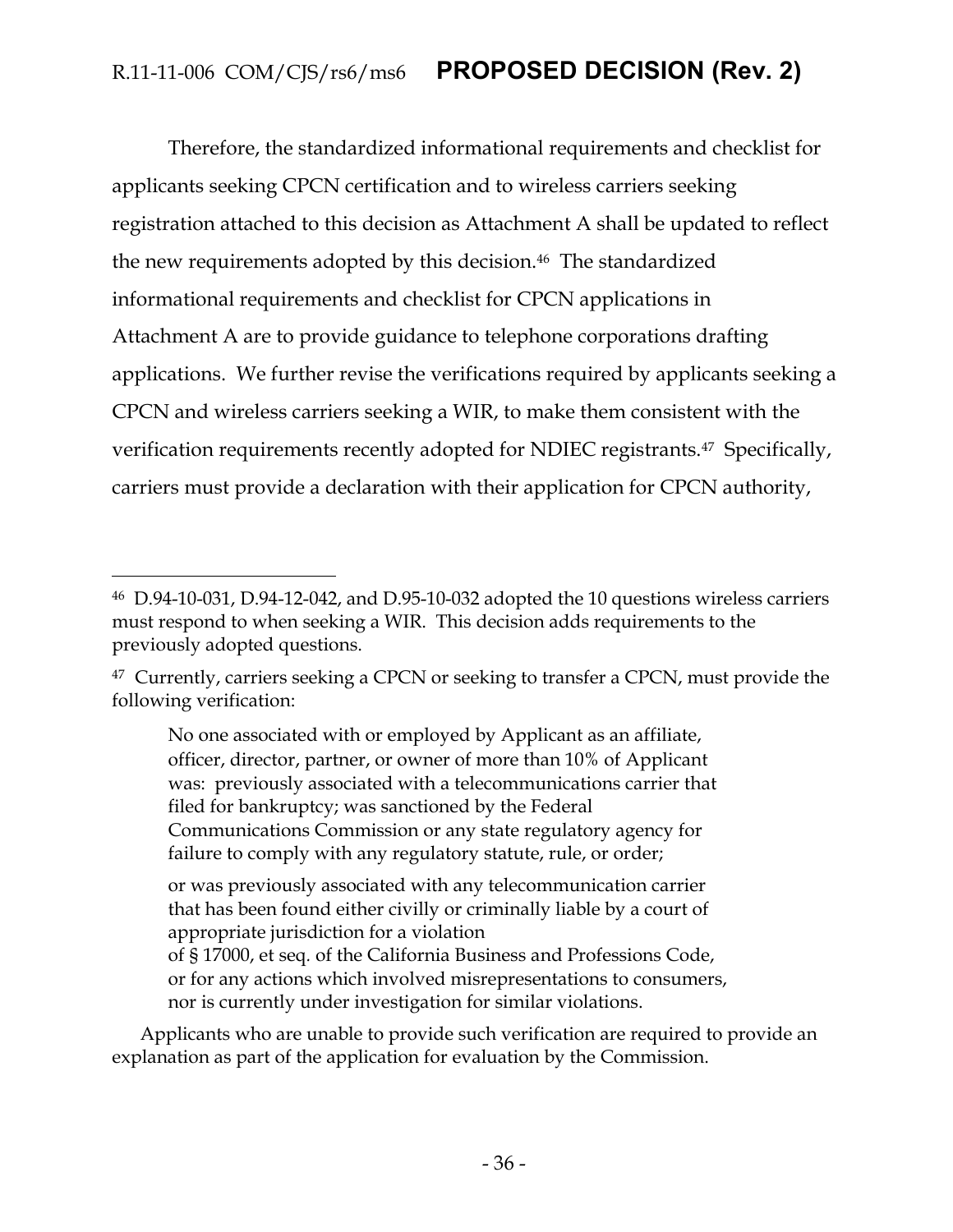application to transfer CPCN authority, WIR, and for a transfer of a WIR certifying the following:

Neither applicant, any of its affiliates, officers, directors, partners, agents, or owners (directly or indirectly) of more than 10% of applicant, or anyone acting in a management capacity for applicant: (a) held one of these positions with a company that filed for bankruptcy; (b) been personally found liable, or held one of these positions with a company that has been found liable, for fraud, dishonesty, failure to disclose, or misrepresentations to consumers or others; (c) been convicted of a felony; (d) been (to his/her knowledge) the subject of a criminal referral by judge or public agency; (e) had a telecommunications license or operating authority denied, suspended, revoked, or limited in any jurisdiction; (f) personally entered into a settlement, or held one of these positions with a company that has entered into settlement of criminal or civil claims involving violations of sections 17000 *et seq.,* 17200 *et seq.,* or 17500 *et seq.* of the California Business & Professions Code, or of any other statute, regulation, or decisional law relating to fraud, dishonesty, failure to disclose, or misrepresentations to consumers or others; or (g) been found to have violated any statute, law, or rule pertaining to public utilities or other regulated industries; or (h) entered into any settlement agreements or made any voluntary payments or agreed to any other type of monetary forfeitures in resolution of any action by any regulatory body, agency, or attorney general.

To the best of applicant's knowledge, neither applicant, any affiliate, officer, director, partner, nor owner of more than 10% of applicant, or any person acting in such capacity whether or not formally appointed, is being or has been investigated by the Federal Communications Commission or any law enforcement or regulatory agency for failure to comply with any law, rule or order.

Carriers who are unable to make the required verifications with their CPCN application or WIR registration shall attach relevant documentation and describe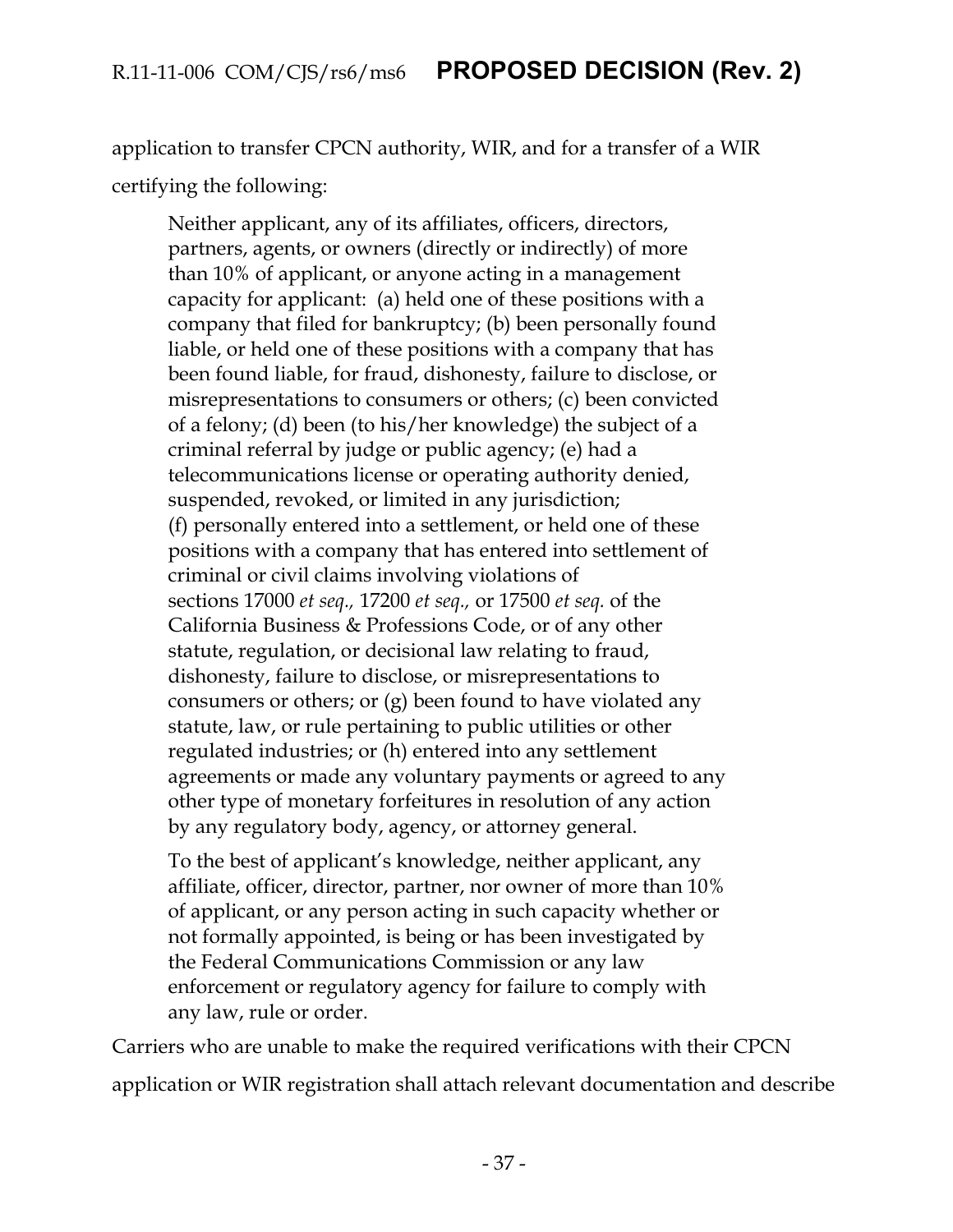any such bankruptcies, findings, judgments, convictions, referrals, denials, suspensions, revocations, limitations, settlements, voluntary payments, monetary forfeitures, and regulatory investigations. CPCN applicants, who do not meet these standards or whose applications are protested but which nevertheless may be suitable for being granted authority will not be excluded from applying. Similarly, carriers seeking WIR registration, which not meet these standards but which nevertheless may be suitable for entry; will not be denied entry; the additional disclosures will provide the Commission with relevant information to more thoroughly protect California consumers.

#### <span id="page-38-0"></span>**7. Should the Commission Increase the Application Fee for Applicants Seeking CPCN Certification, and WIR Registration?**

The OIR proposed increasing the application fee for CPCN applications and applications for transferring CPCN authority from \$75 to \$500. In general, comments filed either failed to specifically address this issue or did not oppose an increase provided that the revenue generated by an increase in such fees should be accounted for to reduce the amount recovered from customers through the CPUC User fee. DRA concluded that an increase in the application fee to \$500 was reasonable given the significantly greater workload associated with a CPCN application in contrast to that required to process a NDIEC registration. TURN also supports a reasonable increase in the application fee. TURN suggests that the Commission keep the fee at a reasonable level and asks the Commission to implement a mechanism to review ongoing reasonableness, such as tying increases in the fee to inflation adjustment rates.

We will seek an increase to the fee to obtain a CPCN or transfer a license from \$75 to \$500 to help offset the costs of processing CPCN applications. There has been no increase to the amount of the application fee since it was established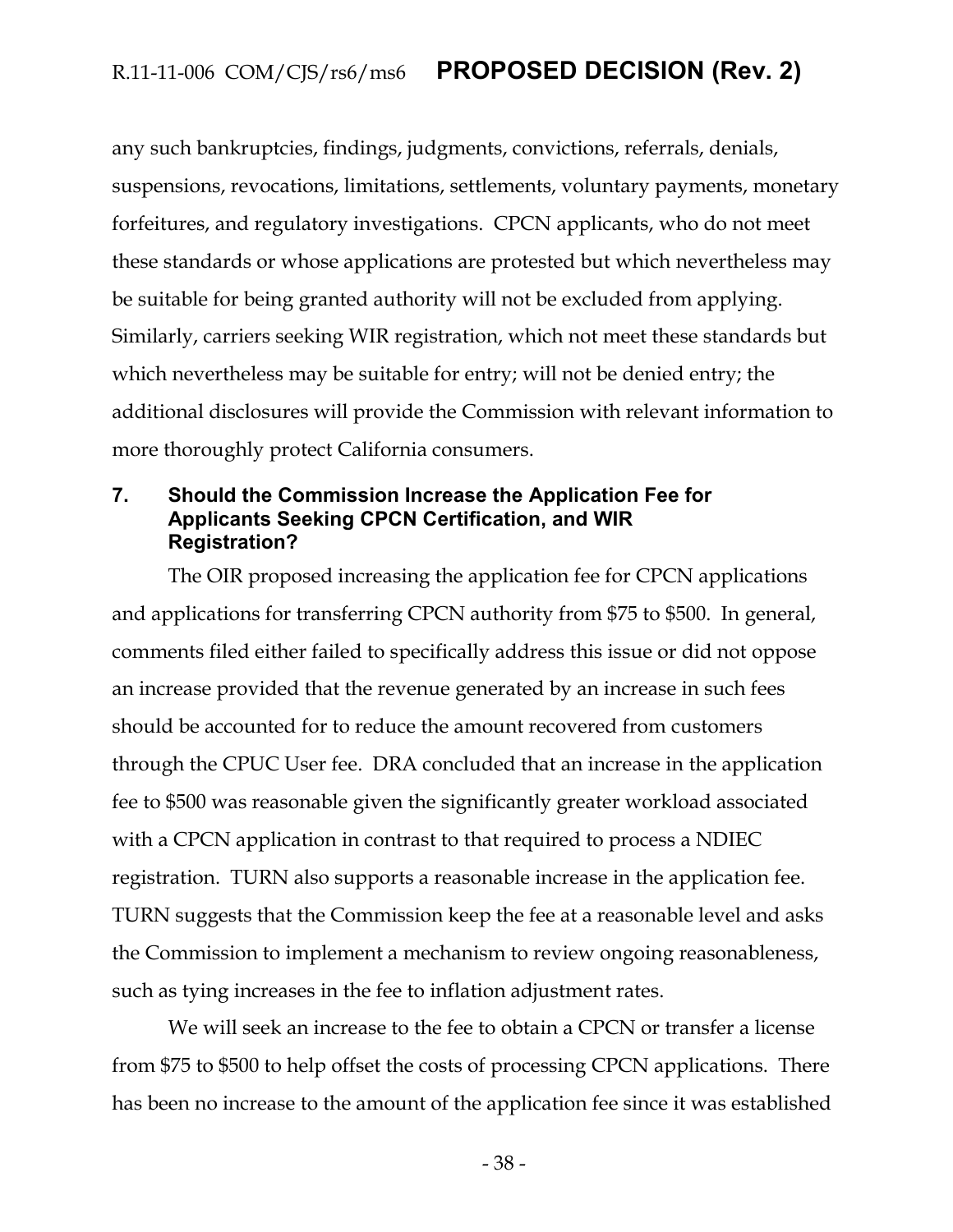in the 1970's by Pub. Util. Code § 1904(a). Had the application fee been adjusted for inflation, using the Consumer Price Index inflation calculator, the fee would be approximately \$432. The workload associated with a CPCN application is significantly greater than that for processing an NDIEC registration. The registration process is designed to utilize a standardized application and be processed within 30 days. A CPCN application, however, is processed similar to other Commission applications. In general an application will be assigned to an Administrative Law Judge for review. The application will be subject to a 30-day protest period. A protested application may require hearings. The application will also be reviewed by other divisions to evaluate applicant fitness and technical issues. If construction of facilities is involved a CEQA review may be required. Although there is a common structure to CPCN decisions, each is customized to reflect the applicant, the authority sought, and results of review. The Commission incurs substantial expense in processing a CPCN, ranging upwards from \$500 to several thousand.<sup>48</sup>Therefore, the Commission will pursue legislative action to make the appropriate statutory change to increase the application fee for a CPCN from \$75 to \$500, indexed annually to reflect changes in the consumer price index.

The OIR also proposed that a \$250 fee be charged for the processing or transfer of a wireless registration. The OIR based its proposal on the issues regarding compensation for the staff efforts in reviewing, processing and maintaining the registration. The OIR sought comment on whether this proposal was reasonable and whether the fee should be required for the transfer of

<sup>48</sup> The estimate is based on an examination of employee time reports.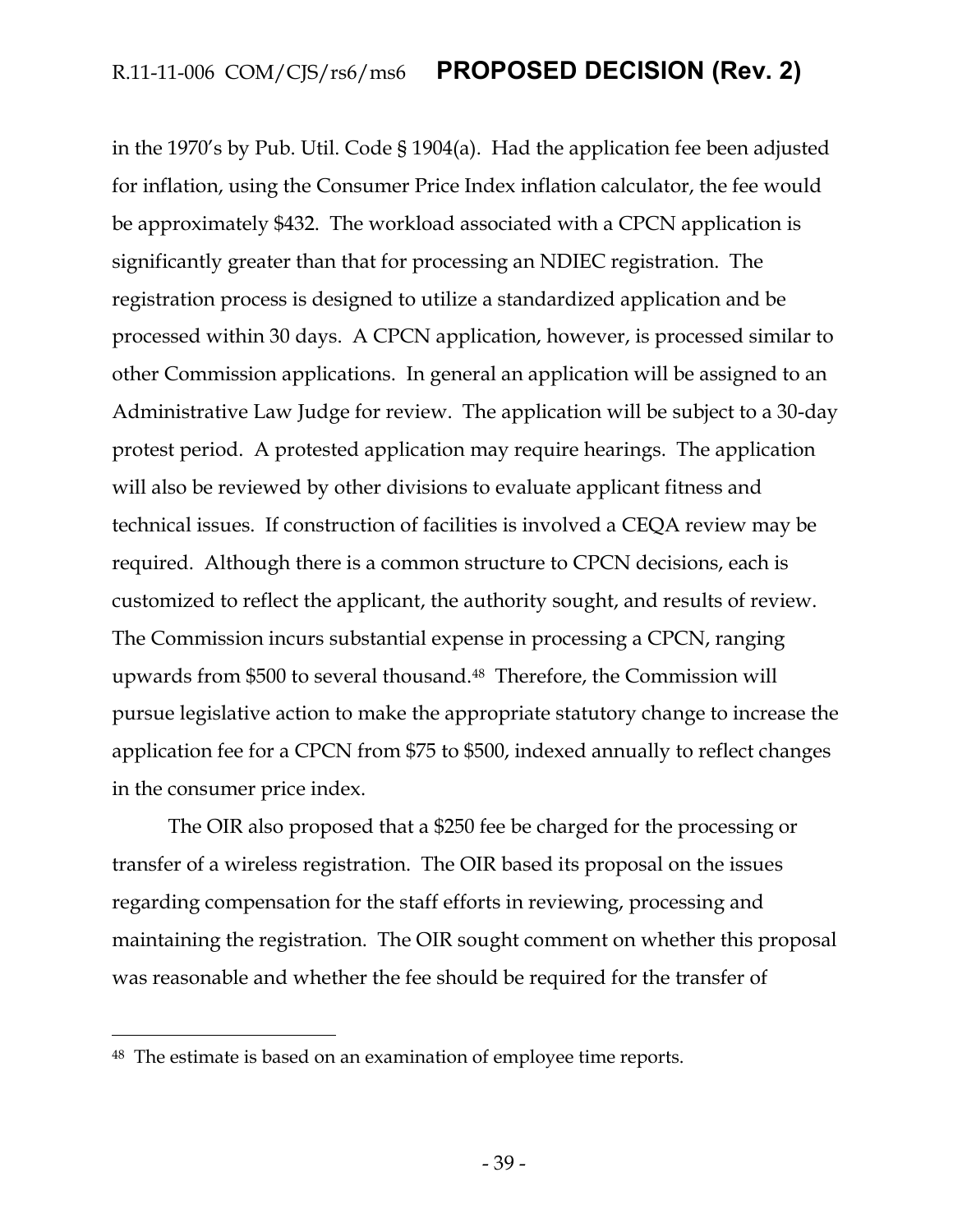registration to another company. Few parties commented on this issue. The Small LECs asked the Commission to keep application fees reasonable. TURN and DRA supported the OIR's proposed \$250 fee but asked the Commission to review the WIR fee annually to determine whether adjustments are warranted based on the Commission's administrative burden in processing these registrations.

We find that it is reasonable to require wireless carriers to pay a \$250 application fee for new and transferred licenses to help offset the costs of reviewing, processing and maintaining wireless carrier registration applications. We therefore adopt a \$250 application fee for wireless telecommunications carriers seeking a WIR or seeking to transfer a WIR.

#### <span id="page-40-0"></span>**8. Should the Commission Adjust the Terms of Payment of the CPUC Reimbursement Fee Required for CPCN Holders, and for Wireless Registrants?**

We adopt the OIR's proposal to establish a minimum CPUC Reimbursement Fee (User Fee) of \$100 annually for CPCN holders and wireless registrants. A minimum User Fee for all CPCN holders and wireless registrants will ensure that all CPCN holders and wireless registrants contribute a fair share toward the Commission's annual operating budget.

Currently, the Commission determines the User Fee to be paid by the telecommunications carriers annually based on a carrier's gross intrastate revenue, excluding inter-carrier sales, equipment sales and directory advertising.49 The current User Fee is set at a rate of 0.18% of gross intrastate

<sup>49</sup> *See* Pub. Util. Code §§ 401-10, 431-435.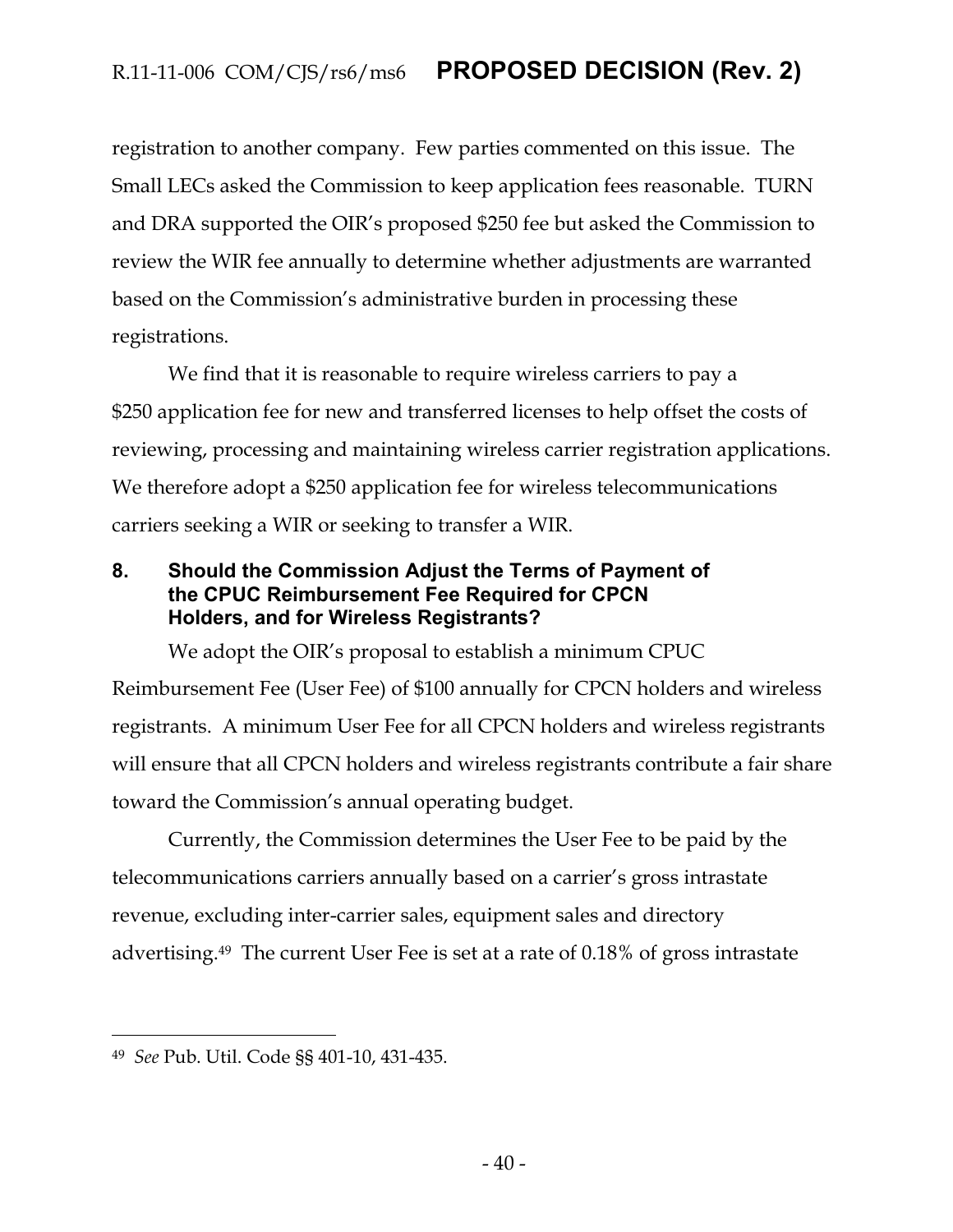revenues.50 However, carriers reporting no intrastate revenues pay no fee, even though the Commission incurs ongoing costs to maintain records and databases, and to perform other regulatory activities that benefit those carriers. There are no fees required for wireless registrants at this time.

DRA and TURN support establishing a minimum User Fee of \$100 paid annually by all CPCN holders and wireless registrants as a reasonable approach to help fund Commission regulatory activities. TWTC, CALTEL, California Cable and the Small LECs question the Commission's ability to change the terms of payment of the User Fee without seeking legislative action and argue that such action might be subject to the two-thirds vote requirement for a new tax. We disagree. Pub. Util. Code § 431 provides the Commission with the following authority:

The commission shall annually determine a fee to be paid by every electrical, gas, telephone, telegraph, water, sewer system, and heat corporation and every other public utility providing service directly to customers and subscribers and subject to the jurisdiction of the commission other than a railroad, except as provided in Article 2 (commencing with Section 421).

We agree with DRA that the Legislature intended the User Fee to reflect actual expenditures by the Commission on regulatory activities and to be fairly apportioned amongst the various classes of utilities. As discussed above, wireless carriers are public utilities. The Commission incurs expenditures on regulatory activities for carriers, even those that claim zero intrastate revenues. Requiring all California telephone corporations to pay a minimum User Fee,

<sup>50</sup> *See* Resolution M-4819.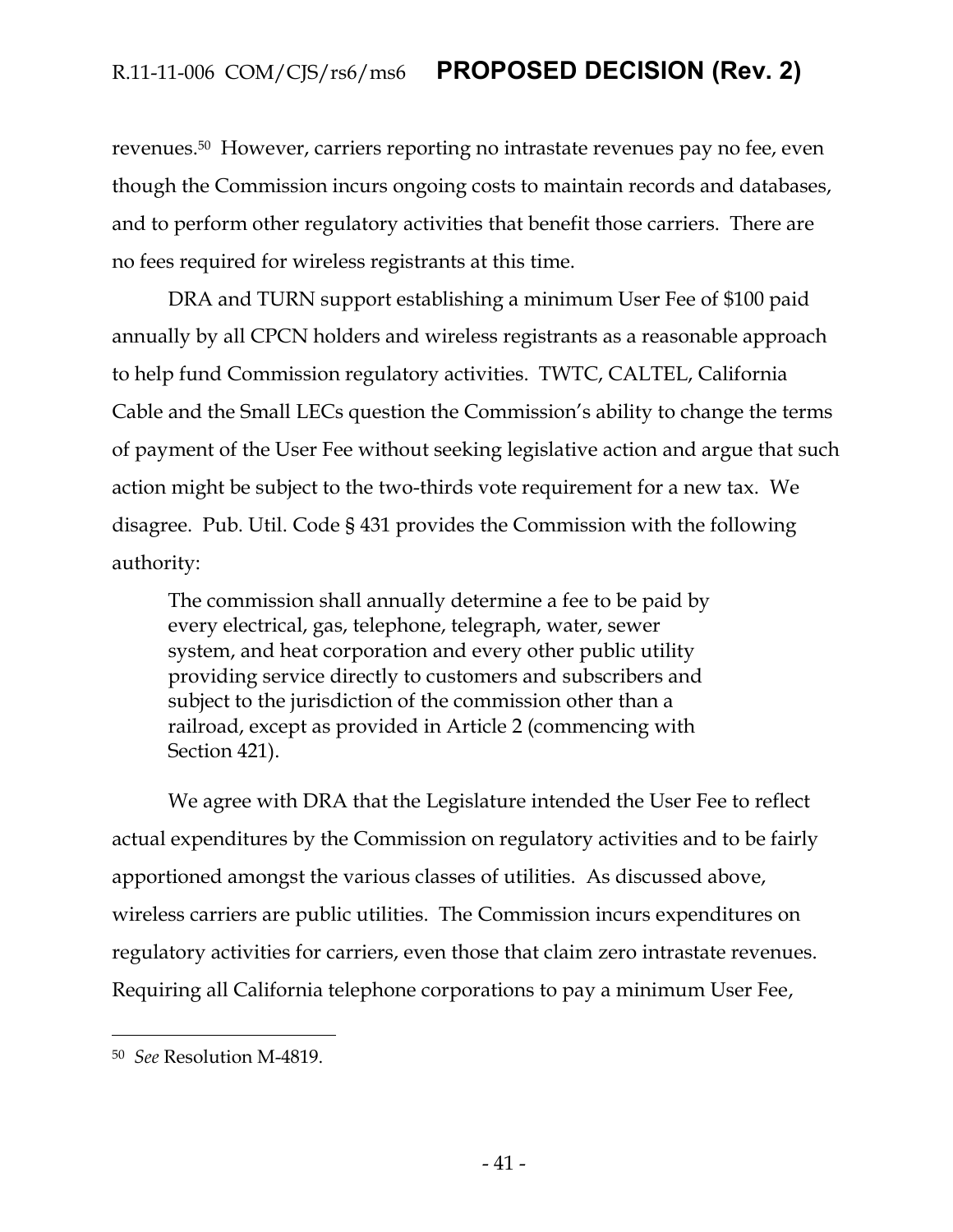irrespective of whether they report intrastate revenues, more accurately distributes the regulatory costs amongst all carriers. It is reasonable to establish a minimum User Fee of \$100 annually for CPCN holders and wireless registrants to help fund Commission regulatory activities. If a telephone corporation holding a CPCN or a wireless registrant has no intrastate revenues, it can avoid these fees by canceling its CPCN or registration.

Therefore, we adopt the requirement that all CPCN holders and wireless registrants annually pay a User Fee based on the Commission-established rate in effect at the time (currently set at 0.18% of gross intrastate revenue) or \$100, whichever is greater.

#### <span id="page-42-0"></span>**9. Should the Commission Make Other Changes in the Requirements for Processing CPCN Applications and Wireless Registrations?**

The OIR asked for comment on whether other changes should be made to the requirements for processing CPCN applications and wireless registrations, such as implementation of an annual licensing fee (a new fee required to maintain a CPCN or wireless registration each year in addition to the CPUC User Fee), a fee to withdraw operating authority, or additional wireless registration terms and conditions, such as providing proof of registration with the California Secretary of State and a copy of the resale agreement with an underlying facilities based wireless carrier as shown in Attachment A to the OIR.

Parties unanimously opposed imposition of an annual licensing fee and any fee to withdraw operating authority as proposed by the OIR. TWTW argued that in contrast to the FCC annual licensing fee that is tied to a specified electromagnetic spectrum assigned to that licensee, a CPCN simply indicates the holder is authorized service. As a result, TWTC contends there is no asset provided by the state to the CPCN holder. TWTC argues an annual licensing fee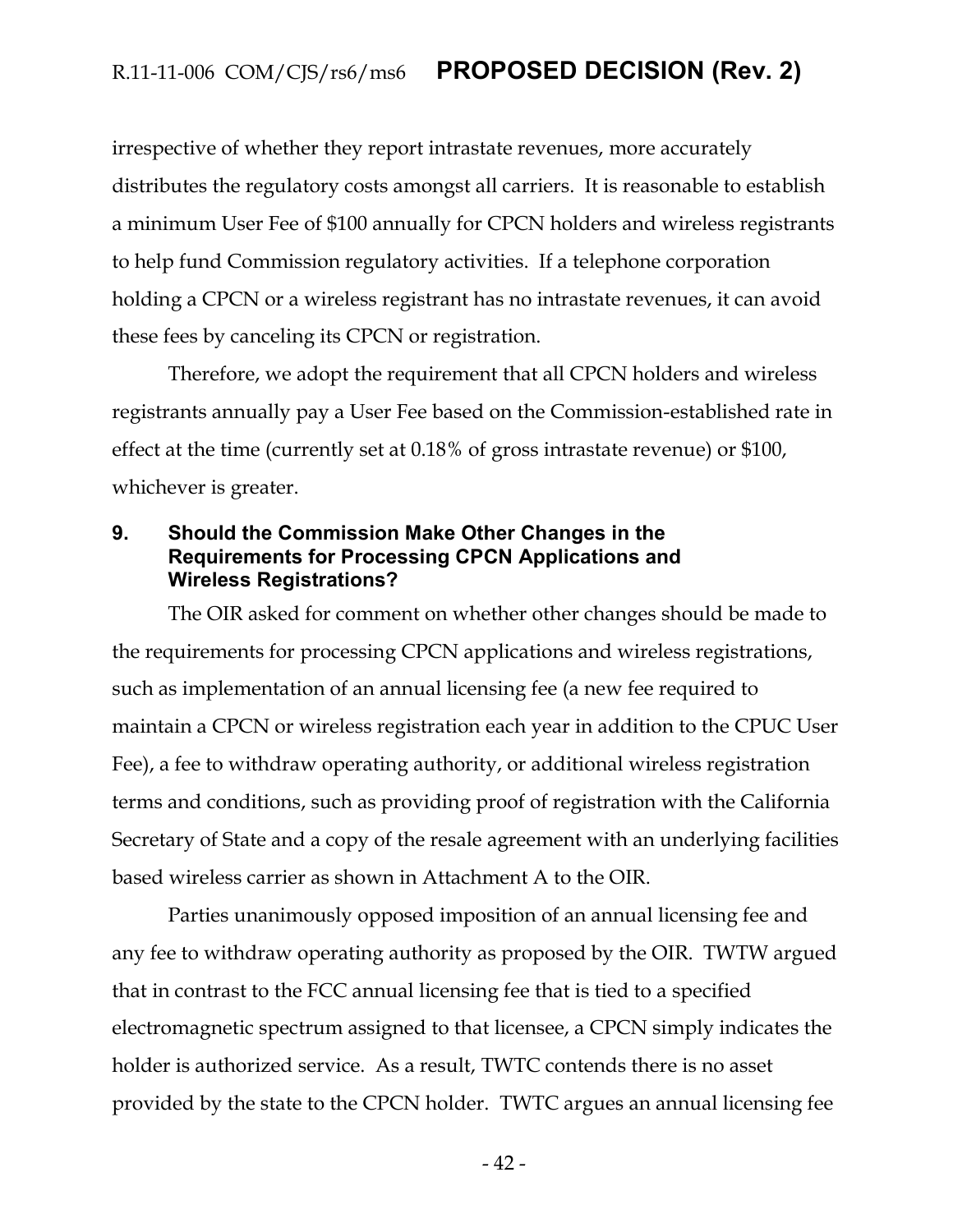would constitute an impermissible tax. TURN estimated that the CPUC User Fee should cover the Commission's regulatory costs and by minimizing the variety of fees, the Commission would conserve its administrative resources.

We agree with TURN's estimation that the CPUC User Fee, as modified by this decision to require a minimum payment of \$100, may cover the Commission's regulatory costs without addition to the administrative costs that would be incurred by the Commission to track payment of new fees. As a result, we decline to impose an annual licensing fee or fee to withdraw authority at this time.

#### <span id="page-43-0"></span>**10. Motions**

On November 7, 2012, Sunesys, LLC, CA-CLEC LLC,

Crown Castle NG West, Inc. f/k/a NextG Networks of California, NewPath Networks, LLC filed a joint motion to file certain confidential materials under seal. MetroPCS and ExteNet Systems (California) LLC, TWTC also filed motions to file confidential information under seal on November 7, 2012. All motions to file confidential information under seal are granted.

On November 7, 2012, Sunesys, LLC, CA-CLEC LLC, Crown Castle NG West, Inc. f/k/a NextG Networks of California, NewPath Networks, LLC and U.S. Telepacific Corp. filed motions for party status. Motions for Party Status were also filed by Level 3 Communications, LLC and Cox California Telecom, LLC on November 8, 2012 and November 9, 2012 respectively. Because all telecommunications corporations were made respondents in this rulemaking, these carriers were already parties to this rulemaking. As a result, all motions for party status were moot and are denied.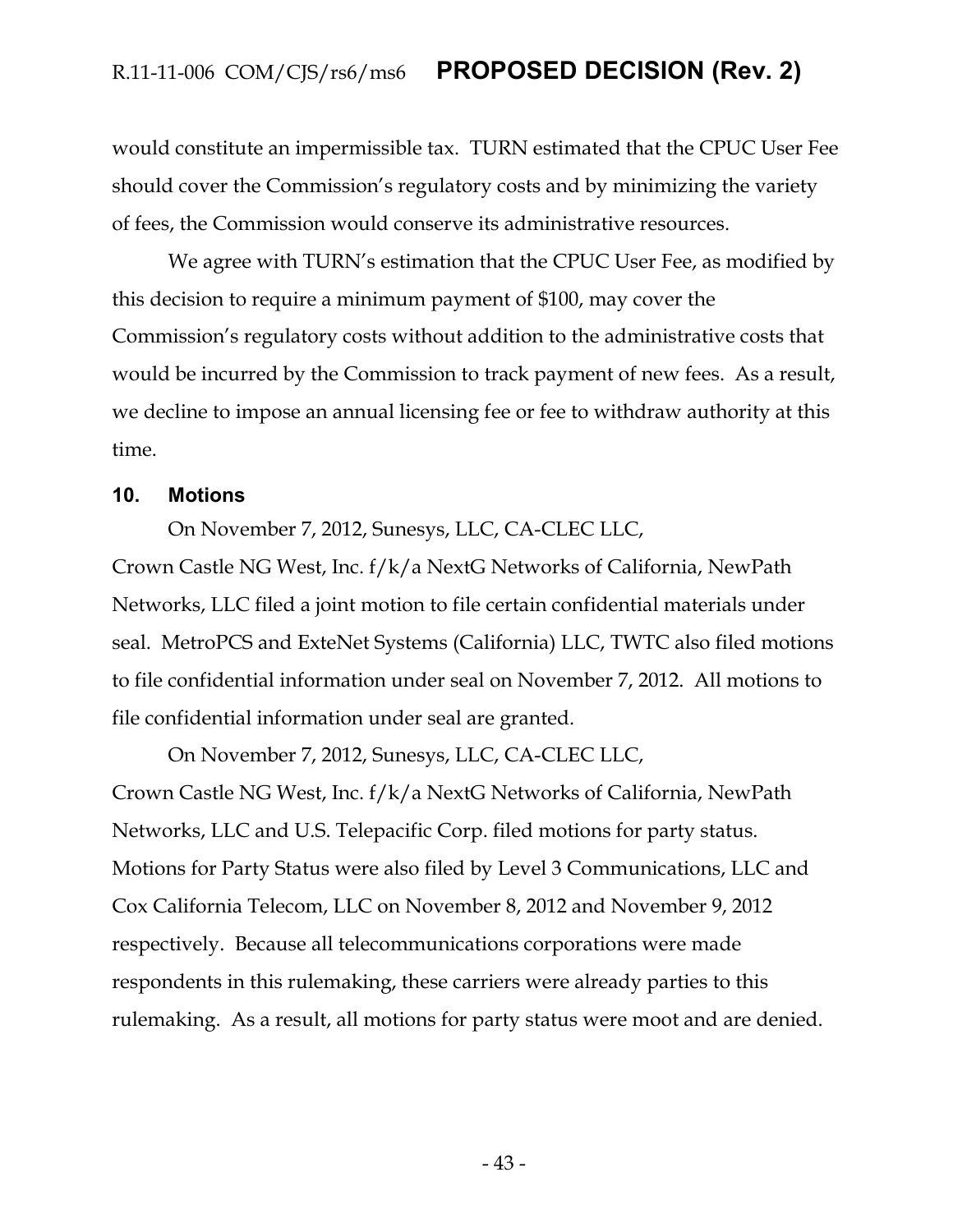#### <span id="page-44-0"></span>**11. Comments on Proposed Decision**

The proposed decision of the Commissioner in this matter was mailed to the parties in accordance with Section 311 of the Public Utilities Code and comments were allowed under Rule 14.3 of the Commission's Rules of Practice and Procedure. Comments were filed on November 7, 2012 by CALTEL, California Cable, DRA, TURN, CTIA, AT&T, Verizon, MetroPCS, the Small LECs, CBeyond Communications LLC, ExteNet Systems (California) LLC, TWTC, XO Communications Services, LLC, Sunesys, LLC, CA-CLEC LLC, Crown Castle NG West, Inc. f/k/a NextG Networks of California, NewPath Networks, LLC, Cox California Telecom, LLC, U.S. Telepacific Corp., Level 3 Communications, LLC, and reply comments were filed on November 13, 2012 by CALTEL, DRA, TURN, Verizon, MetroPCS, XO Communications Services, LLC, Sunesys, LLC, CA-CLEC LLC, Crown Castle NG West, Inc. f/k/a NextG Networks of California, NewPath Networks, LLC, CBeyond Communications LLC, ExteNet Systems (California) LLC, and TWTC. The comments have been considered and appropriate changes have been made.

#### <span id="page-44-1"></span>**12. Assignment of Proceeding**

Catherine J.K. Sandoval is the assigned Commissioner and Katherine Kwan MacDonald is the assigned ALJ in this proceeding.

#### <span id="page-44-2"></span>**Findings of Fact**

1. The Audit Report documents the need for a more thorough Commission review of the background and financial viability of applicants for licenses to operate as telecommunications carriers to identify unscrupulous individuals or companies and to improve the Commission's ability to successfully collect fines and bring about restitutions.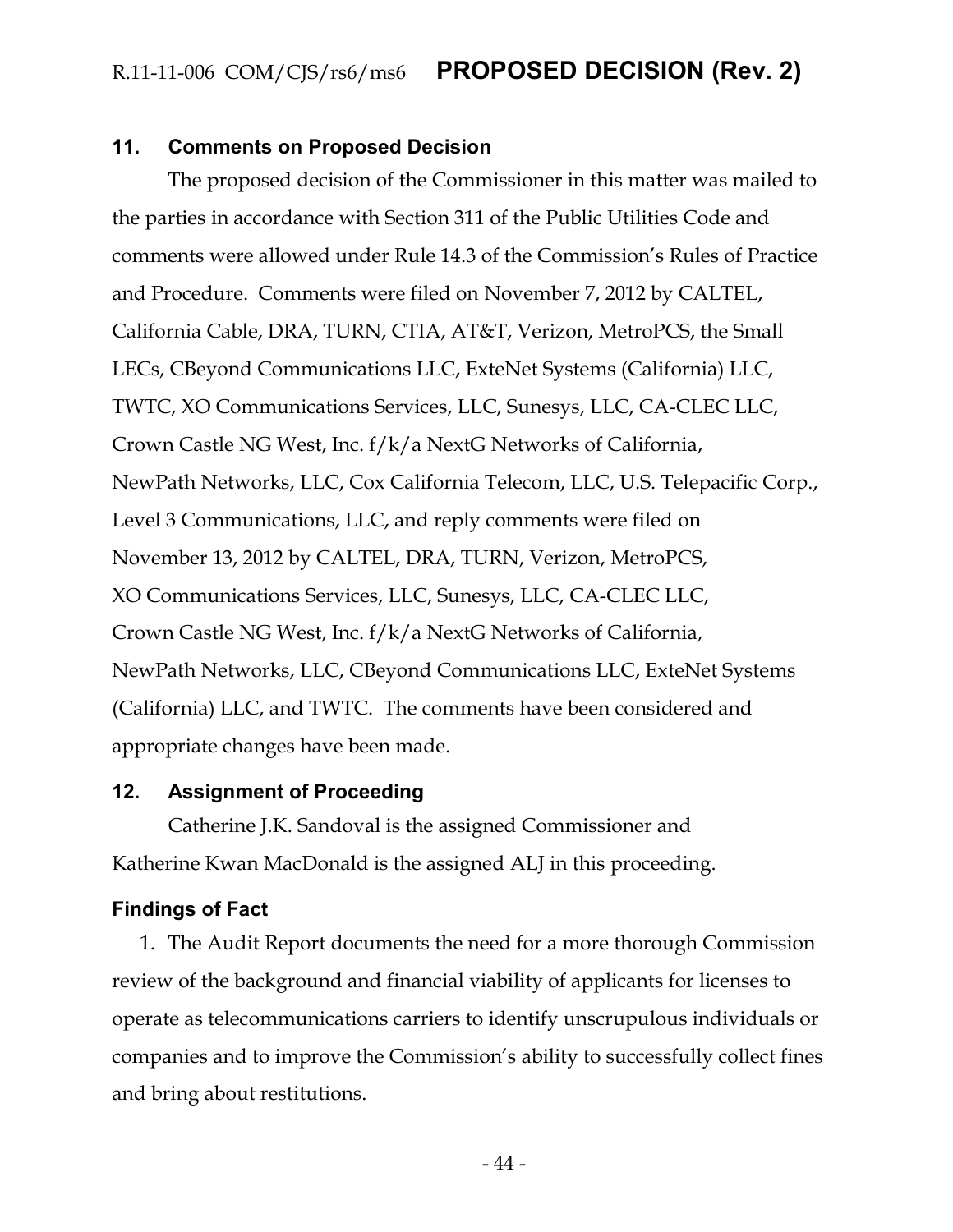2. The Commission recently revised the simplified registration process for NDIECs to require a higher application fee, additional information from registrants, and require NDIEC registrants to obtain a performance bond.

3. After recent changes to the NDIEC registration requirements, there has been an increase in applications from NDIECs choosing the formal CPCN application route over the streamlined NDIEC registration process.

4. CPCN holders are not currently subject to the additional information requirements, more stringent verifications, increased application fee, minimum User Fee, or performance bond requirement now imposed on NDIEC registrants.

5. Complaints of unauthorized charges, known as "cramming" have more than doubled between 2005 and 2010. Cramming complaints are not limited to wireline carriers.

6. The Commission received 2,784 complaints of unauthorized charges in 2010, from wireline, wireless and VoIP customers.

7. In 2012, the Commission revoked operating authority from 106 telephone corporations for failure to comply with regulatory requirements including payment of required fees and surcharges.

8. A performance bond requirement is established for all telephone corporations holding or seeking CPCN authority, unless specifically exempted, pursuant to § 1001 to facilitate the collection of fines, penalties, taxes, surcharges, fees, and restitution.

9. URF and GRC ILECs who are COLR and Cox Communications as a COLR are exempt from the requirement to obtain a performance bond as a condition for CPCN authority.

10. Wireless carriers are telephone corporations. The Commission has the ability to regulate the terms and conditions of wireless service.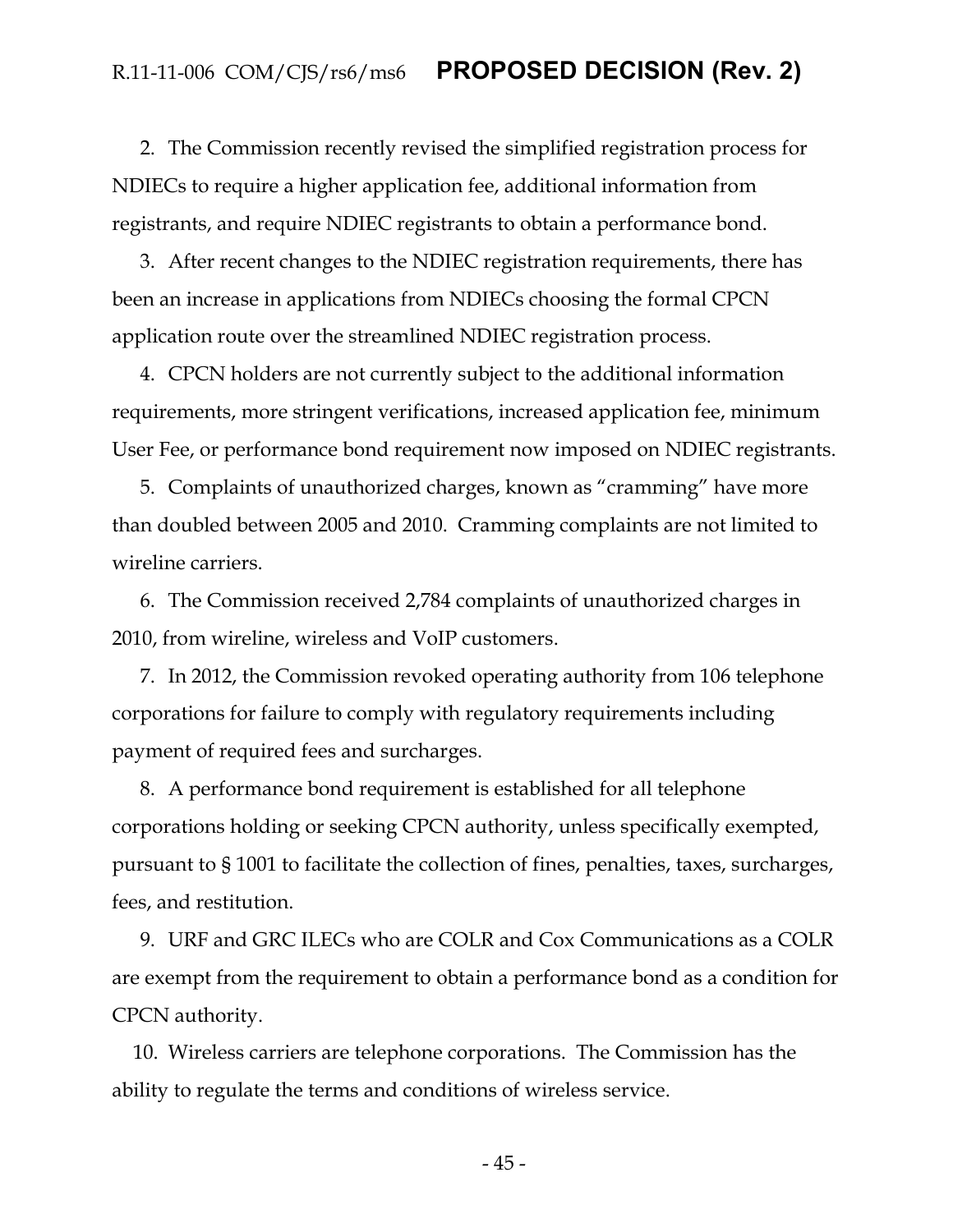11. In order to protect consumers, a wireless registrant should not allow its performance bond to lapse during any period of its operation.

12. Revocation of CPCN authority or wireless registration is not a deterrent to an unscrupulous carrier engaged in fraudulent practices who may cease operations or file bankruptcy before the Commission is able to collect fines, penalties, taxes, surcharges, fees or bring about restitution.

13. Allowing carriers with a history of regulatory compliance to either be exempt from the performance bond requirement or to limit the performance bond requirement to a limited number of years does not protect customers once the bond requirement lapses and is burdensome for the Commission to track.

14. The current information required from telephone corporations seeking CPCN authority does not require applicants to disclose certain information that might be pertinent to an applicant's fitness for a grant of operating authority.

15. The current information required from wireless carriers seeking a WIR does not require applicants to disclose certain information that might improve the Commission's ability protect consumers.

16. Requiring telephone corporations seeking a CPCN or wireless carriers seeking a WIR to provide additional information will enable the Commission to conduct more thorough fiscal and civil responsibility checks.

17. Requiring telephone corporations seeking a CPCN or wireless carriers seeking a WIR to provide additional information during the application process is consistent with the Audit Report recommendation for the Commission to conduct more stringent background reviews of individual and company applying for authority to operate in California.

18. Information concerning prior or current investigations of an applicant or its principals by governmental agencies that applicant is aware of and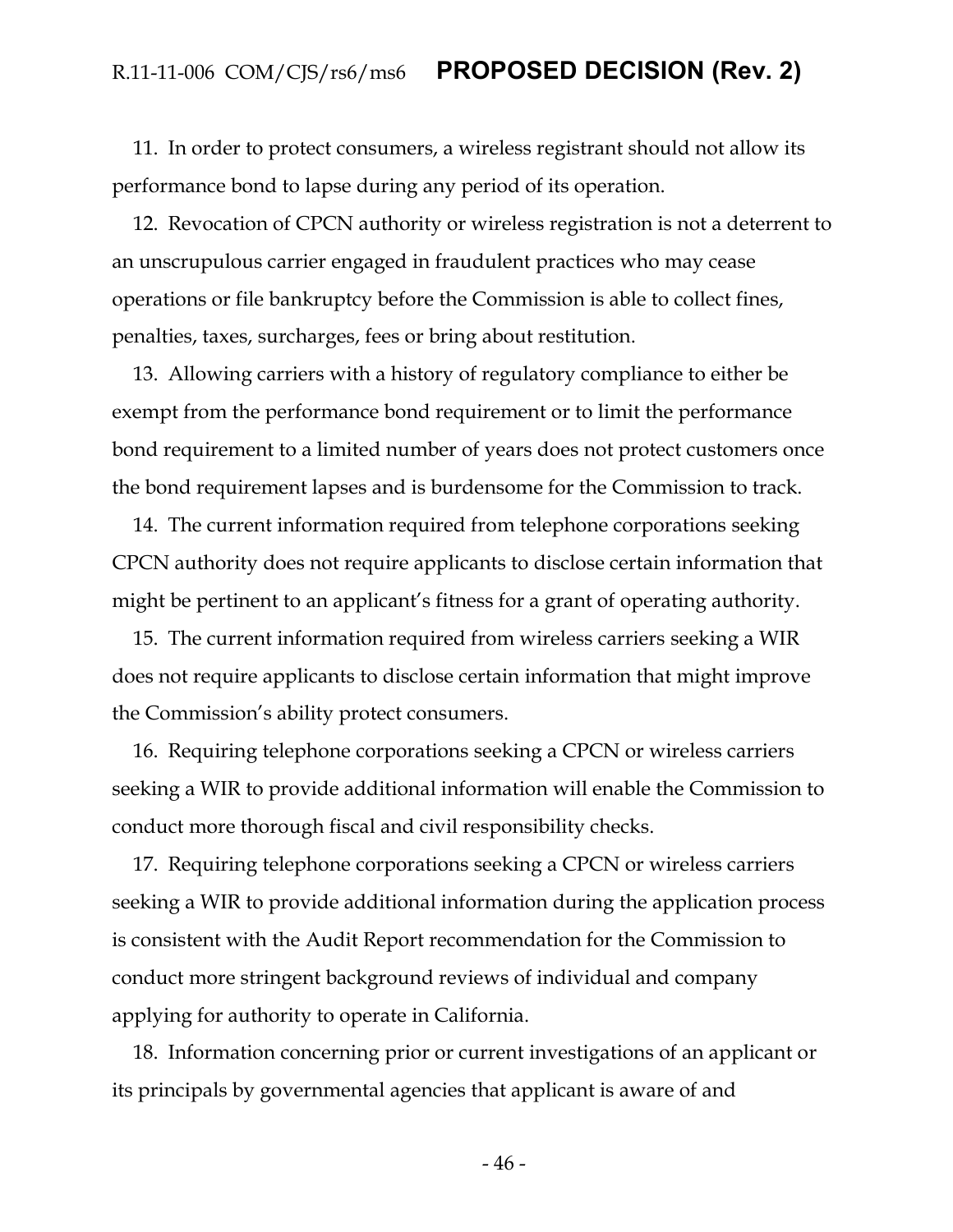information concerning settlement agreements entered into or voluntary payments made by an applicant or its principals to resolve action by regulatory agencies, attorneys general, or courts is relevant to conducting more thorough fiscal and civil responsibility checks.

19. Requiring wireless carriers seeking a WIR or CPCN applicants to provide information concerning prior or current investigations of an applicant or its principals by governmental agencies that the applicant is aware of and information concerning settlement agreements entered into or voluntary payments made by an applicant or its principals to resolve action by regulatory agencies, attorneys general, or courts will expand the scope of background checks that the Commission conducts.

20. Requiring resumes from officers and directors of CPCN applicants and wireless carriers seeking a WIR will provide important information about an applicant's principals and will facilitate the Commission's civil responsibility checks.

21. The standardized informational requirements and CPCN Checklist in Attachment A will assist applicants in drafting new applications for a CPCN.

22. The Commission incurs substantial expense processing a CPCN application, ranging from upwards from \$500 to several thousand dollars.

23. The Commission incurs costs related to reviewing, processing and maintaining wireless carrier registration applications.

24. The purpose of the CPUC User Fee, required annually from CPCN holders and wireless carriers is to finance the Commission's annual operating budget.

25. Carriers who hold a CPCN or a WIR reporting no intrastate revenues currently pay no User Fee, even though the Commission incurs ongoing costs to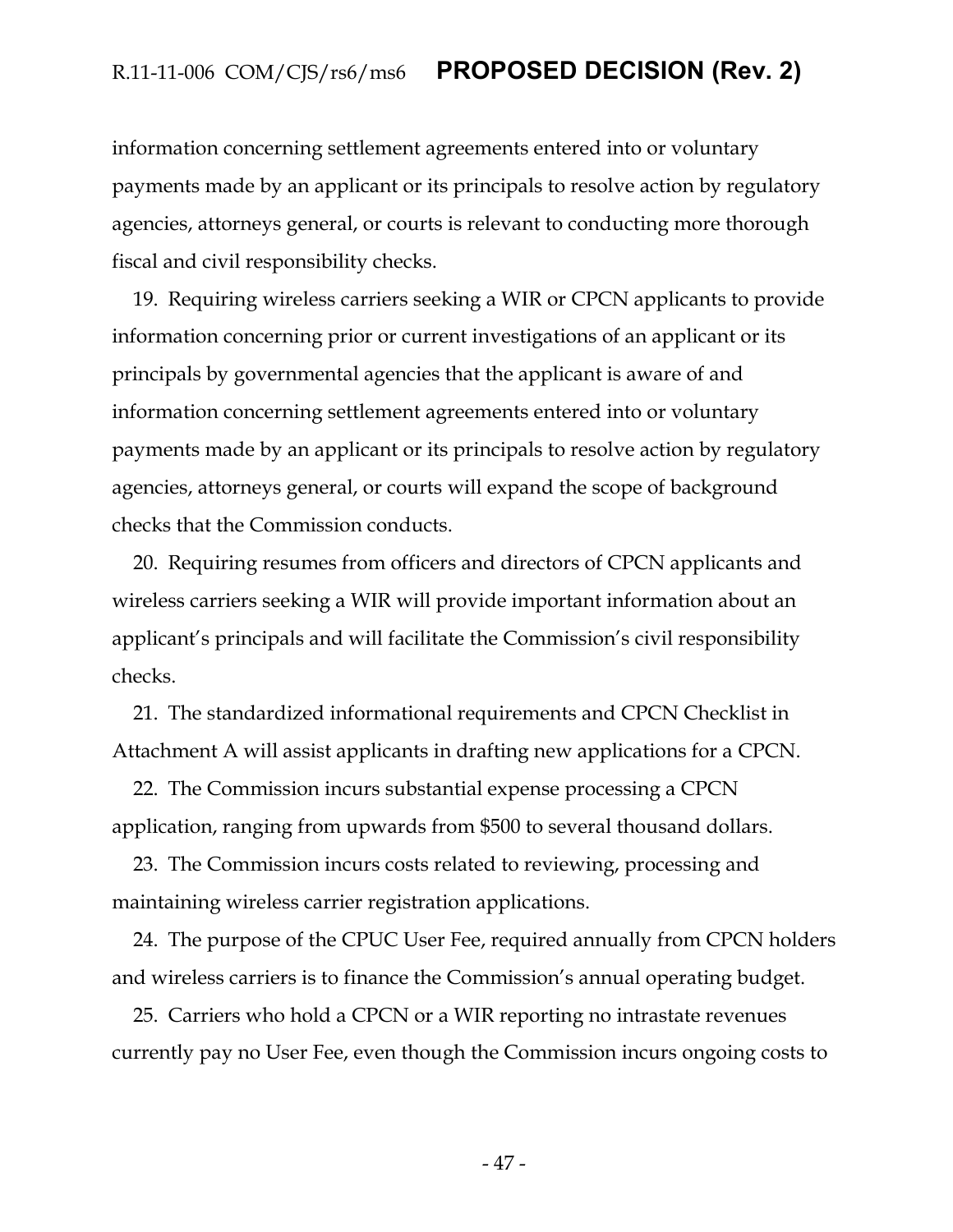maintain records and databases, and to perform other regulatory activities that benefit those carriers.

#### <span id="page-48-0"></span>**Conclusions of Law**

1. In light of the Audit Report findings, it is reasonable to revise the CPCN application process and wireless registration process at this time.

2. It is reasonable and prudent to take steps now to reduce the likelihood for the need of future enforcement actions, and to increase the likelihood of successfully collecting fines or compelling restitution once an enforcement action is initiated.

3. A requirement for wireless carriers holding or seeking a WIR or for applicants holding or seeking CPCN authority to obtain a performance bond should improve the Commission's ability to collect fines, penalties, taxes, surcharges, fees and restitution from these carriers should they cease operations or file for bankruptcy.

4. Although the CPCN application process is more formal than NDIEC or wireless registration, the process does not enhance the Commission's ability to collect fines, penalties, taxes surcharges, fees and restitution.

5. The Commission's ability to revoke operating authority is insufficient to deter unscrupulous carriers engaged in fraudulent practices when they cease operations or file bankruptcy.

6. The Commission possesses the ability to require wireless carriers to obtain a performance bond.

7. Congress left the ability to regulate the terms and conditions of wireless service to give the states the ability to handle billing disputes and matters of consumer protection.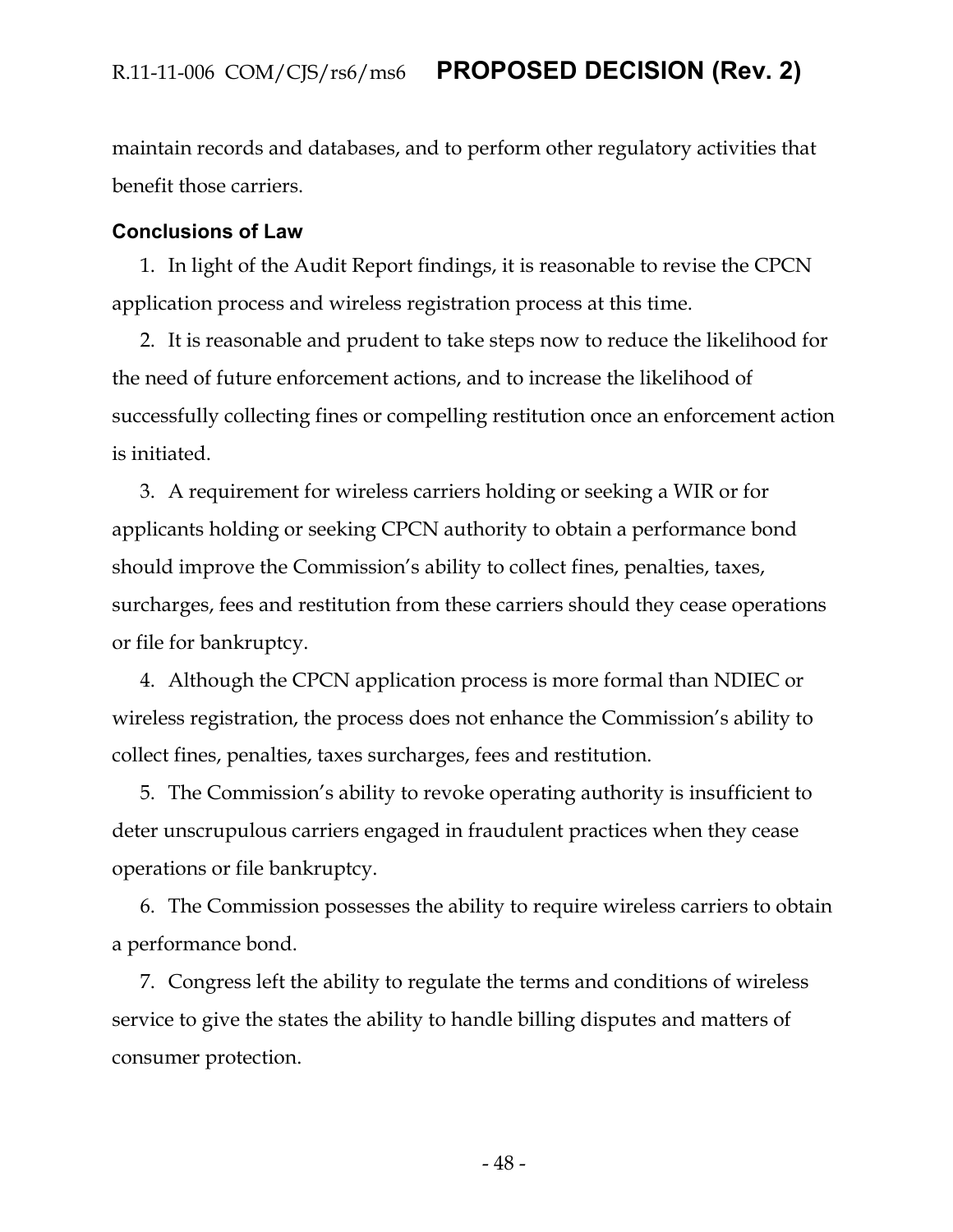8. Imposition a of performance bond requirement as a condition of offering wireless service in this state does not prohibit or impede entry into California and serves the legitimate state interest of consumer protection.

9. A performance bond requirement should be established for all wireless carriers seeking WIR to facilitate the collection of fines, penalties, taxes, surcharges, fees, and restitution.

10. The Commission should establish a minimum performance bond amount of \$25,000 as recommended by DRA.

11. A CPCN holder should not allow its performance bond to lapse during any period of its operation, and during all periods of operation a CPCN holder must continue to possess the requisite legal, technical, and financial qualifications.

12. Requiring a performance bond, as a precondition to granting CPCN authority or wireless registration is consistent with the authority granted the Commission pursuant to Pub. Util. Code §§ 701 and 709.

13. URF and GRC ILECs and Cox Communications should not be required to obtain a performance bond because they are COLR and they are required to obtain Commission approval before ceasing operations. As a result, the Commission has the ability to collect any fines, surcharges, fees owed and ensure customers are compensated when restitution is owed.

14. The performance bond requirement should not lapse after a set number of years, irrespective of a carrier's history of regulatory compliance because customers are not protected if the performance bond lapses or the requirement ends.

15. Because the performance bond is designed to facilitate the collection of fines penalties, taxes, surcharges, fees, and restitution to customers, the size of

- 49 -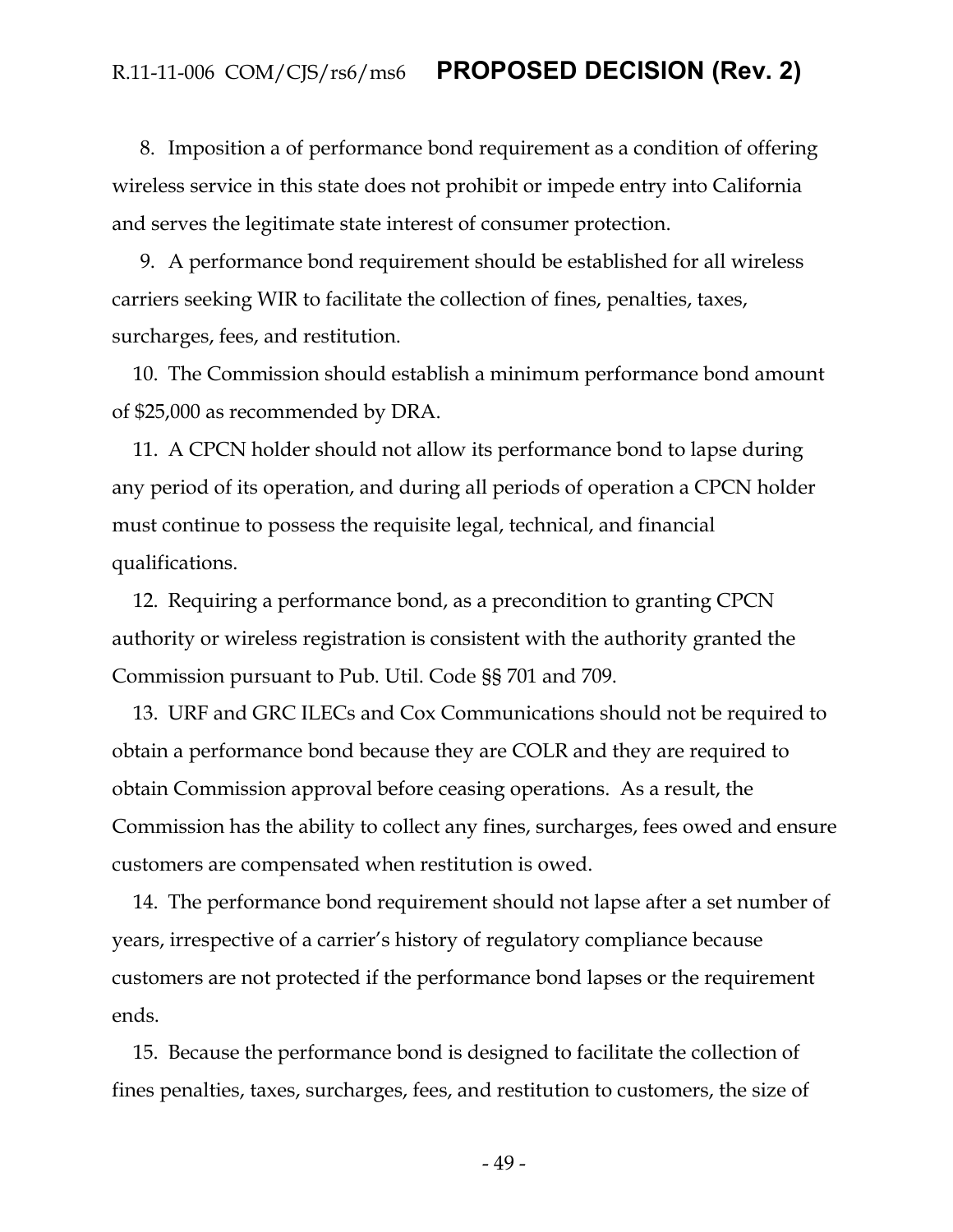the performance bond should bear some relationship to the fines, penalties, surcharges, taxes, fees, and restitution the Commission may potentially impose on a carrier.

16. Requiring new wireless registrants or CPCN holders who have yet to calculate intrastate revenues to obtain a performance bond of at least \$25,000 is reasonable.

17. Requiring existing CPCN holders and wireless registrants to obtain a performance bond of at least \$25,000 until the Commission determines the proper amount for the performance bond during Phase II of this rulemaking is reasonable.

18. It is reasonable for the Commission to periodically review the bond amount to ensure that it is sufficient to enable the Commission's collection of fines, penalties, taxes, fees, and restitution.

19. No alternatives to a performance bond were shown to provide the same consumer protections as a performance bond, the issue may be addressed during the workshop conducted during Phase II of this rulemaking. It is reasonable that the Commission will not accept alternatives to a performance bond for wireless carriers seeking or holding a WIR or for carriers seeking or holding CPCN authority at this time.

20. Obtaining additional relevant data on CPCN applicants and wireless registrants during the respective application or registration process and establishing other requirements proposed in the OIR should reduce the likelihood that subsequent enforcement actions against a carrier will be necessary, and, when enforcement actions against a carrier are necessary, should improve the Commission's ability to collect fines, penalties and bring about restitution.

- 50 -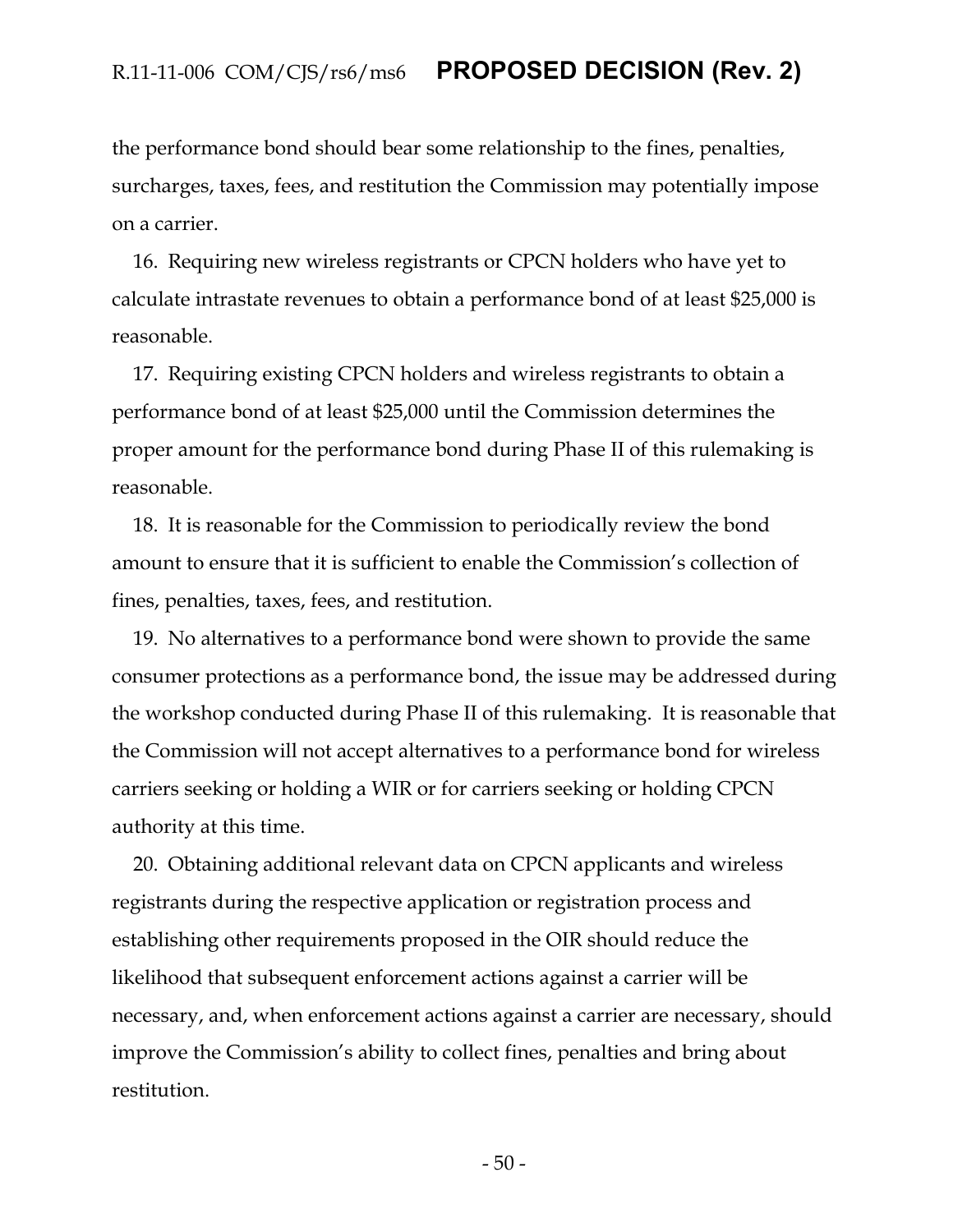21. Telephone corporations applying for CPCN authority and wireless carriers seeking registration should be required to provide additional information, and undergo expanded fiscal and civil responsibility checks.

22. Telephone corporations applying for CPCN authority and wireless carriers seeking registration should be required to disclose other types of monetary forfeitures to resolve any action by any regulatory body, agency, or attorney general, or court, in addition to information concerning settlement agreements entered into or voluntary payments made by an applicant.

23. A requirement for a telephone corporation seeking a CPCN and for a wireless carrier seeking registration to provide resumes from its officers and directors will provide important information about an applicant's principals, will facilitate the Commission's ability to do a thorough background check, will enable the Commission to further protect consumers, and should be adopted.

24. It is reasonable to increase the fee for CPCN applications from \$75 to \$500, indexed annually to reflect changes in the consumer price index. The Commission should pursue legislative action to make the appropriate statutory change.

25. It is reasonable to require wireless carriers seeking a WIR or transferring a WIR to pay a \$250 application fee. The Commission should require wireless carriers to pay a \$250 application fee.

26. Pub. Util. Code § 431 provides the Commission authority to change the terms of payment of the CPUC User Fee for CPCN holders and for wireless registrants so that telephone corporations pay a minimum assessment or a percentage of gross intrastate revenues, whichever is greater.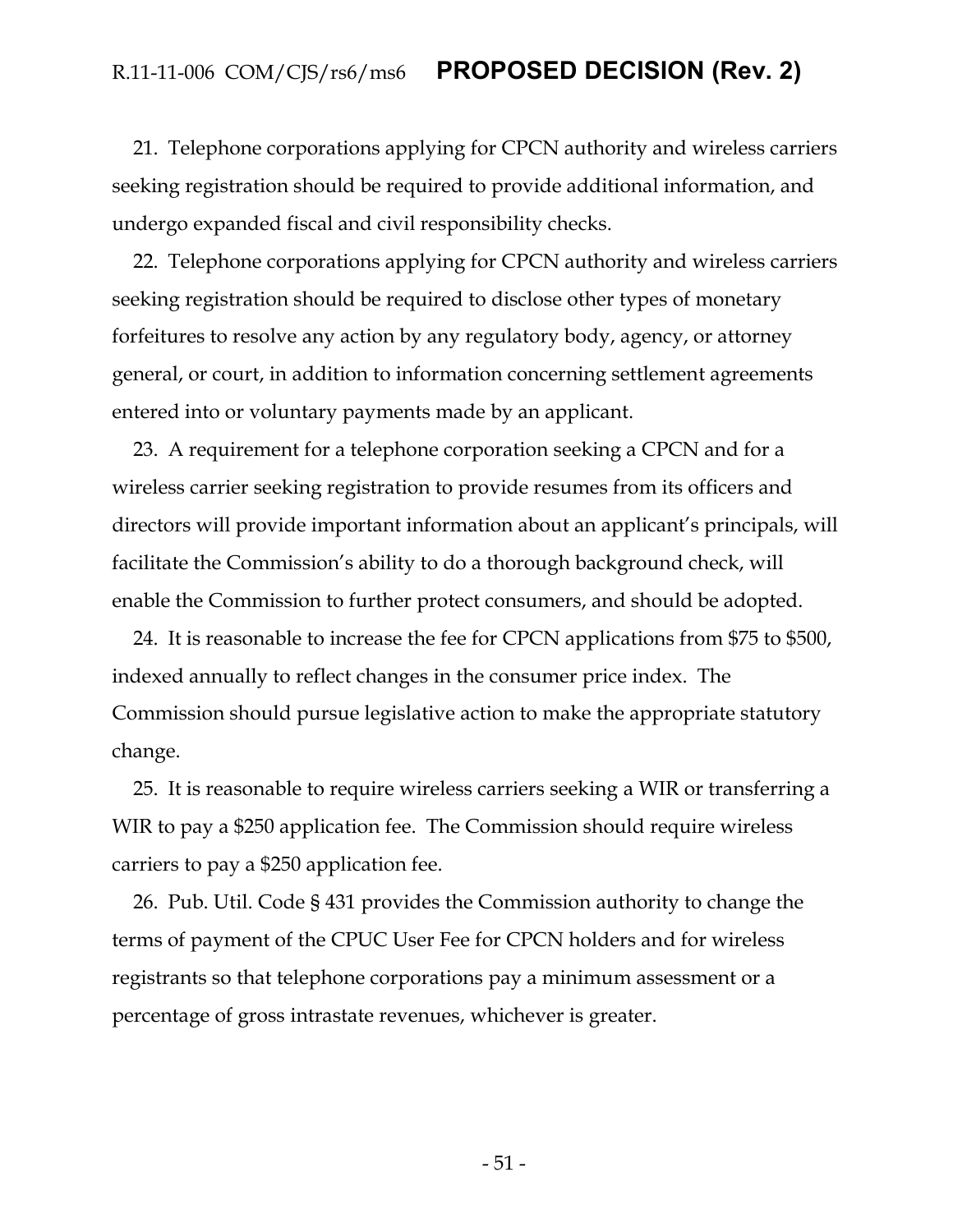27. It is reasonable to establish a minimum CPUC User fee of \$100 to be paid annually by CPCN holders and wireless registrants to help fund Commission regulatory activities.

28. The proposed revisions to the WIR process do not function as a bar to entry.

29. Imposition of a variety of other fees, such as an annual licensing fee or a fee to withdraw service in California would increase the Commission's administrative costs.

30. Evidentiary hearings are not necessary.

31. R.11-11-006 should remain open to allow the Commission to hold workshops to determine the proper amount for the performance bond required by this decision and to determine its obligations with respect to VoIP.

<span id="page-52-0"></span>32. This order should be effective immediately.

#### **ORDER**

#### **IT IS ORDERED** that:

1. The Certificate of Public Convenience and Necessity application process for telephone corporations established pursuant Pub. Util. Code § 1001, is revised to include requirements as specified in the Ordering Paragraphs below.

2. The wireless registration process established by Decision (D.) 94-10-031 and D.95-10-032 is revised to include requirements specified in the Ordering Paragraphs below.

3. Telephone corporations holding a Certificate of Public Convenience and Necessity (CPCN) must obtain a performance bond of at least \$25,000. The performance bond must be a continuous bond (i.e., there is no termination date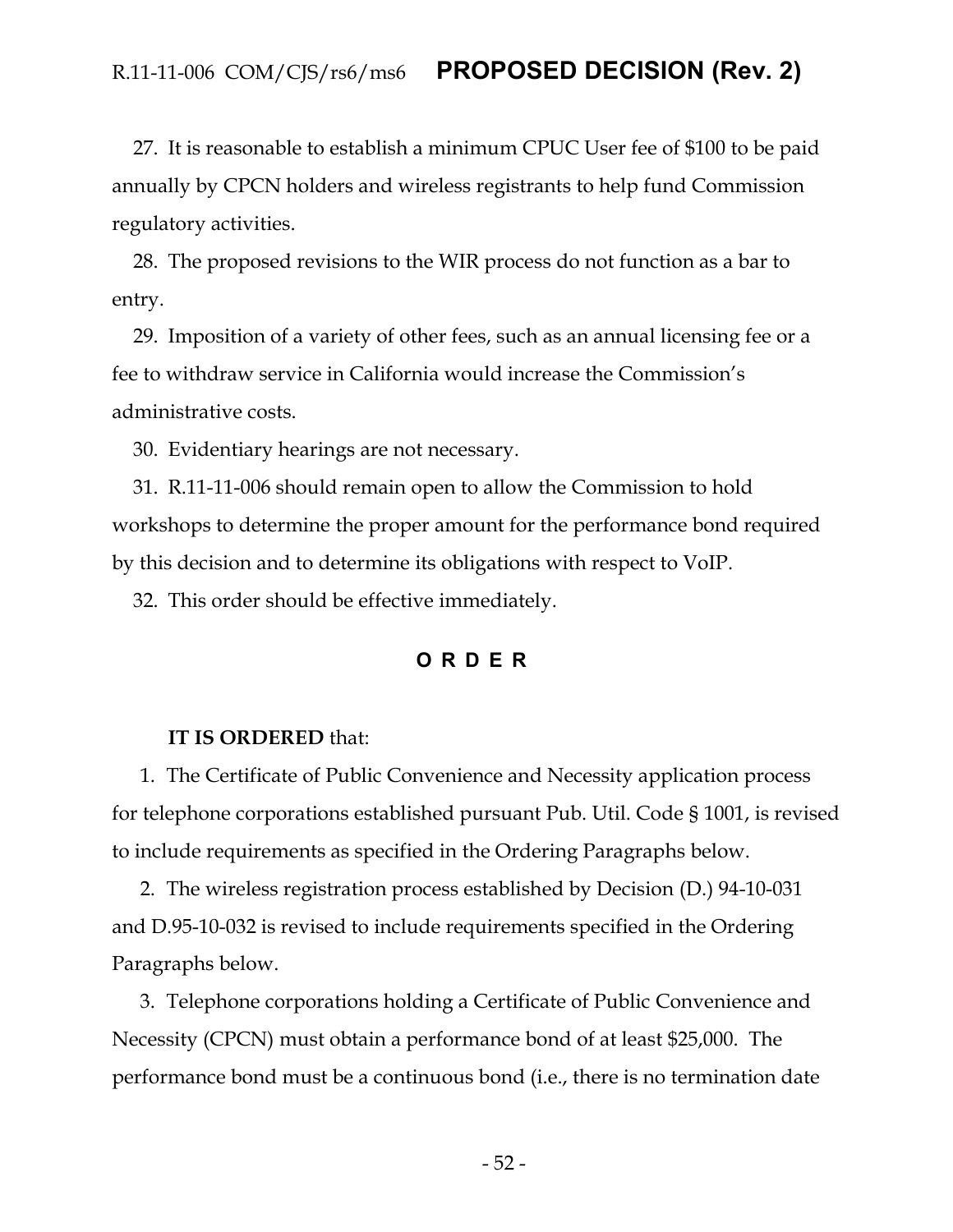on the bond) issued by a corporate surety company authorized to transact surety business in California, and the Commission must be listed as the obligee on the bond. Within 90 days after the effective date of this Decision, all telephone corporations holding a CPCN must submit an Information-Only advice letter to the Director of the Communications Division containing a copy of the CPCN holder's executed performance bond.

4. Telephone corporations applying for a Certificate of Public Convenience and Necessity (CPCN) for the first time, which have not previously reported revenues or submitted surcharges to the Commission, must obtain a performance bond in the amount of \$25,000 for the first year. In the affidavit included in its application, the CPCN applicant must attest to the amount of the bond that will be obtained. The CPCN applicant must provide a copy of the executed performance bond to the Director of the Communications Division with its written notification to the Commission of acceptance of operating authority. The performance bond must be a continuous bond (i.e., there is no termination date on the bond) issued by a corporate surety company authorized to transact surety business in California, and the Commission must be listed as the obligee on the bond.

5. Carriers of Last Resort including Uniform Regulatory Framework incumbent local exchange carriers, General Rate Case incumbent local exchange carriers, and Cox Communications are exempt from the requirement to obtain a performance bond.

6. Wireless Carriers holding Wireless Identification Registration must obtain a performance bond of at least \$25,000. The performance bond must be a continuous bond (i.e., there is no termination date on the bond) issued by a corporate surety company authorized to transact surety business in California,

- 53 -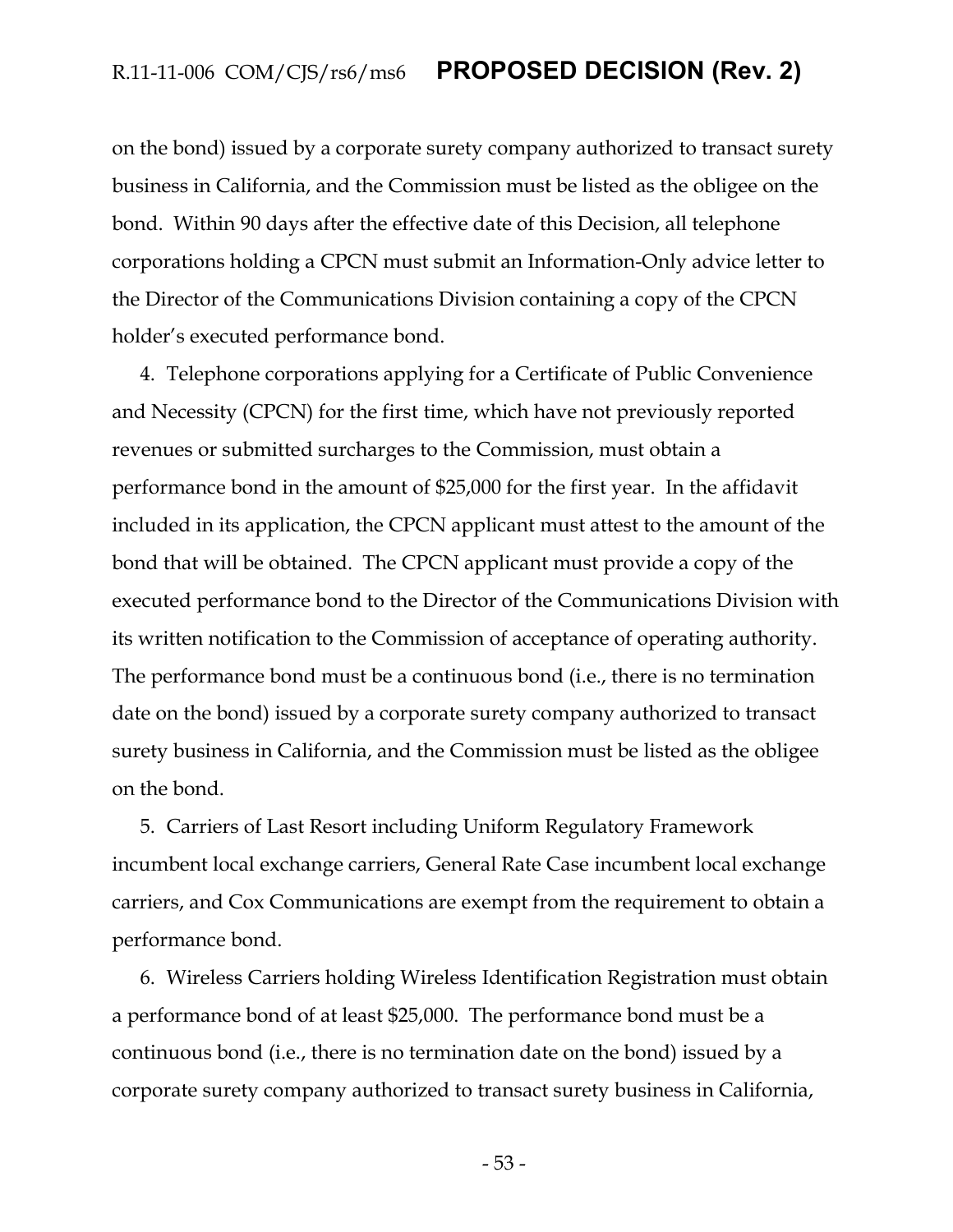and the Commission must be listed as the obligee on the bond. Within 90 days after the effective date of this Decision, all telephone corporations holding a Certificate of Public Convenience and Necessity must submit an Information-Only advice letter to the Director of the Communications Division containing a copy of the registrant's executed performance bond.

7. New wireless carriers seeking Wireless Identification Registration applying for the first time which have not previously reported revenues or submitted surcharges to the Commission must obtain a performance bond in the amount of \$25,000 for the first year. In the affidavit included in its application, the registration applicant must attest to the amount of the bond that will be obtained and that the required performance bond will be executed within five business days after the effective date of the issuance of a registration. The performance bond must be a continuous bond (i.e., there is no termination date on the bond) issued by a corporate surety company authorized to transact surety business in California, and the Commission must be listed as the obligee on the bond.

8. Each telephone corporation required to hold a Certificate of Public Convenience and Necessity (CPCN), who is not specifically exempt by this Decision from the requirement to obtain a performance bond, must submit an Information-Only advice letter to the Director of the Communications Division containing a copy of the CPCN holder's executed performance bond at least annually but not later than March 31. Within five business days after the effective date of CPCN authority, a CPCN holder must submit an Information-Only advice letter to the Director of the Communications Division with a copy of the license holder's executed bond.

9. Each Wireless Identification Registration holder must submit an Information-Only advice letter to the Director of the Communications Division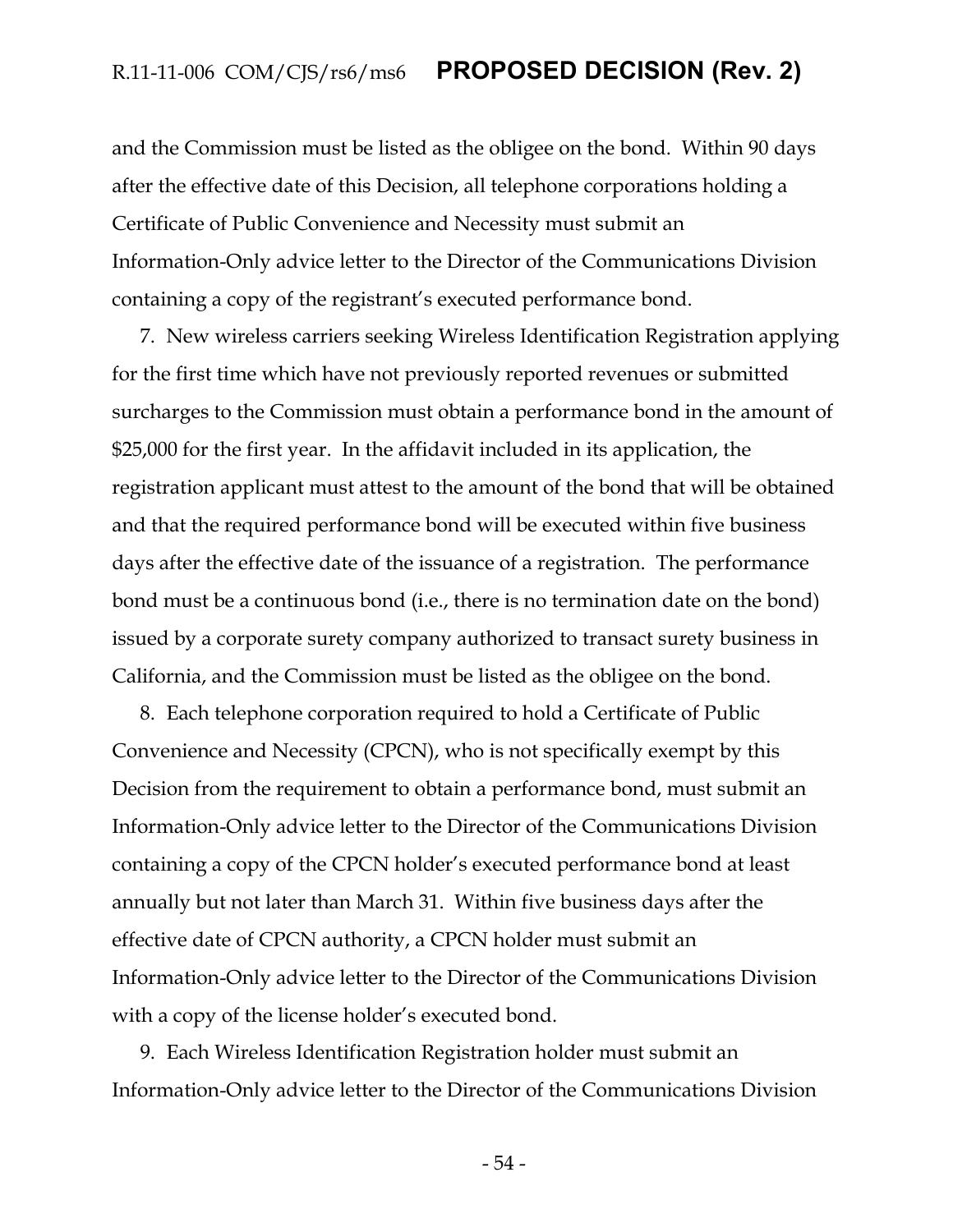containing a copy of the registration license holder's executed performance bond at least annually but not later than March 31. Within five business days after the effective date of the issuance of a registration license, a wireless registrant must submit an Information-Only advice letter to the Director of the Communications Division with a copy of the registration holder's executed bond.

10. A telephone corporation holding a Certificate of Public Convenience and Necessity (CPCN) required by this Decision to obtain a performance bond must not allow its performance bond to lapse during any period of its operation. During all periods of operation, a CPCN license holder must continue to possess the requisite legal, technical, and financial qualifications.

11. A Wireless Identification Registration holder must not allow its performance bond to lapse during any period of its operation.

12. The Communications Division is authorized to grant a one-time extension of 60 days for additional time for telephone corporations holding a Certificate for Public Convenience and Necessity (CPCN) and for Wireless Identification Registration (WIR) holders to submit a copy of the executed bond if the CPCN or license holder makes a written request to the Communications Division before CPCN or license holder is deemed delinquent. A CPCN holder or holder of a WIR must provide an explanation in its request for additional time that demonstrates good cause for the additional time needed to comply with the requirement to submit to the Commission a copy of the executed bond.

13. The Communications Division must prepare for Commission consideration a resolution revoking the Certificate of Public Convenience and Necessity (CPCN) authority or the Wireless Identification Registration of any CPCN or registration license holder that is more than 120 days late in providing the Director of the Communications Division a copy of its executed performance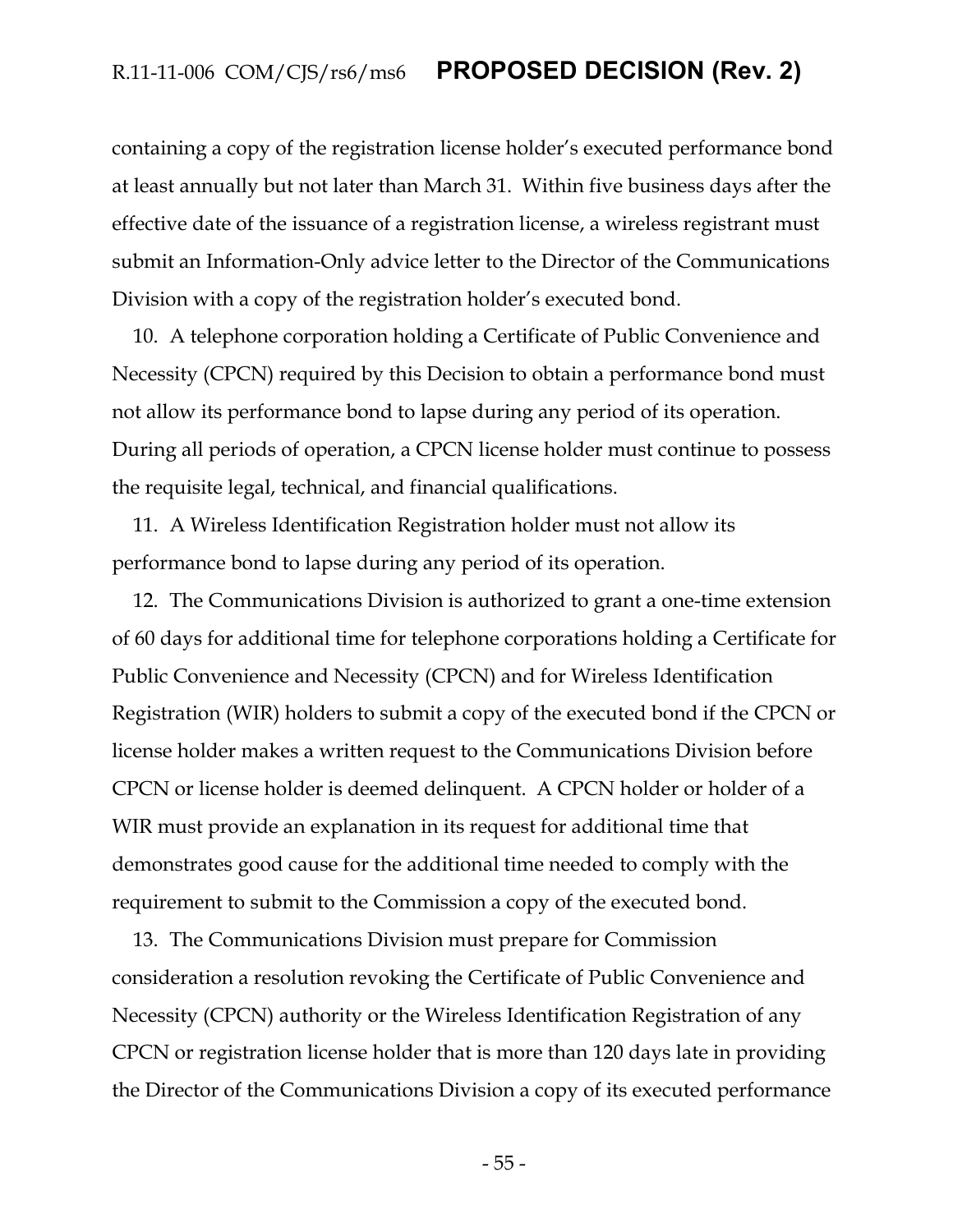bond and that has not been granted an extension of time by the Communications Division.

14. Telephone corporations seeking or transferring a Certificate of Public Convenience and Necessity must include the following certification as part of the application:

Neither applicant, any of its affiliates, officers, directors, partners, agents, or owners (directly or indirectly) of more than 10% of applicant, or anyone acting in a management capacity for applicant: (a) held one of these positions with a company that filed for bankruptcy; (b) been personally found liable, or held one of these positions with a company that has been found liable, for fraud, dishonesty, failure to disclose, or misrepresentations to consumers or others; (c) been convicted of a felony; (d) been (to his/her knowledge) the subject of a criminal referral by judge or public agency; (e) had a telecommunications license or operating authority denied, suspended, revoked, or limited in any jurisdiction; (f) personally entered into a settlement, or held one of these positions with a company that has entered into settlement of criminal or civil claims involving violations of sections 17000 *et seq.,* 17200 *et seq.,* or 17500 *et seq.* of the California Business & Professions Code, or of any other statute, regulation, or decisional law relating to fraud, dishonesty, failure to disclose, or misrepresentations to consumers or others; or (g) been found to have violated any statute, law, or rule pertaining to public utilities or other regulated industries; or (h) entered into any settlement agreements or made any voluntary payments or agreed to any other type of monetary forfeitures in resolution of any action by any regulatory body, agency, or attorney general.

If the applicant is unable to make the required verification, the applicant must attach documentation and describe any such bankruptcies, findings, judgments, convictions, referrals, denials, suspensions, revocations, limitations, settlements, voluntary payments or any other type of monetary forfeitures.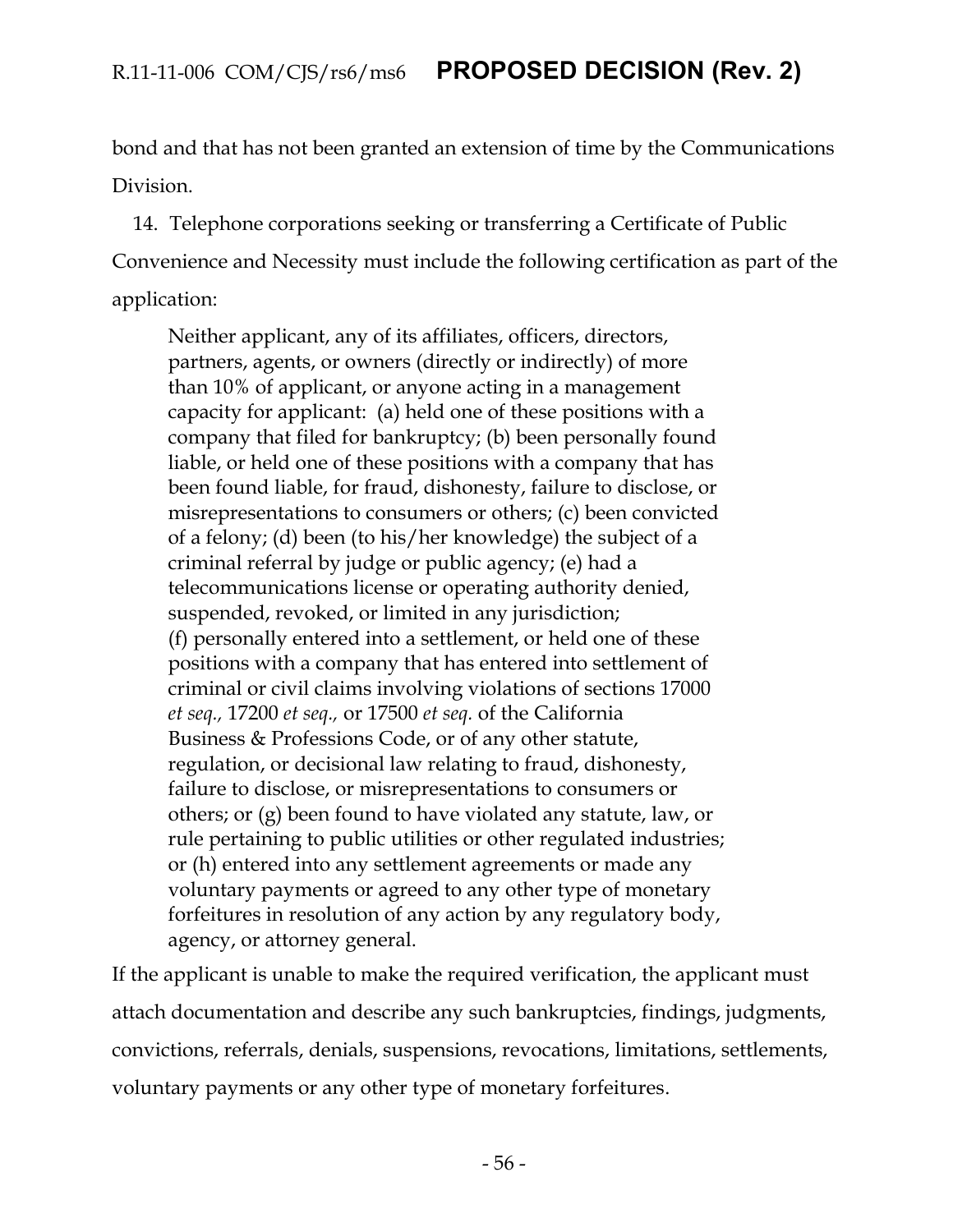To the best of applicant's knowledge, neither applicant, any affiliate, officer, director, partner, nor owner of more than 10% of applicant, or any person acting in such capacity whether or not formally appointed, is being or has been investigated by the Federal Communications Commission or any law enforcement or regulatory agency for failure to comply with any law, rule or order.

Applicants, who do not meet these standards or whose applications are protested but who nevertheless may be suitable for being granted authority will not be excluded from applying.

15. Wireless carriers seeking or transferring Wireless Identification

Registration must certify:

Neither registrant, any of its affiliates, officers, directors, partners, agents, or owners (directly or indirectly) of more than 10% of applicant, or anyone acting in a management capacity for applicant: (a) held one of these positions with a company that filed for bankruptcy; (b) been personally found liable, or held one of these positions with a company that has been found liable, for fraud, dishonesty, failure to disclose, or misrepresentations to consumers or others; (c) been convicted of a felony; (d) been (to his/her knowledge) the subject of a criminal referral by judge or public agency; (e) had a telecommunications license or operating authority denied, suspended, revoked, or limited in any jurisdiction; (f) personally entered into a settlement, or held one of these positions with a company that has entered into settlement of criminal or civil claims involving violations of sections 17000 *et seq.,* 17200 *et seq.,* or 17500 *et seq.* of the California Business & Professions Code, or of any other statute, regulation, or decisional law relating to fraud, dishonesty, failure to disclose, or misrepresentations to consumers or others; or (g) been found to have violated any statute, law, or rule pertaining to public utilities or other regulated industries; or (h) entered into any settlement agreements or made any voluntary payments or agreed to any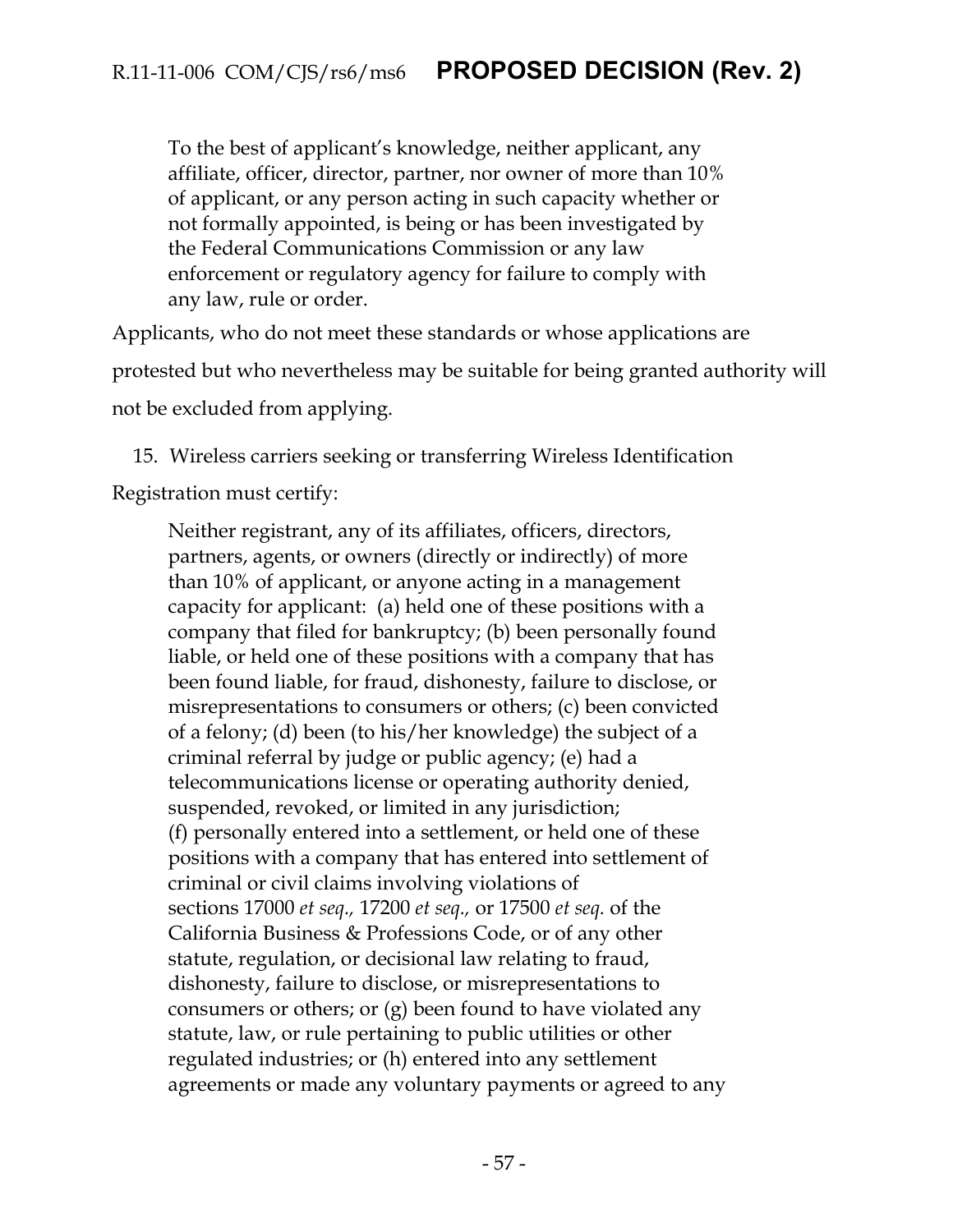other type of monetary forfeitures in resolution of any action by any regulatory body, agency, or attorney general.

If the registrant is unable to make the required verification, the applicant must attach documentation to the application describing any such bankruptcies, findings, judgments, convictions, referrals, denials, suspensions, revocations, limitations, settlements, voluntary payments or any other type of monetary forfeitures.

To the best of registrant's knowledge, neither applicant, any affiliate, officer, director, partner, nor owner of more than 10% of applicant, or any person acting in such capacity whether or not formally appointed, is being or has been investigated by the Federal Communications Commission or any law enforcement or regulatory agency for failure to comply with any law, rule or order.

If the registrant is unable to the required verification, the applicant must attach documentation and describe all such investigations, whether pending, settled voluntarily or resolved in another manner with the application.

Registrants, which not meet these standards, will not be denied entry.

16. Telephone corporation applicants for a Certificate of Public Convenience and Necessity must submit resumes from officers, directors and principals listing all employment as part of the application.

17. Wireless carriers seeking Wireless Identification Registration in California must submit, as part of the registration application, resumes from officers, principals and directors listing all employment.

18. Applicants seeking to transfer Certificate of Public Convenience and Necessity or Wireless Identification Registration authority must verify compliance with all Commission reporting, fee, and surcharge transmittals.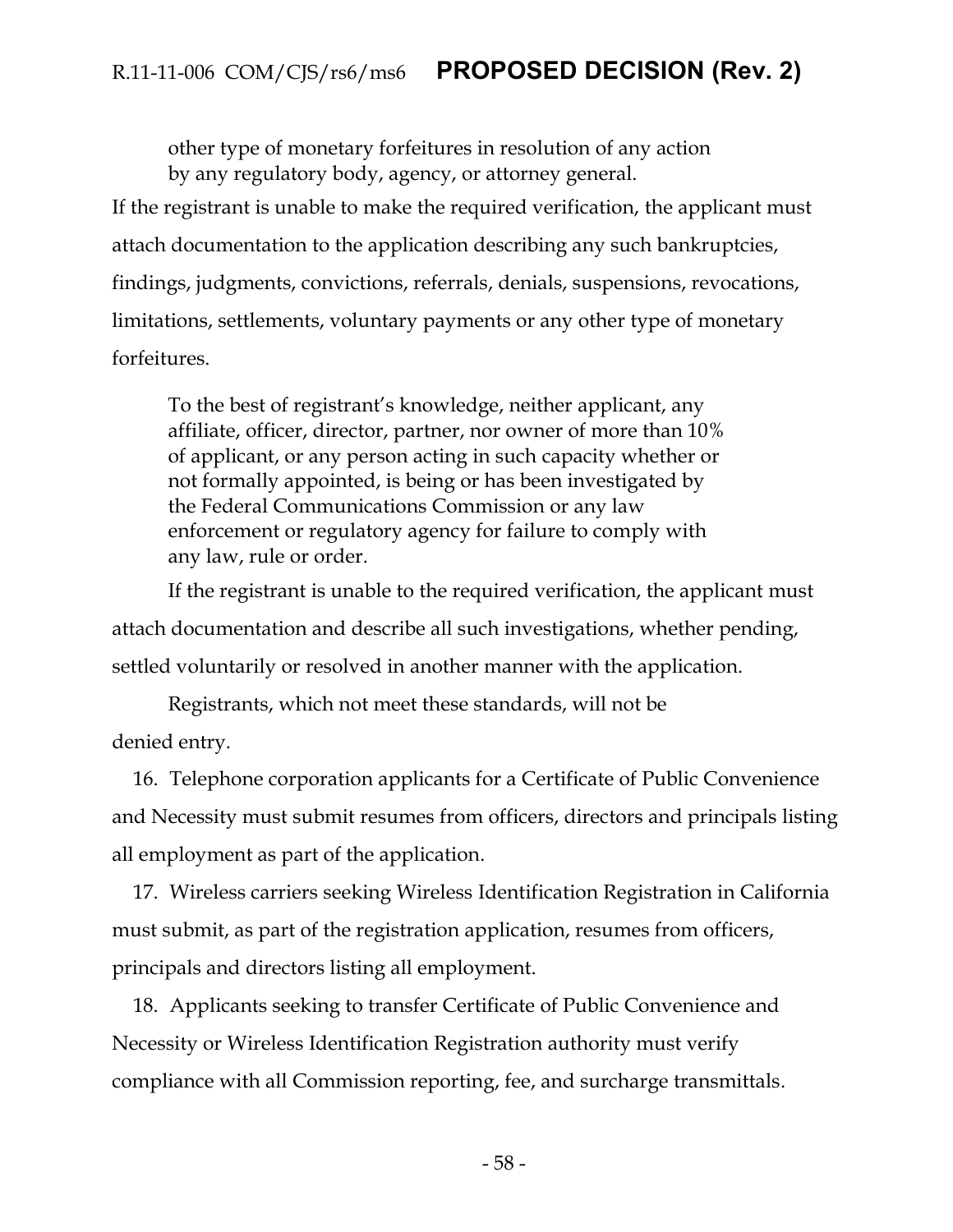19. The Commission shall establish an application fee of \$250 for new and transferred wireless carrier registrations.

20. The Commission shall seek Legislative action to make the appropriate statutory change to increase the application fee for a Certificate of Public Convenience and Necessity from \$75.00 to \$500.00, indexed annually to reflect changes to the Consumer Price Index.

21. A minimum annual user fee for all telephone corporations holding Certificate of Public Convenience and Necessity (CPCN) authority and Wireless Identification Registration holders is set at \$100. CPCN holders and wireless registrants must pay an annual user fee based on the Commission-established rate in effect at the time (currently 0.18% of gross intrastate revenue) or \$100, whichever is greater.

22. The Commission shall open a Phase II of this rulemaking to conduct a workshop to examine:

- a. What size of bond should be required?
- b. What should the terms and conditions of the bond be?
- c. Should the bond requirement be applied to existing carriers or only to transferees and new applicants seeking operating authority
- d. Should the bond amount differ by utility type or type of service?
- e. Should the bond requirement be continuous or should the obligation cease after a certain number of years without problems or corrective actions against the bonded entity?
- f. Should the Commission allow for alternatives to the posting of a bond such as an irrevocable standby letter of credit, site draft letter of credit, or escrow agreements? If so, what criteria of performance and compliance with Commission orders and rules will provide comparable levels of protection?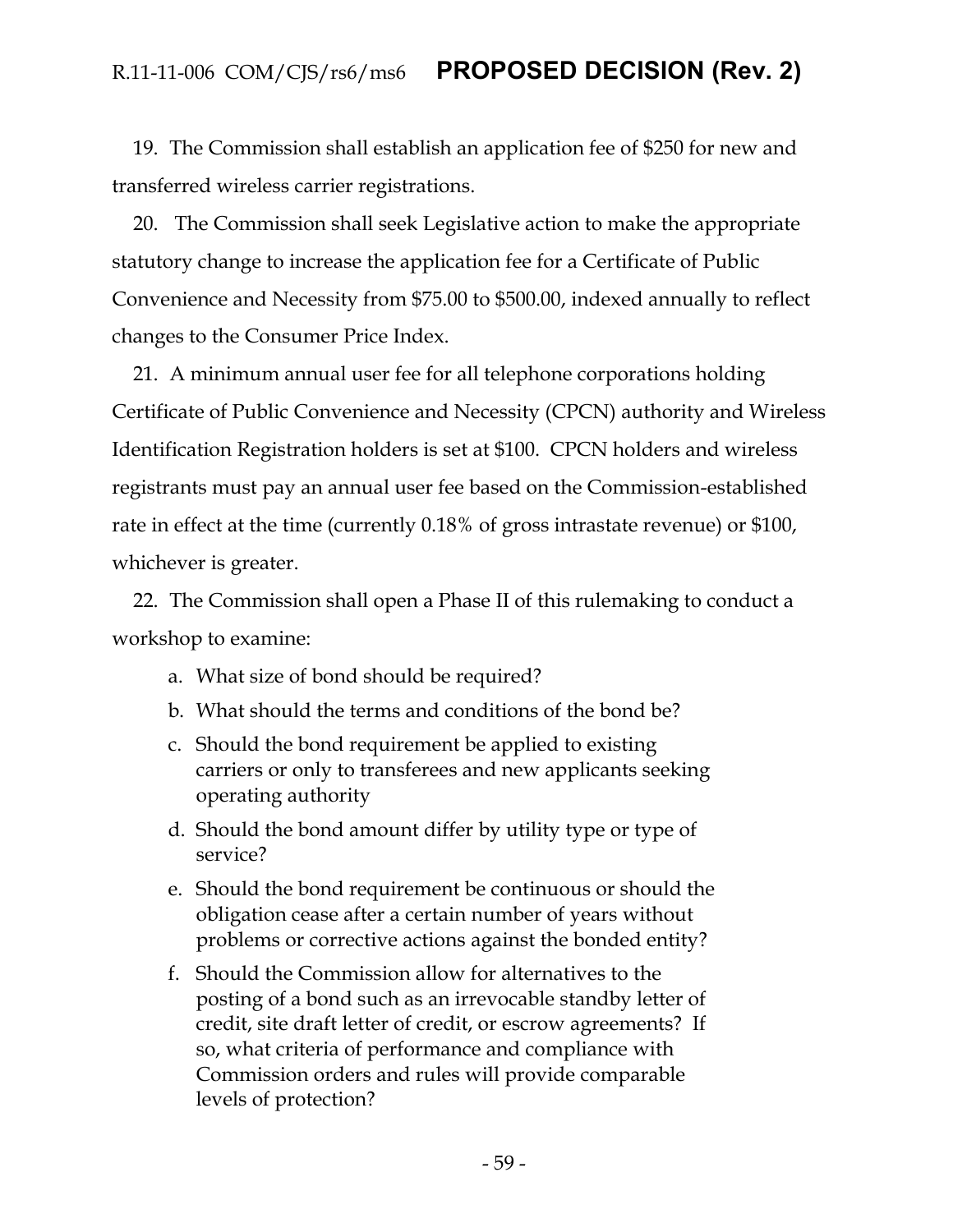The assigned Administrative Law Judge (ALJ) will schedule a workshop within 90-days after the effective date of this decision. The assigned ALJ may adjust the workshop schedule if necessary.

23. The Commission shall hold a workshop to examine the Commission's regulatory obligations and duties with respect to uncertificated Voice over Internet Protocol (VoIP) carriers in light of the recent adoption of Senate Bill 1161. The assigned Administrative Law Judge (ALJ) will schedule a workshop within 90-days to consider whether a registration process, in whole or in part, should be extended to VoIP carriers in light of current market status, consumer issues and current regulatory status. The assigned ALJ may adjust the workshop schedule if necessary.

- 24. All motions to file confidential material under seal are granted.
- 25. All motions for party status are denied without prejudice.
- 26. Rulemaking 11-11-006 remains open.

This order is effective today.

Dated **Material Contract Contract Contract Contract Contract Contract Contract Contract Contract Contract Contract Contract Contract Contract Contract Contract Contract Contract Contract Contract Contract Contract Contract**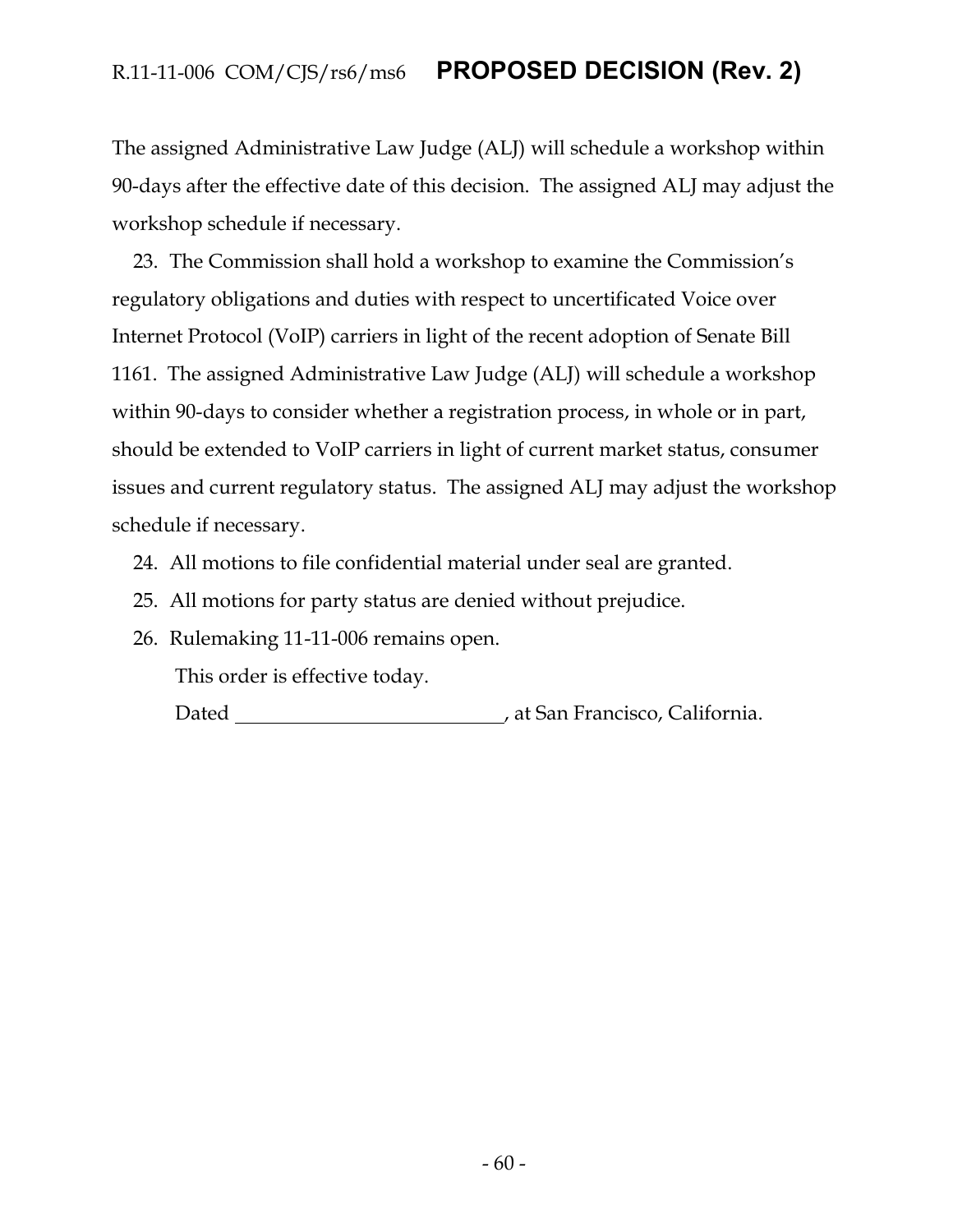# **ATTACHMENT A**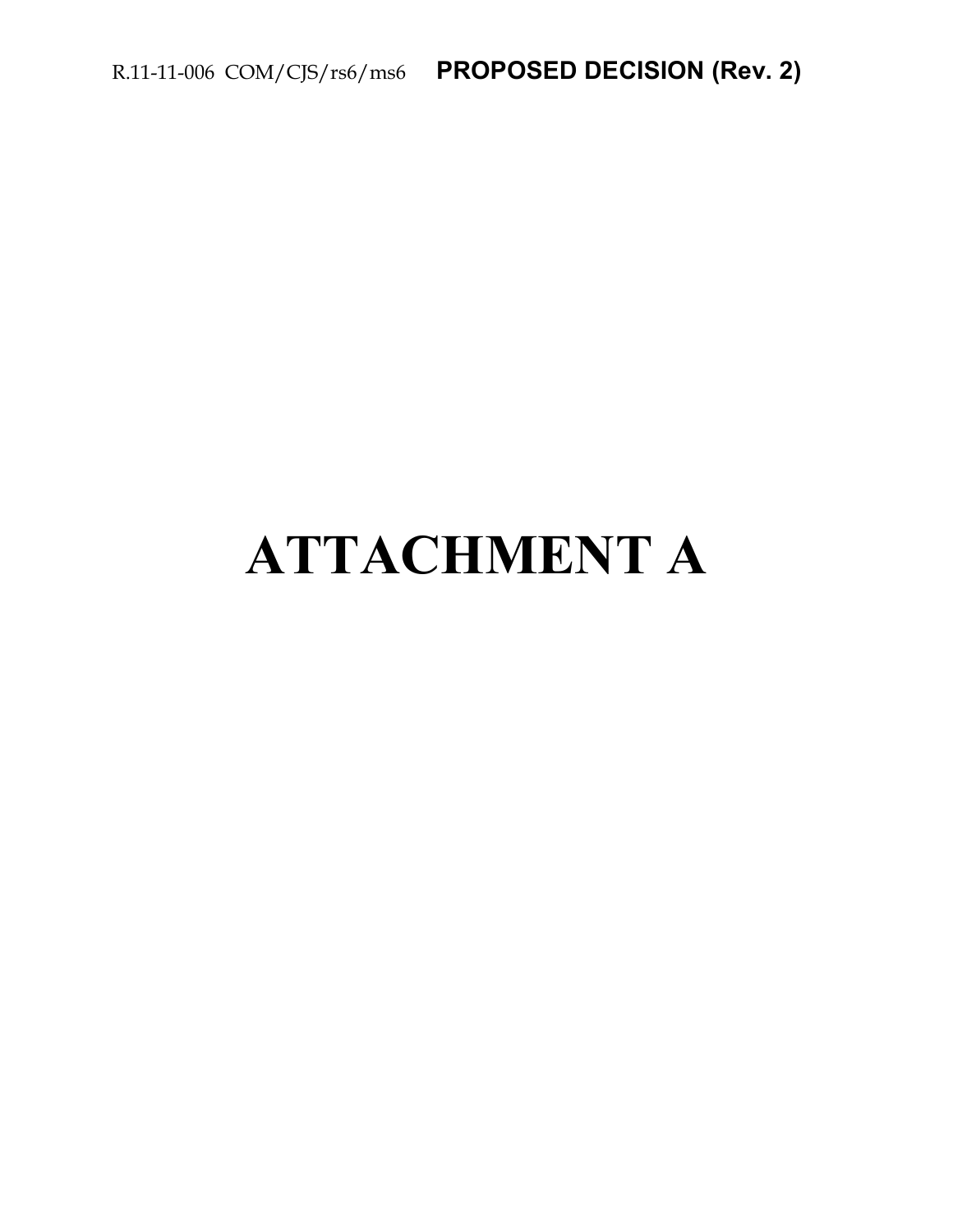## **ATTACHMENT A**

#### **California Public Utilities Commission Communications Division Requirements for CPCN Application**

To ensure a complete application, the CPUC website advises using another carrier's application as a template. Applicant's application will include a request for certification in one of several different areas. You may order a **sample application** for the type of service authority the application is interested in providing. You can search the Daily Calendar under "New Filings" to find an application from another carrier with service type similar to yours. Applicants must address the following four requirements:

Administrative Requirements Managerial Requirements Technical Requirements Performance Bond Requirements

California Specific Operational Issues

Please provide answers to the following questions concerning California specific operational issues:

- 1. Does your company have any employees at its business address? If yes, how many? If no, please explain.
- 2. Please provide the name and telephone number of an employee of your company that will be responsible to work with CPUC on resolving customer complaints.
- 3. Does your company use a virtual address as its principal place of business?
- 4. If you are a reseller, please provide the name, company, address, telephone number, email address for the company you are reselling services from, and the underlying facilities based carrier if different. Please explain the relationship of each company and how all traffic is routed.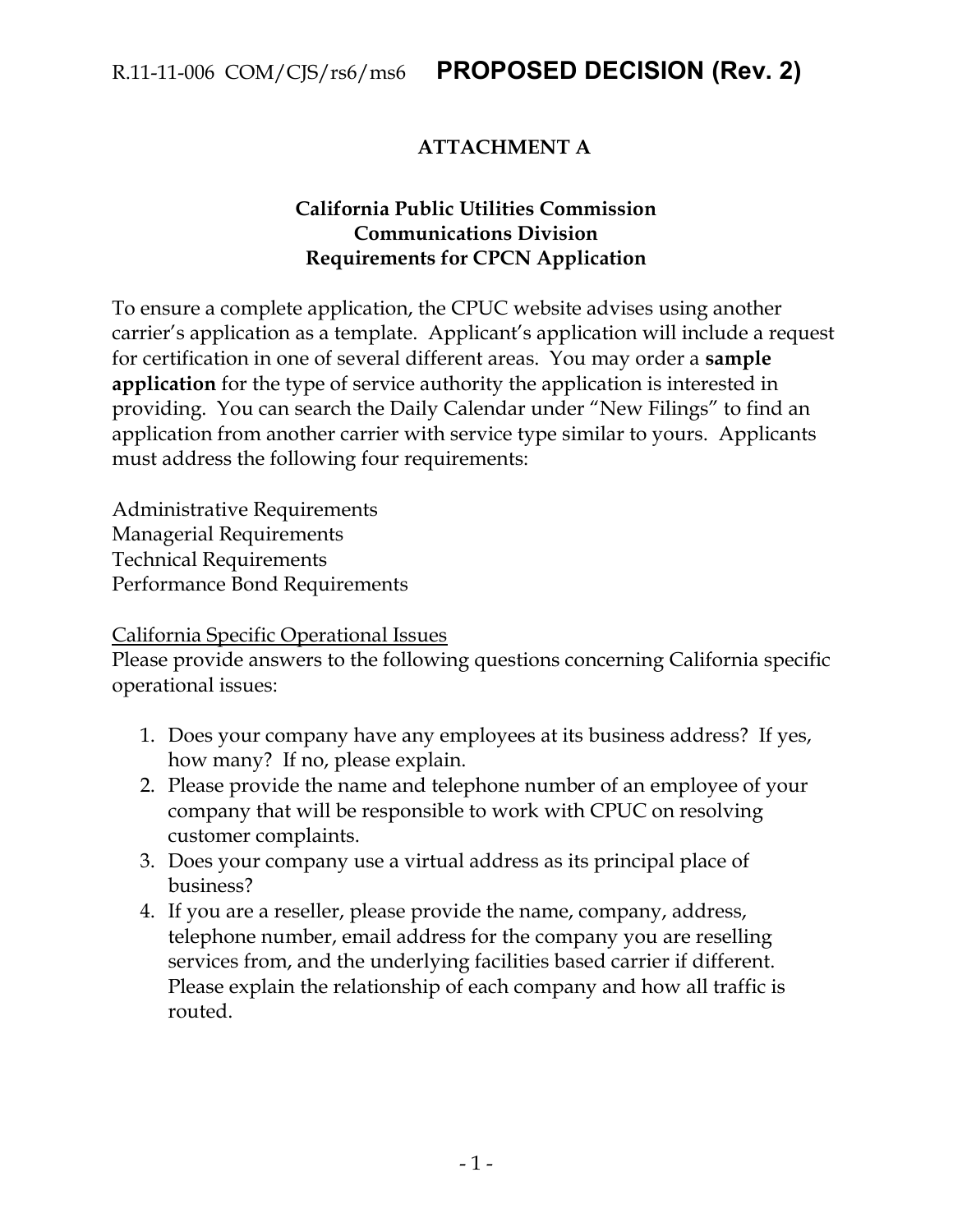| <b>CHECKLIST FOR CPCN APPLICANTS</b> |                                                                         |                 |  |  |
|--------------------------------------|-------------------------------------------------------------------------|-----------------|--|--|
| $\mathbf{1}$                         | <b>Identification of Applicant</b>                                      | Rule $2.1(a)$   |  |  |
| $\overline{2}$                       | Correspondence or Communications                                        | Rule $2.1(b)$   |  |  |
| 3                                    | Description of Authority Requested                                      | Rule $2.1(c)$   |  |  |
| 4.                                   | Scoping Memo Information                                                | Rule $2.1(c)$   |  |  |
|                                      | 1. Category                                                             |                 |  |  |
|                                      | 2. Need for Hearings                                                    |                 |  |  |
|                                      | 3. Issue to be considered                                               |                 |  |  |
|                                      | 4. Schedule                                                             |                 |  |  |
| 5                                    | <b>Statement of Corporation</b>                                         | Rule 2.2        |  |  |
| 6                                    | <b>Financial statements</b>                                             | Rule 2.3        |  |  |
| $\overline{7}$                       | <b>CEQA Compliance</b>                                                  | Rule 2.4        |  |  |
| 8                                    | Description of Construction & Operation &<br><b>Technical Expertise</b> |                 |  |  |
| 9                                    | Map of Proposed Service Area                                            | Rule $3.1(c)$   |  |  |
| 10                                   | <b>Franchises and Permits</b>                                           | Rule $3.1(d)$   |  |  |
| 11                                   | Benefits to Public                                                      | Rule $3.1(e)$   |  |  |
| 12                                   | Economic Feasibility & Financial Statement &<br>Qualifications          | Rule $3.1(f-g)$ |  |  |
| 13                                   | <b>Proposed Rules</b>                                                   | Rule $3.1(h)$   |  |  |
| 14                                   | General Order 104-A Statement                                           | Rule $3.1(h)$   |  |  |
| 15                                   | <b>Estimated Number of Customers</b>                                    | Rule $3.1(i)$   |  |  |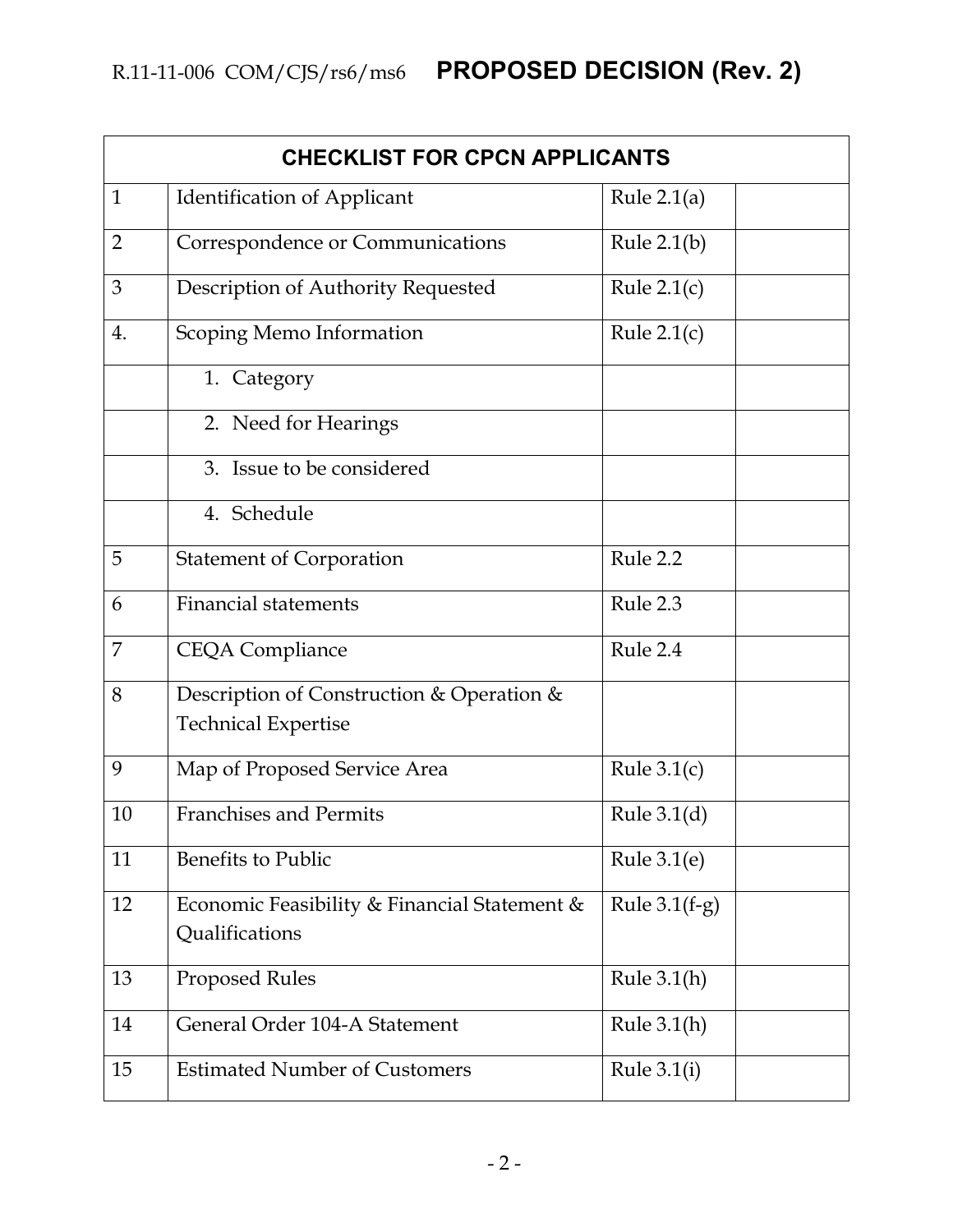| 16 | Regulatory Contact Information for Applicant     |  |
|----|--------------------------------------------------|--|
|    | a. Agent                                         |  |
|    | b. Employee at the company                       |  |
| 17 | Ex Parte Authorization Authority                 |  |
| 18 | Miscellaneous                                    |  |
| 19 | Verification                                     |  |
|    | List of Exhibits                                 |  |
|    | Exhibit 1 - Certified copy of Certificate of     |  |
|    | Formation - State of California                  |  |
|    | Exhibit 2 - Certificate of Good Standing - State |  |
|    | of California                                    |  |
|    | Exhibit 3 - Management Background                |  |
|    | Information & Resumes                            |  |
|    | Exhibit 4 - CEQA Compliance Documentation        |  |
|    | and resume                                       |  |
|    | Exhibit 5 - Financial Information                |  |
|    | Exhibit 6 - Service Area Maps                    |  |
|    | Exhibit 7 - Compliance with Rules                |  |